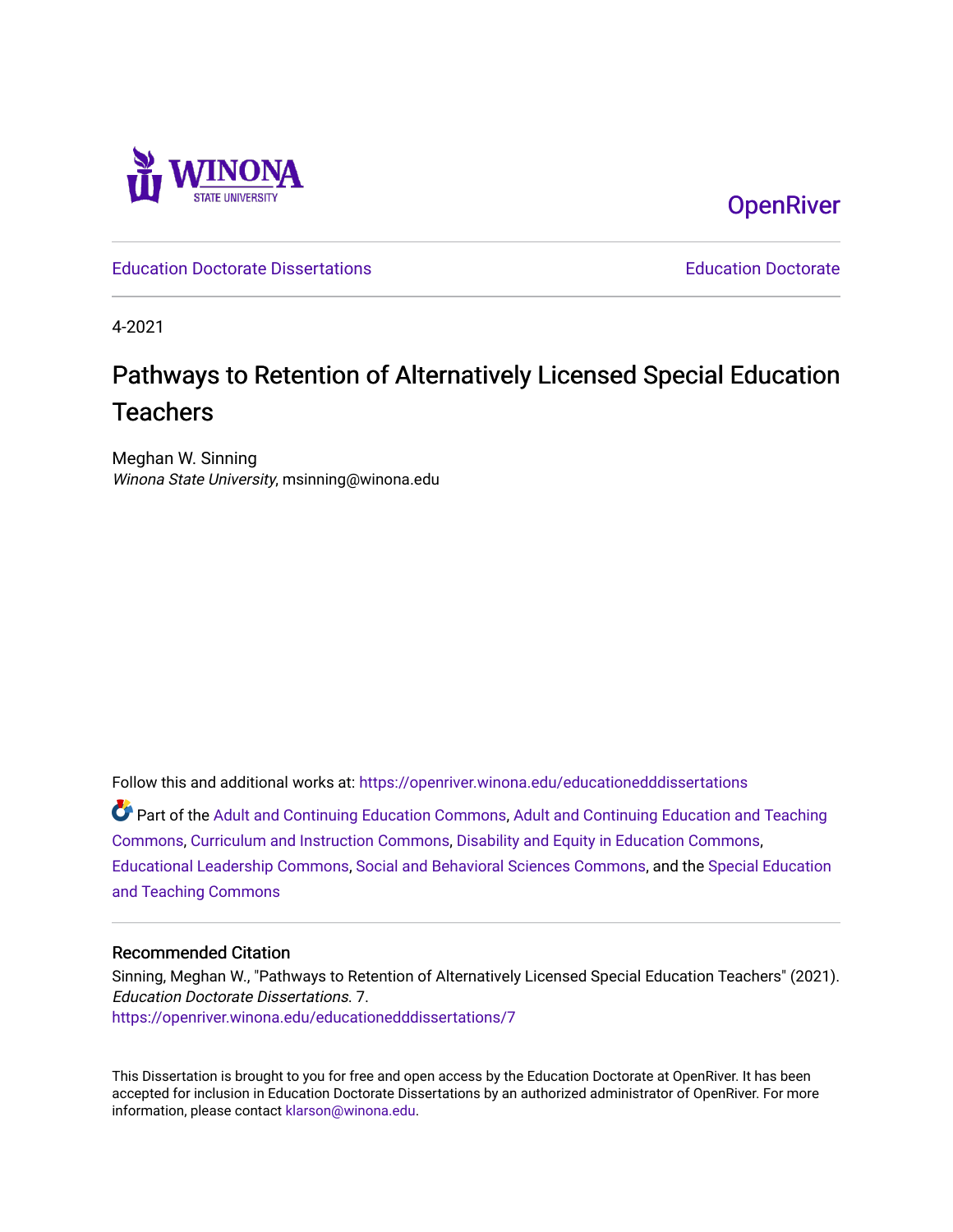# **Pathways to Retention of Alternatively Licensed Special Education Teachers**

Meghan W. Sinning

A Dissertation Submitted to the Graduate Faculty of Winona State University In Partial Fulfillment of the Requirements for the Degree of Doctor of Education in Special Education Leadership and Assessment & Curriculum Development

May 2021

Dissertation Committee: Dr. Rhea R. Walker, Chairperson Dr. James F. Kirk Dr. Carol A. Long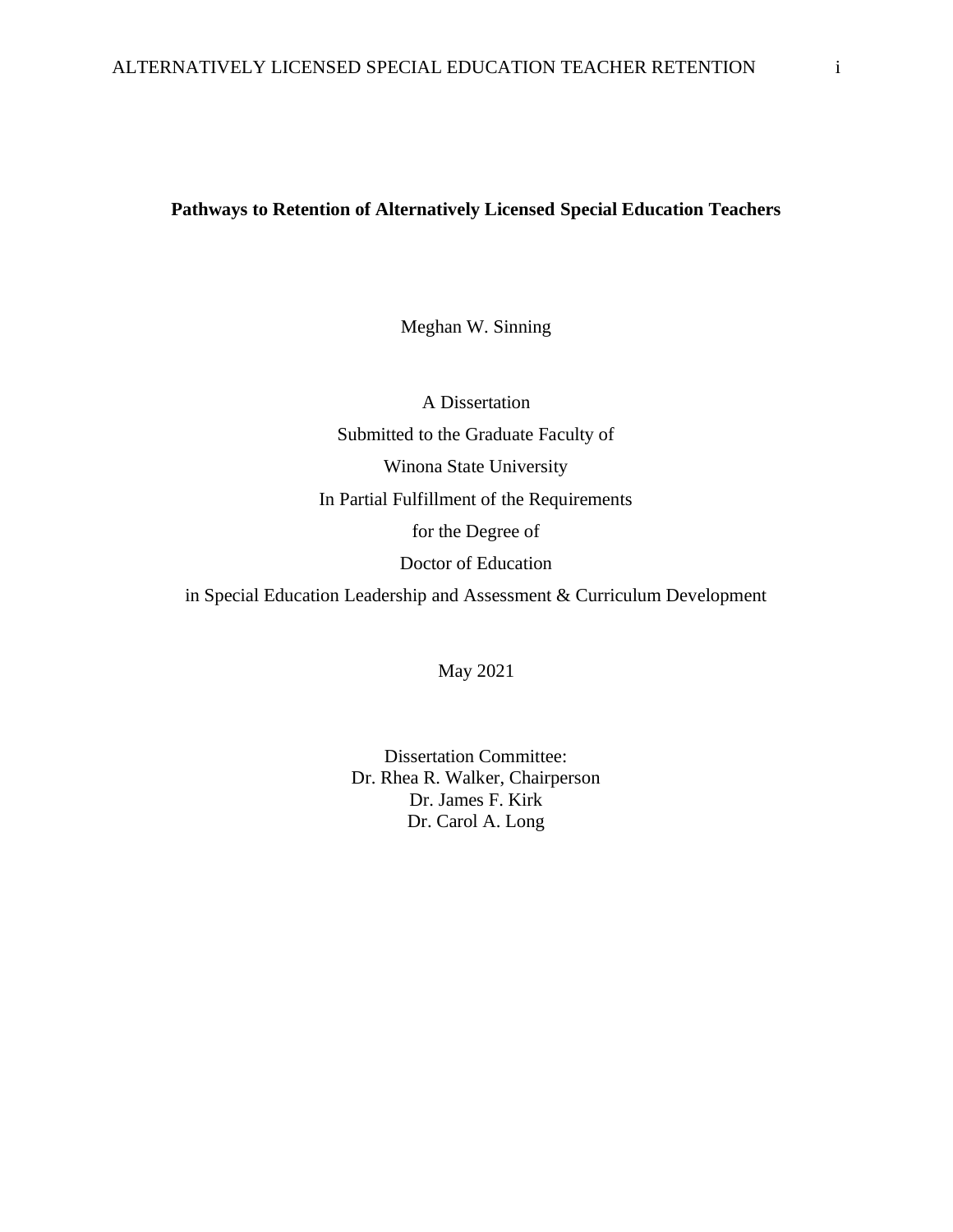#### **Abstract**

Special Education teacher retention has been a chronic concern for administrators for the past 45 years. Since 1975 when the Individuals with Disabilities Act (IDEA) was passed, providing Free Appropriate Public Education (FAPE) to students with exceptionalities, school districts' ability to hire appropriately licensed Special Education teachers has been a continual concern.

Additionally, Special Education teachers' turnover rate exceeds that of many other content areas in education. The Special Education teachers attrition rates who have completed an alternate route to licensure program have been even greater than traditionally trained Special Education teachers. The study's quantitative research has focused on a group of 32 alternatively prepared Special Education teachers and the reasons for their retention in their current positions. The alternatively prepared group of educators has defied the reported statistics of attrition rates and stayed with their districts and in their teaching positions for over one year, which is the length of time most alternatively prepared teachers stay. Data for the study were gathered by distributing a Likert scale survey developed around Situational Leadership and Sense of Place theories. Three factors emerged from the survey results. The teacher's relationship with the building administrator at the onset of the school year and throughout the school year arose as a high-rated element for retention. Furthermore, the relationship teachers have with their students and the teacher's residential location in proximity to the school also emerged as influential retention factors. The study results will contribute to the body of literature regarding retention of alternatively licensed Special Education teachers.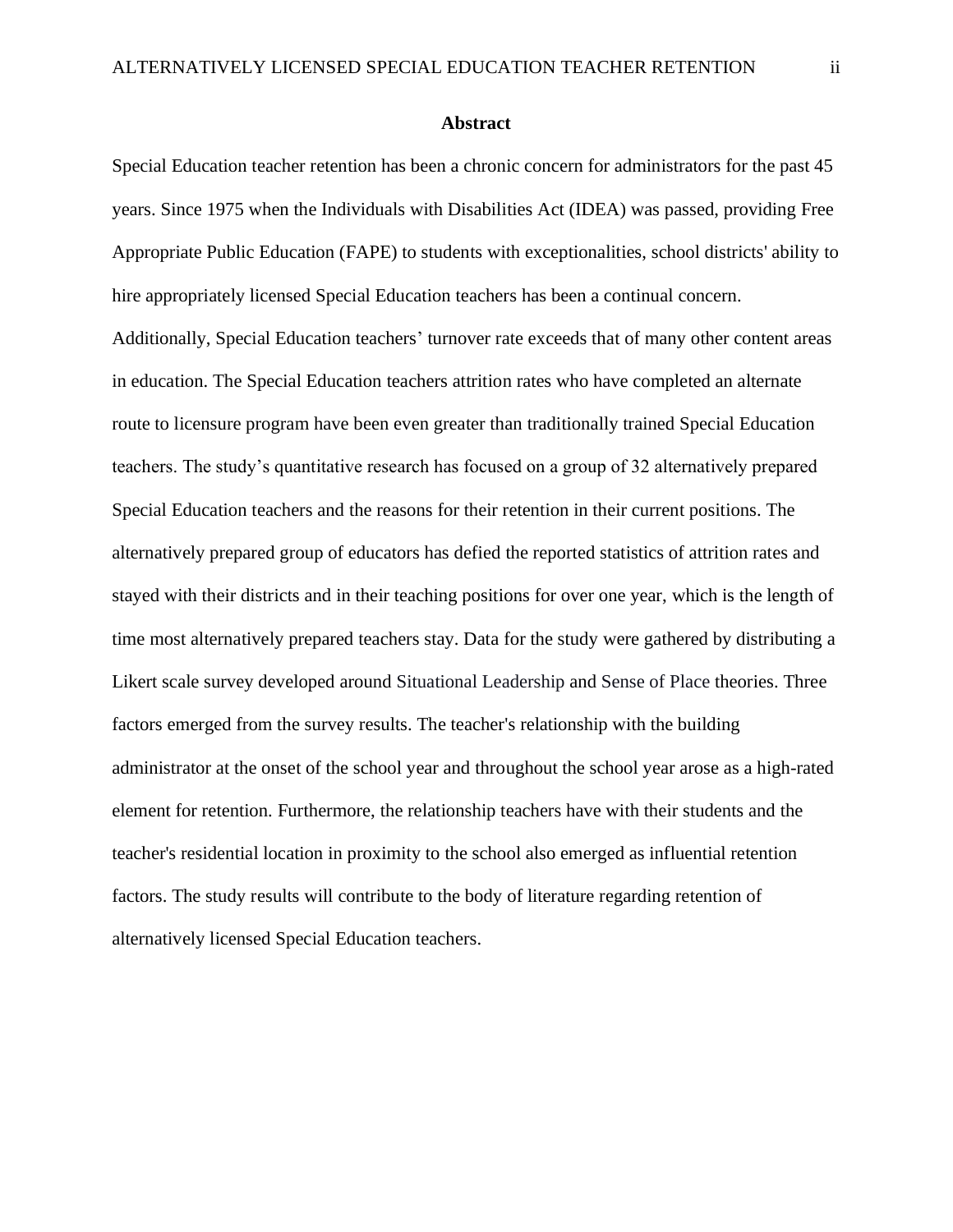# **Keywords**

Retention, Alternative Route to Licensure, Special Education Teacher, Principal Support, Situational Leadership, Longevity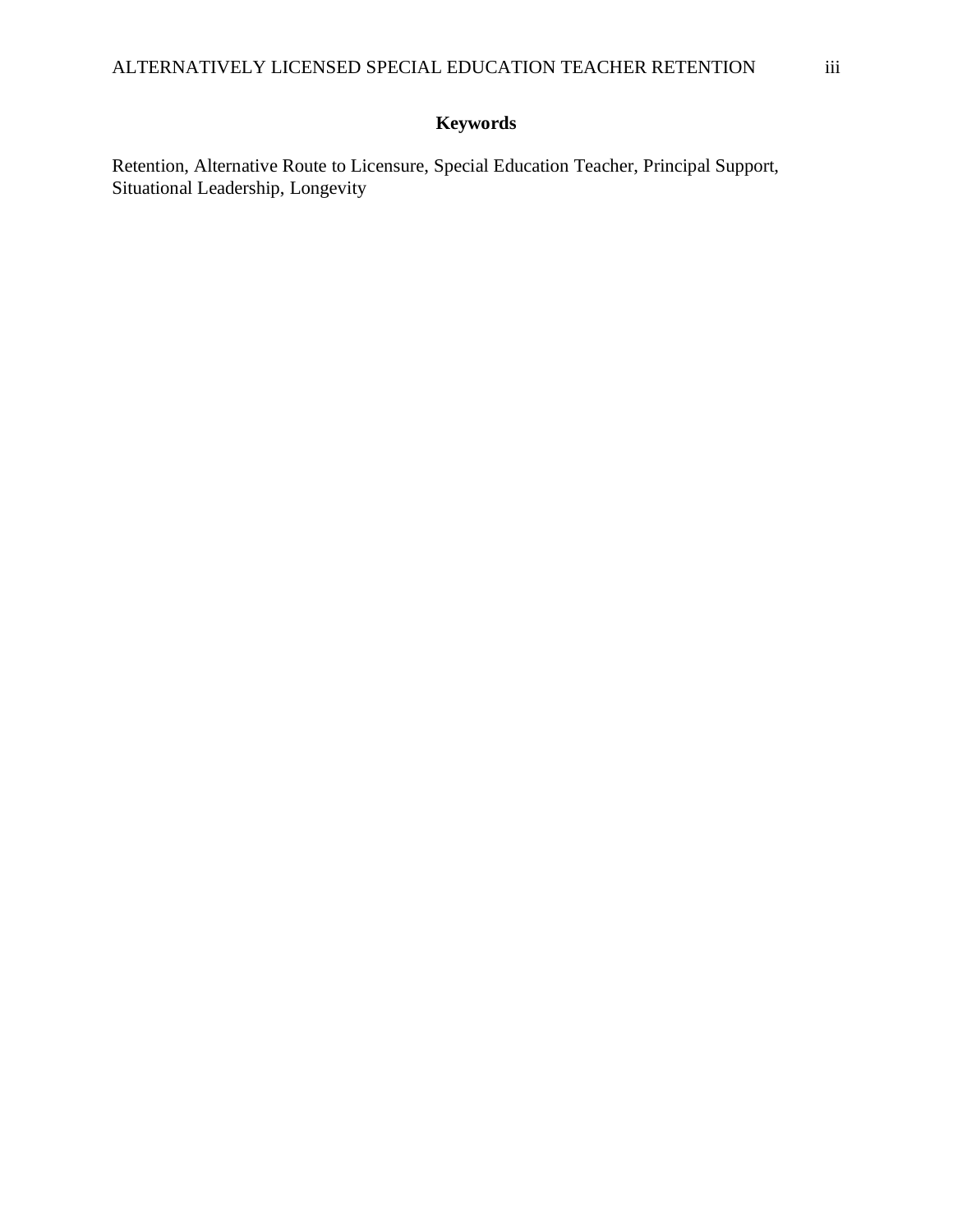# **Acknowledgments**

Completing a doctoral dissertation is no small task. Without the support of my husband, Ryan Sinning, and daughters Savanah Sinning and Laney Sinning, conducting the research and writing necessary to become a Doctor of Education would have never happened. Thank you. Thank you for your understanding and commitment to me in completing this great educational journey.

Thank you to my dream team, Dr. Rhea Walker, Dr. James Kirk, and Dr. Carol Long. Your belief in me from the first time we met over a decade ago to today has pushed me professionally and academically to become stronger and more confident in the field of education. The adventures and joys we have experienced thus far are just the beginning of many more to come.

Thank you to my dear friends, family, and colleagues who have been there every step of the way. From the friends to commiserate with as they also completed their doctoral work ( Dr. Brooke Boulton and Dr. Autumn Cole) to those with whom I shared tears and laughter – you all have played a part in completing the process. To my editors, Steven and Alisha Christiansen, your content and editing expertise provided an amazingly safe space for learning and growth.

Special Education teachers have a special place in my life, especially those who have participated in the alternative route to licensure program. None of this could have been done without your trust, understanding, and belief that your calling was to be a Special Education teacher. Thank you for caring and understanding the students in the schools who need an adult advocate and ally every day.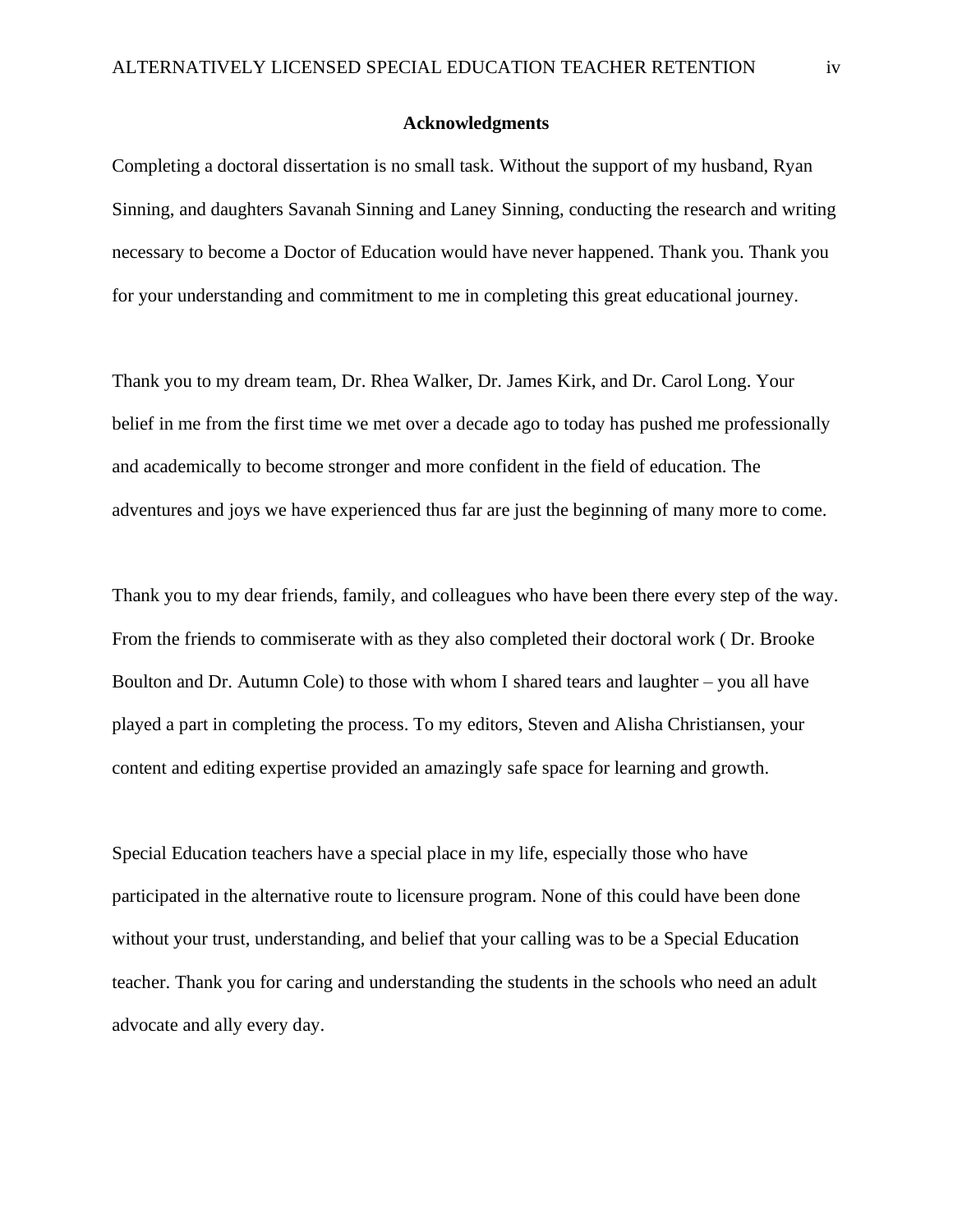# **TABLE OF CONTENTS**

# Page

| $\mathbf{ii}$ |
|---------------|
| iii           |
| iv            |
| V             |
| viii          |
|               |
| 9             |
| 10            |
| 12            |
| 14            |
| 14            |
| 14            |
| 15            |
| 15            |
| 16            |
| 16            |
| 17            |
| 19            |
| 20            |
| 20            |
| 21            |
|               |
| 22            |
| 22            |
| 22            |
| 23            |
| 26            |
|               |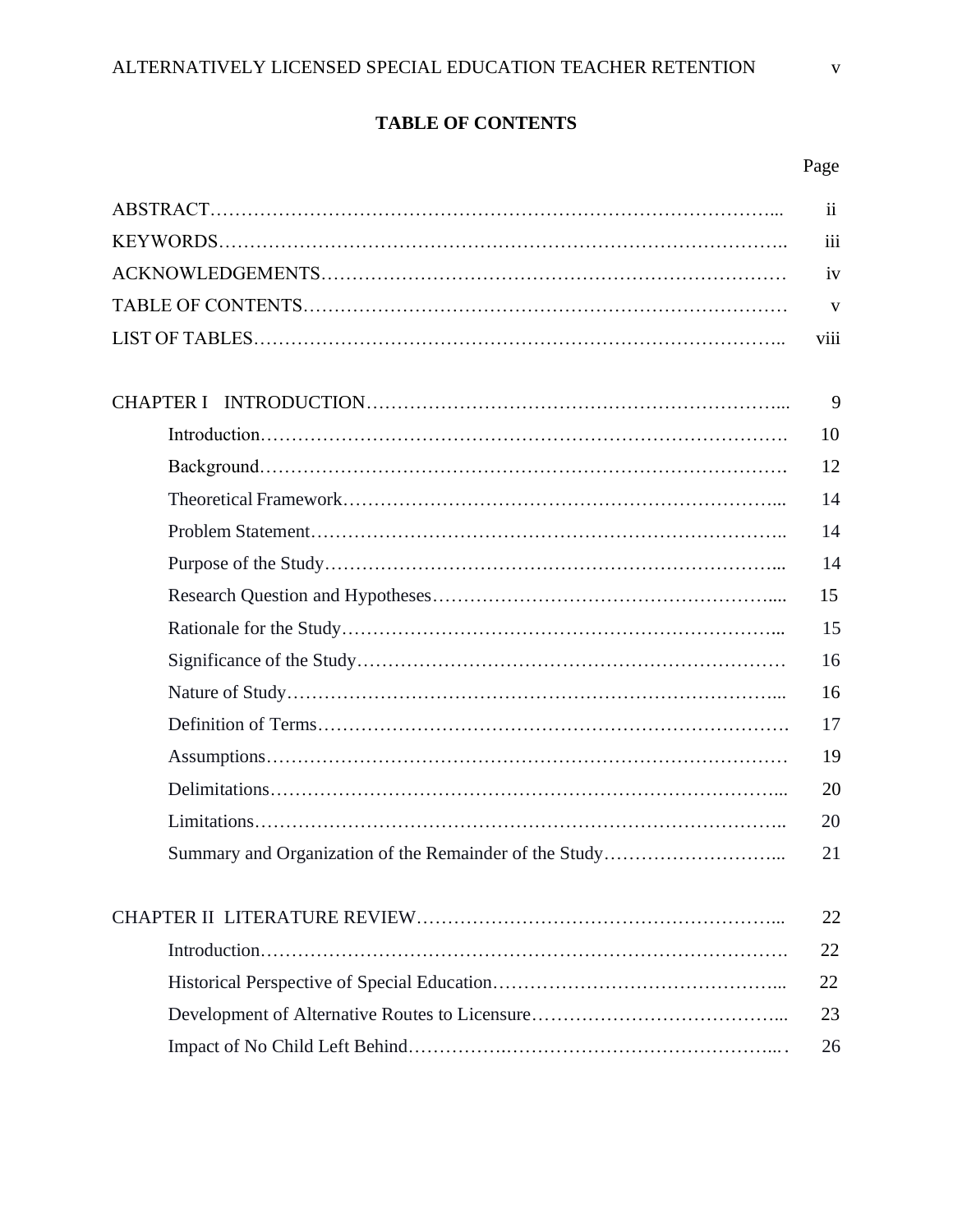|                                                           | Page |
|-----------------------------------------------------------|------|
|                                                           | 27   |
|                                                           | 30   |
|                                                           | 31   |
|                                                           | 34   |
|                                                           | 35   |
|                                                           | 35   |
|                                                           | 35   |
|                                                           | 36   |
|                                                           | 37   |
|                                                           | 37   |
|                                                           | 38   |
| Human Subject Approval – Institutional Review Board (IRB) | 39   |
|                                                           | 40   |
|                                                           | 42   |
|                                                           | 42   |
|                                                           | 42   |
|                                                           | 43   |
|                                                           | 43   |
|                                                           | 43   |
|                                                           | 44   |
|                                                           | 44   |
|                                                           | 45   |
|                                                           | 51   |
|                                                           | 52   |
|                                                           | 53   |
|                                                           | 53   |
|                                                           | 53   |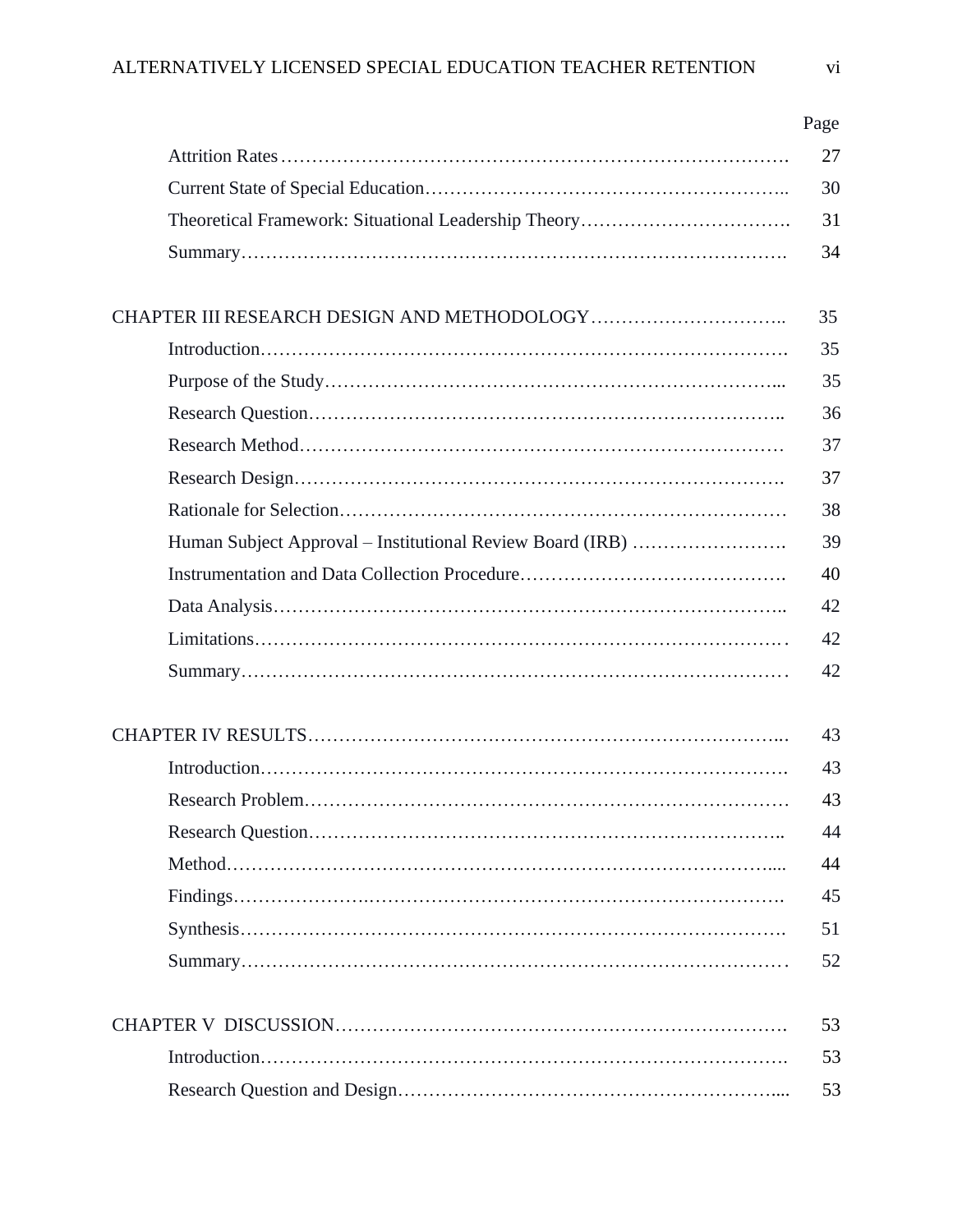| 54 |
|----|
| 56 |
| 57 |
| 58 |
| 61 |
|    |
| 62 |
| 71 |
| 72 |
| 73 |
| 75 |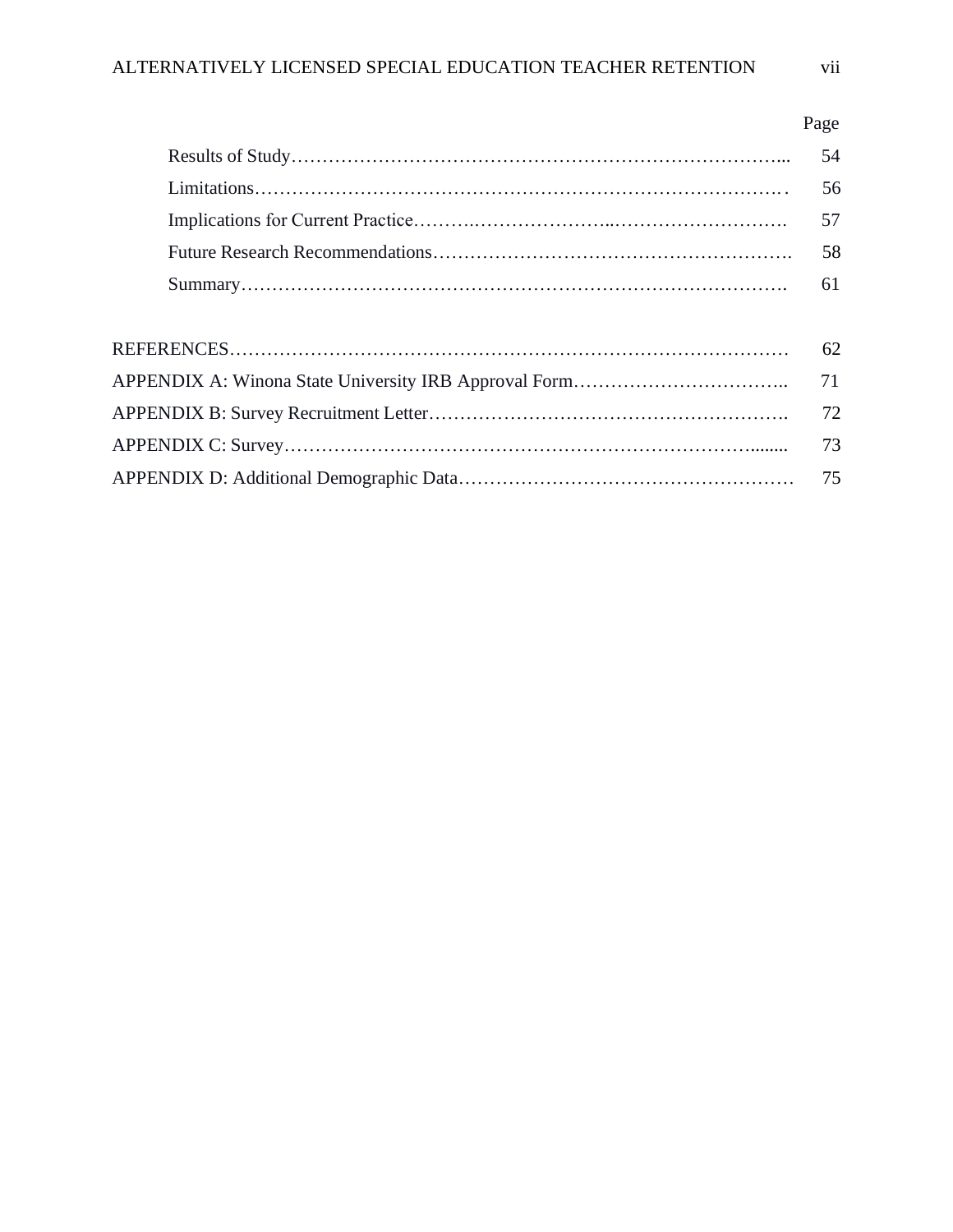# **LIST OF TABLES**

| <b>TABLE</b>   |                                                                           | Page |
|----------------|---------------------------------------------------------------------------|------|
| $\mathbf{1}$   | Percentage of Respondents Year in Current School District as a Teacher    | 49   |
| $\overline{2}$ | Percentage of Respondents Years in Current School District Overall        | 50   |
| 3              |                                                                           | 57   |
| $\overline{4}$ | Percentage of Respondents Regarding Student/Teacher and Parent/Guardian   | 52   |
| 5              |                                                                           | 53   |
| 6              | Percentage of Respondents Regarding Special Education Directors Influence | 54   |
| $\tau$         | Percentage of Respondents Years of Residence within a 100-Mile Radius of  | 63   |
| 8              | Percentage of Respondents School District Geographical Location           | 64   |
| 9              |                                                                           | 64   |
| 10             |                                                                           | 79   |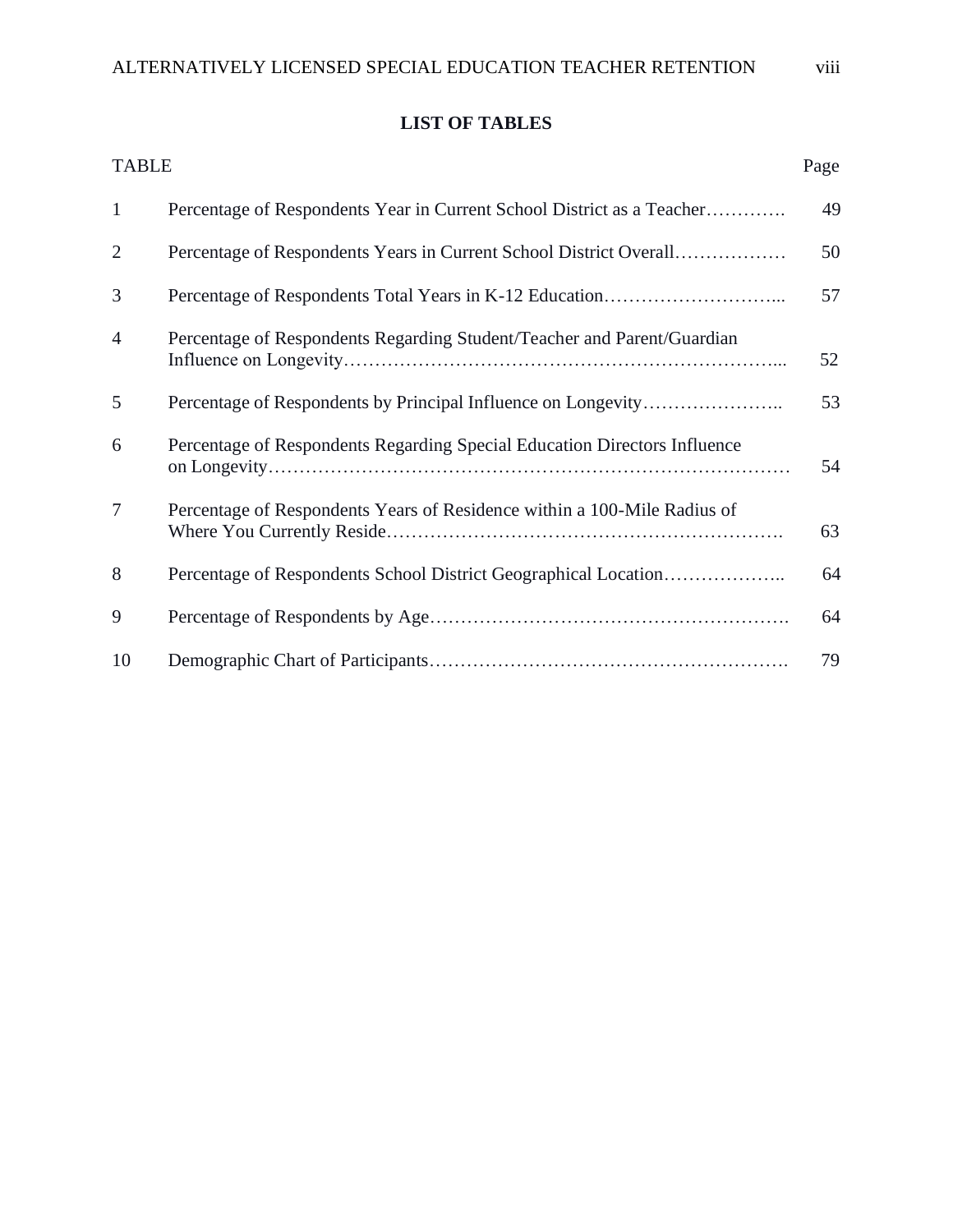# **Chapter I: Introduction**

# **Introduction**

Retention of Special Education teachers is a persistent issue nationally and is particularly acute in rural communities (Kena et al., 2016, Lambert, 2020). Consequently, to address the scarcity of licensed teachers serving students with identified exceptionalities, rural districts across the country support alternative routes to licensure programs (Aud et al., 2012). After one year of employment, the attrition rate of alternatively licensed teachers is eight percent higher than traditionally trained Special Education teachers (Redding & Smith, 2016). Additionally, Smith and Redding (2016) found that for every two alternatively prepared teachers leaving the field, only one traditionally trained Special Education teacher leaves. Overall, general education teachers are twice as likely to retain their positions as traditionally trained Special Education teachers (Bell et al., 2010). Smarick (2017) asserted that rural communities experience the lowest retention rates among Special Education teachers, resulting in innovative hiring practices to attract and retain personnel. Furthermore, Devney (2017), along with Hagaman and Casey (2018), theorized that career longevity directly affects student achievement, and as such, the creation of preservation pathways is critical in efforts to maintain employment of the alternatively licensed Special Education staff.

The field of Special Education has one of the highest attrition rates for K-12 teachers (Vittek, 2015). The attrition rates for traditionally trained Special Education teachers remain high, but the frequency of departure is greater for alternatively licensed special educators (Rosenberg, Sindelar & Hardman, 2004). Redding and Smith (2016) stated for staff to attrit comes from the lack of connections and support of the administration. Therefore, more research examining why teachers stay will create more cohesion for the students, staff, and building. The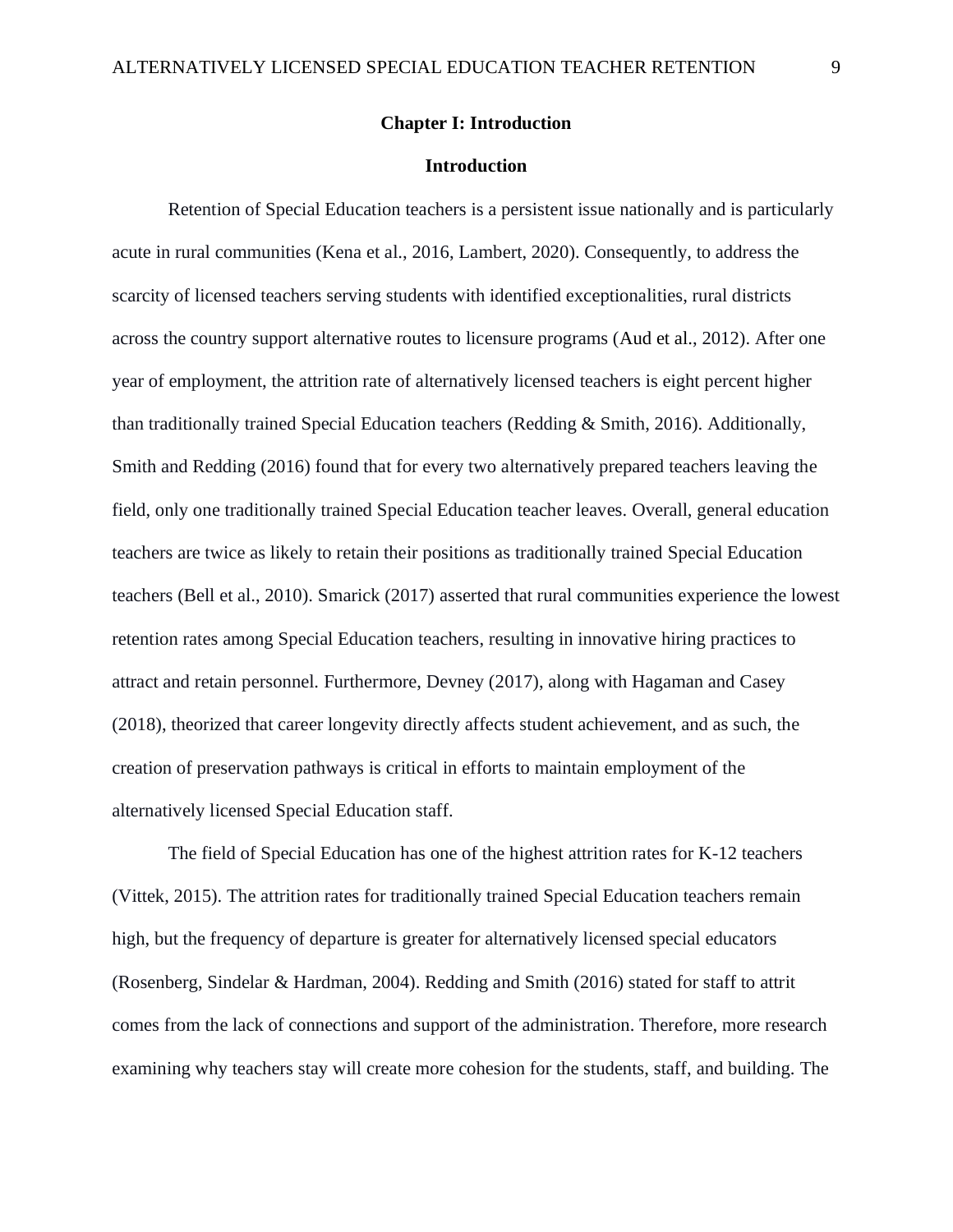research data comes from the dissemination of a Likert rating scale distributed to teachers working in a public-school setting. In the study, the participating teachers were admitted to an alternative route to licensure program through a midwestern university. Instrumentally, the use of a quantitative rating scale determined the rationale for teacher retention in their prospective districts.

Existing literature focuses on alternatively licensed special educators on attrition, not retention (Hangaman  $\&$  Casey, 2018). Identifying teachers who stay will identify the qualities and characteristics of teachers and formulate a framework for administrators (Vittek, 2015). Gathering data regarding the existing literature gap will bring clarity to working organizational strategies (Redding & Smith, 2016). Much like the developing understanding of pedagogical approaches for students, the ever-evolving understanding of administrator support for staff is fundamental (Cancio, Albrecht & Johns, 2013).

#### **Background**

Educational rights for all learners were written into law in 1975 with the passing of the Education for All Handicapped Children Act (EAHCA) (NEA, PL 94-142, 1975). EAHCA began the ever-continuing demand for appropriately licensed Special Education teachers. As the reauthorization of EACHA took place in 1990, 1997, and 2004, the demand for Highly Qualified Teachers (HQT) has increased. As No Child Left Behind (NCLB) was enacted in 2002 with provisions requiring teachers to have very specific qualifications, the task fell upon districts to hire teachers who only met the specific prerequisites (West, 2003). With the persistent need to increase the pool of appropriately licensed Special Education teachers, the development of alternative retention programs continued to emerge (Barley, 2009). The mindset of creative hiring practices has been ever-present since the origination of Special Education law. The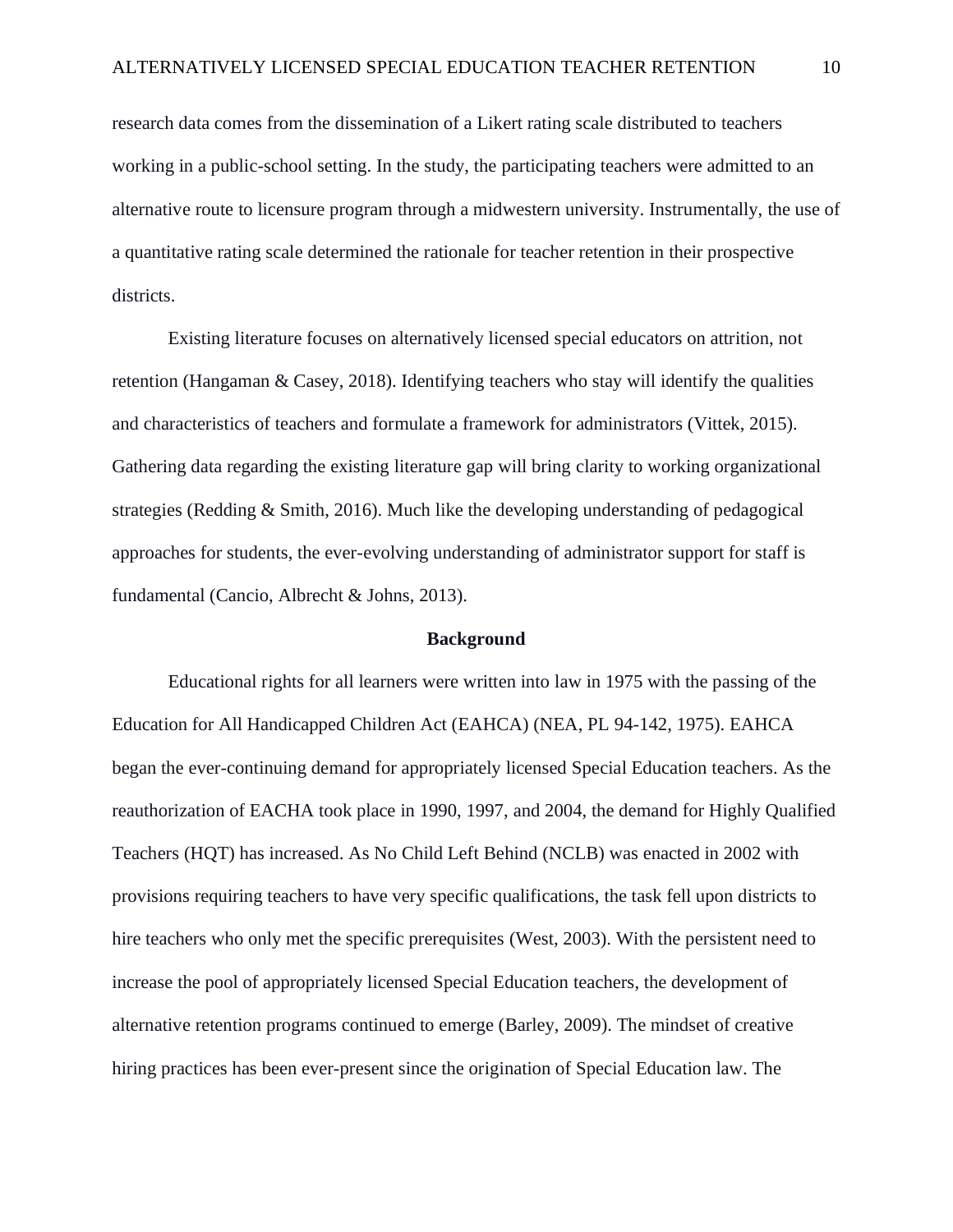development of alternatively licensed teacher pathway programs, while focusing on teacher retention, creates many innovative opportunities, such as G*row Your Own* initiatives (Newblom, 2013).

In 2015 the revitalization of the Elementary and Secondary Education Act (ESEA, 1965) enacted during the Obama Administration, attempted to address the pitfalls. The new law, Every Student Succeeds Act (ESSA) of 2015, addressed the need for properly trained teachers in the high-needs classroom setting, with adjustments to licensure requirements. With the rejuvenation of the 50-year-old federal education law, many teachers' concerns for public schools were addressed (ESSA, 2015). However, rural districts continued to struggle with Special Education teacher retention (Miller, 2012). Consequently, administrative leaders began consulting the research to identify the cause of attrition (Clement, 2017; Maranto & Shuls, 2012; Traver, 2017). Rarely is preservation discussed, especially the retention of educators who complete alternate routes to earning teacher licensure. The study will address the research gap regarding the retention of alternatively licensed Special Education teachers employed in various communities.

Presently, forty-seven alternately licensed Special Education teachers work in K-12 schools in various regions of a midwestern state. The group of educators is surpassing the currently reported attrition rates (Newblom, 2013). Some of the alternatively licensed educators are now teaching in their fifth year as an alternatively licensed and prepared Special Education teacher, exceeding the attrition rates by four years (Miller, 2012). Cancio, et al. (2013) identified specific administrative traits influencing alternatively licensed teacher retention. As the Special Education alternative licensure study commences, the characteristics demonstrated in connection to retention will be examined.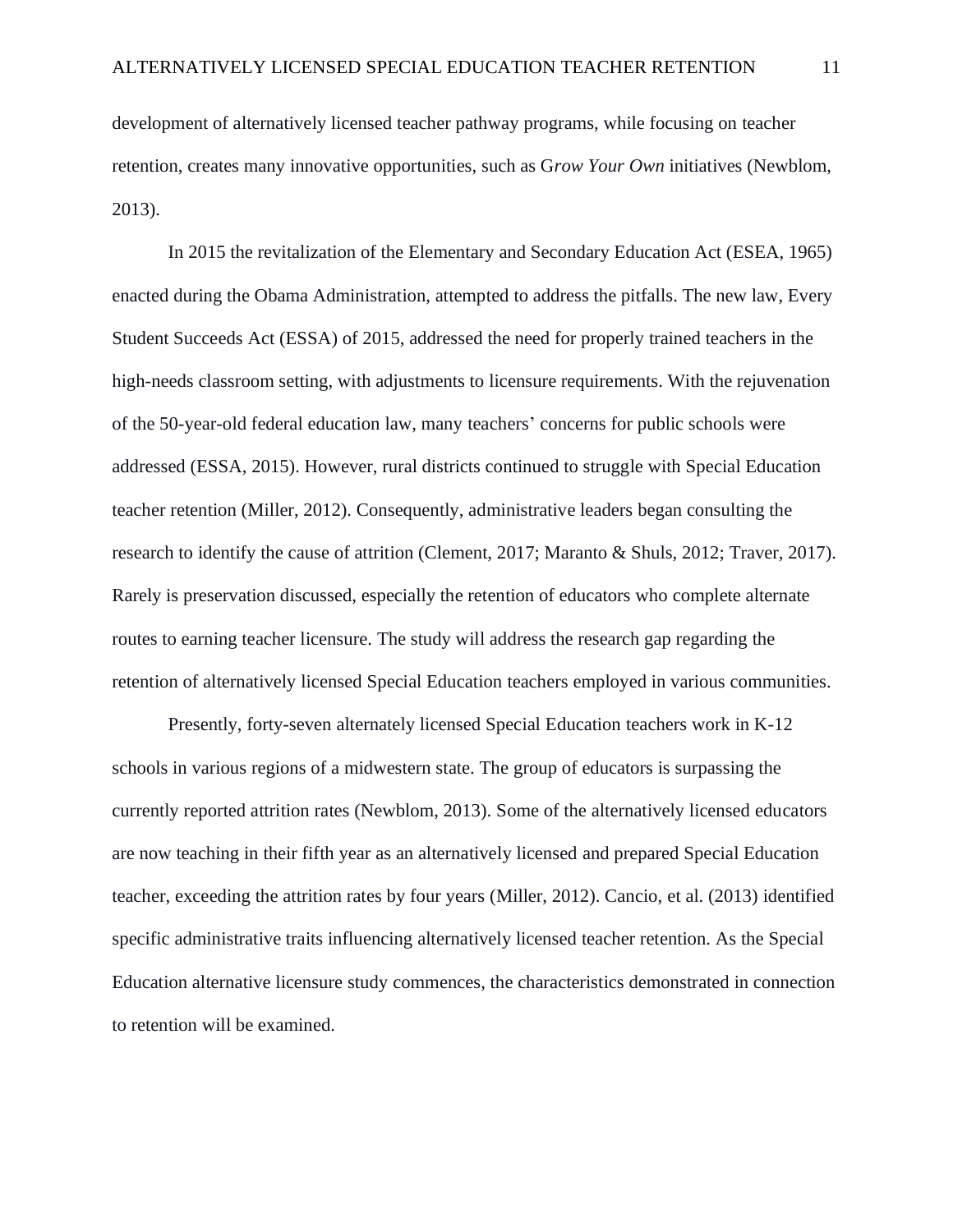When public school students have properly licensed teachers, many benefits are evident: higher attendance rates, lower dropout rates, increased test scores, and decreased behavioral referrals (Nolan, 2013). Student success increases when teachers stay longer than one year, and a rapport is developed between the student and teacher. Directly reported factors associated with a relationship rapport are higher graduation rates, higher college enrollment, and higher test scores (Bobek, 2002). Each time a district goes through the process to hire a new teacher, it costs the district an average of \$20,000. Costs of hiring new teachers include separation expenditures, recruitment, training, and hiring. When teachers leave after one or even two years, the investment cost is lost (Learning Policy Institute, 2017). While districts save money when teachers stay, students with exceptionalities receive the ultimate benefit when teacher retention is high (Bobek, 2002). As public-school administrators examine the school's and district's needs, prevention of attrition benefits all (Kelchtermans, 2017).

#### **Theoretical Framework**

Over the years, theorists have created various frameworks to provide administrators with resources geared toward teacher retention and career longevity. The longer current teachers continue educating students in their current buildings, more growth and learning opportunities will exist (Versland, 2013). Mitchell et al. (2001) focus on factors associated with job embeddedness and the role in retention. Maslow (1943) states that when employees' basic needs are met, stability within the environment and respect for intelligence is provided. Mitchell et al,. (2001), Herzberg (1966) and Vroom (2000, 2003) also contributed, along with clear and concise expectation, job embeddedness solidifies, and retention increases career satisfaction. When employees feel supported, heard, appreciated, and respected, retention rates increase.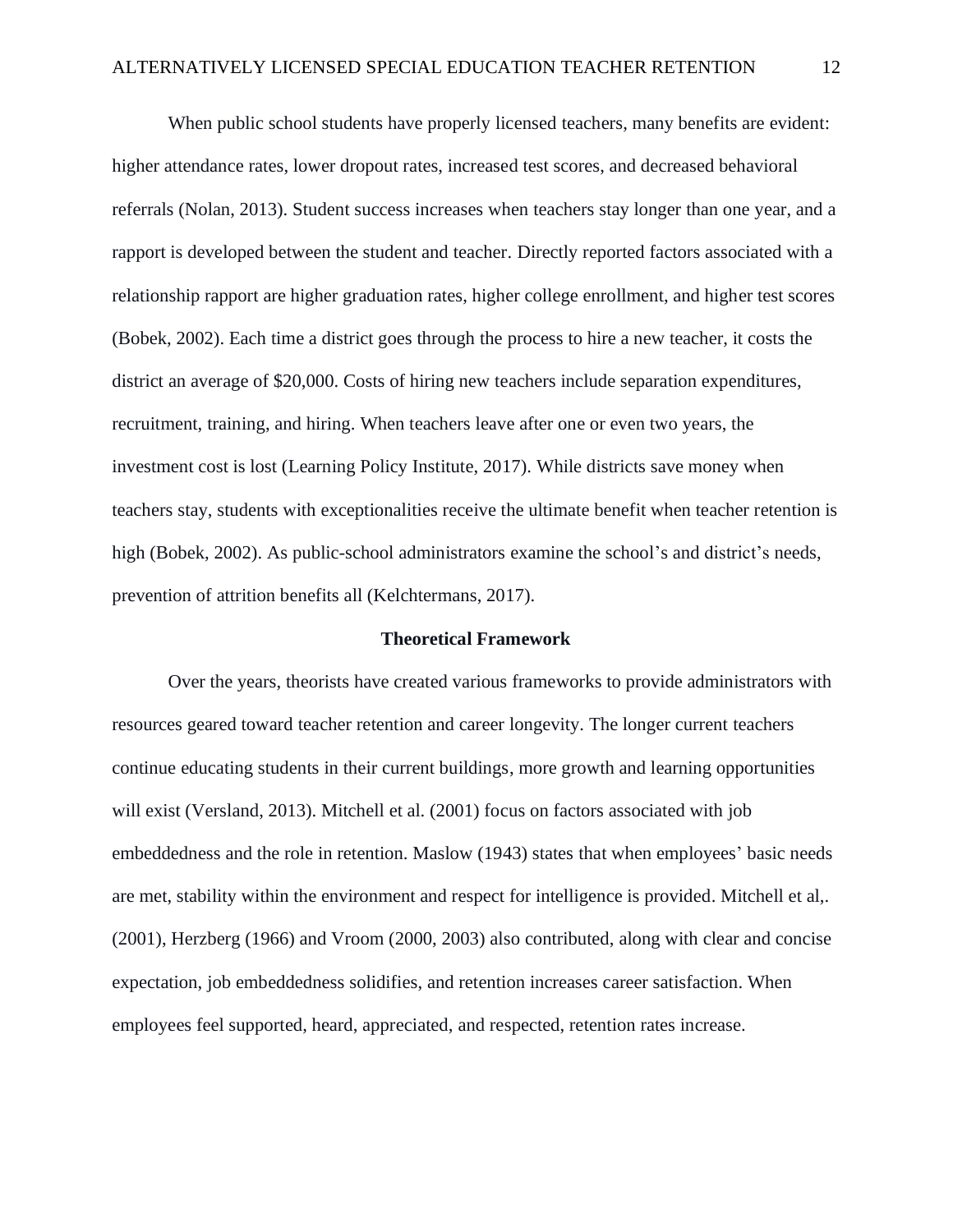Job embeddedness characteristics are multifaceted, with an overall focus on a direct connection among the individual, the work organization, community, and career success (Mitchell et al., 2001). Employees with connections to individuals, groups, and teams have a sense of belonging. The feeling of being needed for one's experience and knowledge is essential in job embeddedness (Mitchell et al., 2001). When employees have multiple connectivity layers, the decision to end employment becomes a sacrifice (Deutsch et al., 2011). Dedicated employees are an administrator's desire, resulting in continuity for students (Berry & Gravelle, 2018) and less economic damage for the district (Feistritzer & Haar, 2008), leading to a healthier, better life for all involved.

Building administrative engagement regarding the current retention rates for alternately licensed Special Education teachers has demonstrated a lack of job embeddedness (Mitchell et al., 2001). Supportive administrators are a key characteristic in providing basic employment needs and disseminating appreciation, respect, and the acknowledgment that each educator brings a set of expertise to the building and district. The celebration of these skills increases retention. Gathering data to provide district leaders with a clear set of support expectations for alternatively licensed Special Education teachers will create an increase in learning opportunities for the district's most vulnerable students (Mastropieri & Scruggs, 2018).

Evidence of engaged and supportive administrators has been a key element in all teachers' career longevity (Herzberg, 1964; Vroom, 2000, 2003; Berry & Gravelle, 2018). Hersey and Blanchard's (1969, 1974, 1977, 1982), research regarding Situational Leadership demonstrates the need for school leaders to be involved in the daily ongoings with the staff to build relationships, respect, and connectivity. Cherry (2019) added that the importance of educational leaders' responsibility is to adapt, alter, and change their leadership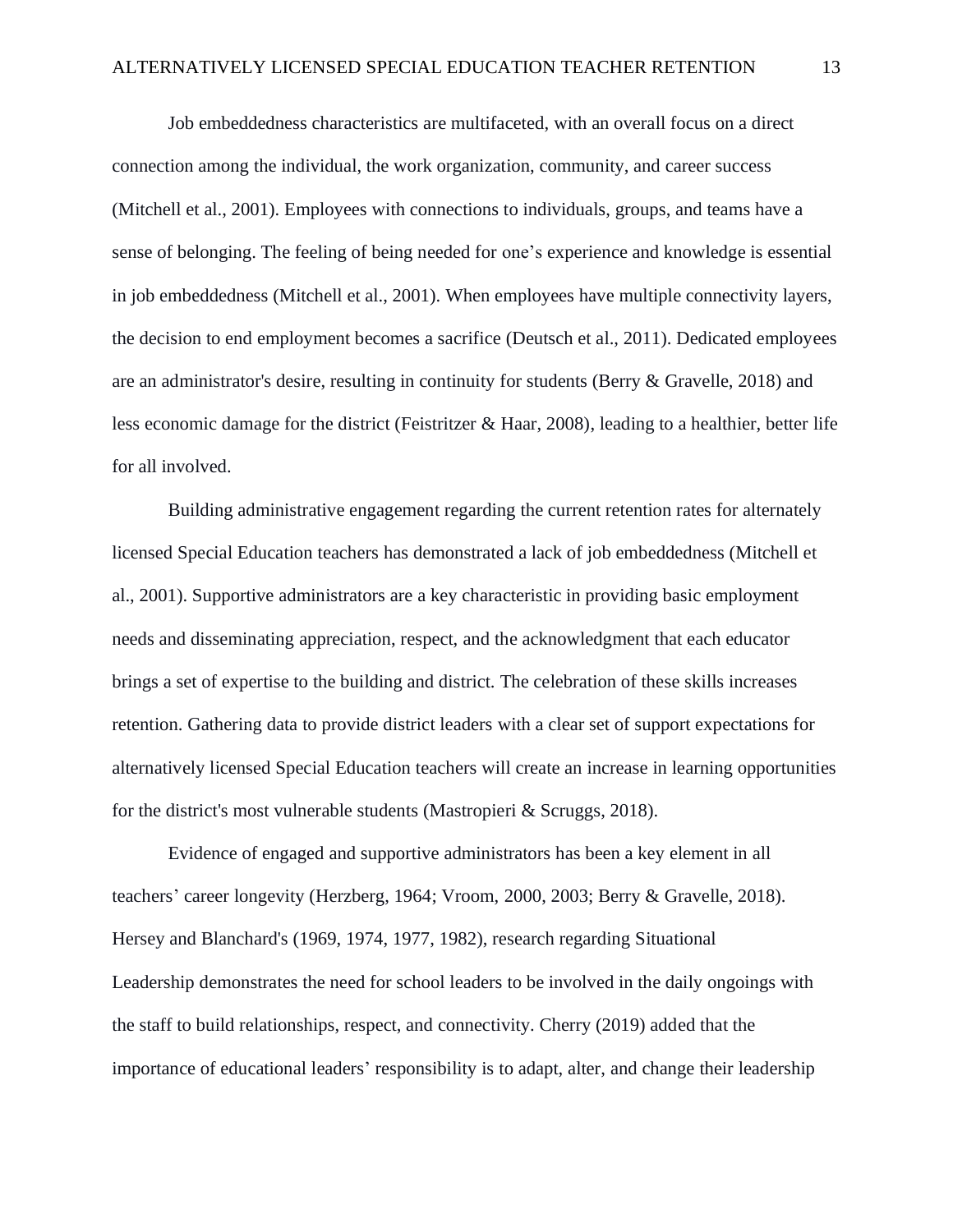style to meet the needs of the building faculty and staff. Without adjustment, staff will feel disconnected from building leaders, resulting in higher attrition rates. Furthermore, Goleman et al. (2002), recognized the importance and implications of leadership feedback and encouragement, resulting in higher retention rates.

# **Problem Statement**

The current research surrounding alternative licensing for Special Education teachers focuses on attrition rates (Rosenberg, et al., 2004). However, retention cannot be discussed without addressing attrition (Bobek, 2002). The research exemplifies attrition rates for alternatively licensed Special Education teachers, which is eight percent higher than that of traditional teachers after one year of employment (Redding & Smith, 2016). Within the public school system, the students being served by Special Education teachers are the most vulnerable population (Mastropieri & Scruggs, 2018). High attrition rates of Special Education teachers negatively impact students' academic success and growth (Versland, 2013). The current research gap exists in retaining alternately prepared special educators in the public-school setting. Based on the literature, little is known about the direct connection between them and the community in which they teach, in addition to the amount of administrator support received.

#### **Purpose of the Study**

Historically, access to highly qualified Special Education teachers has been limited (Wilder Research, 2019). Districts have become creative in developing *Grow Your Own* programs to attract teachers who live in the community to become the teacher of record (Barley, 2009). In examining Mitchell et al.'s job embeddedness theory, identifying the characteristics and traits for successful Special Education teacher retention is critical to K-12 students and learning stability (Mitchell et al., 2001). Additionally, Hersey and Blanchard's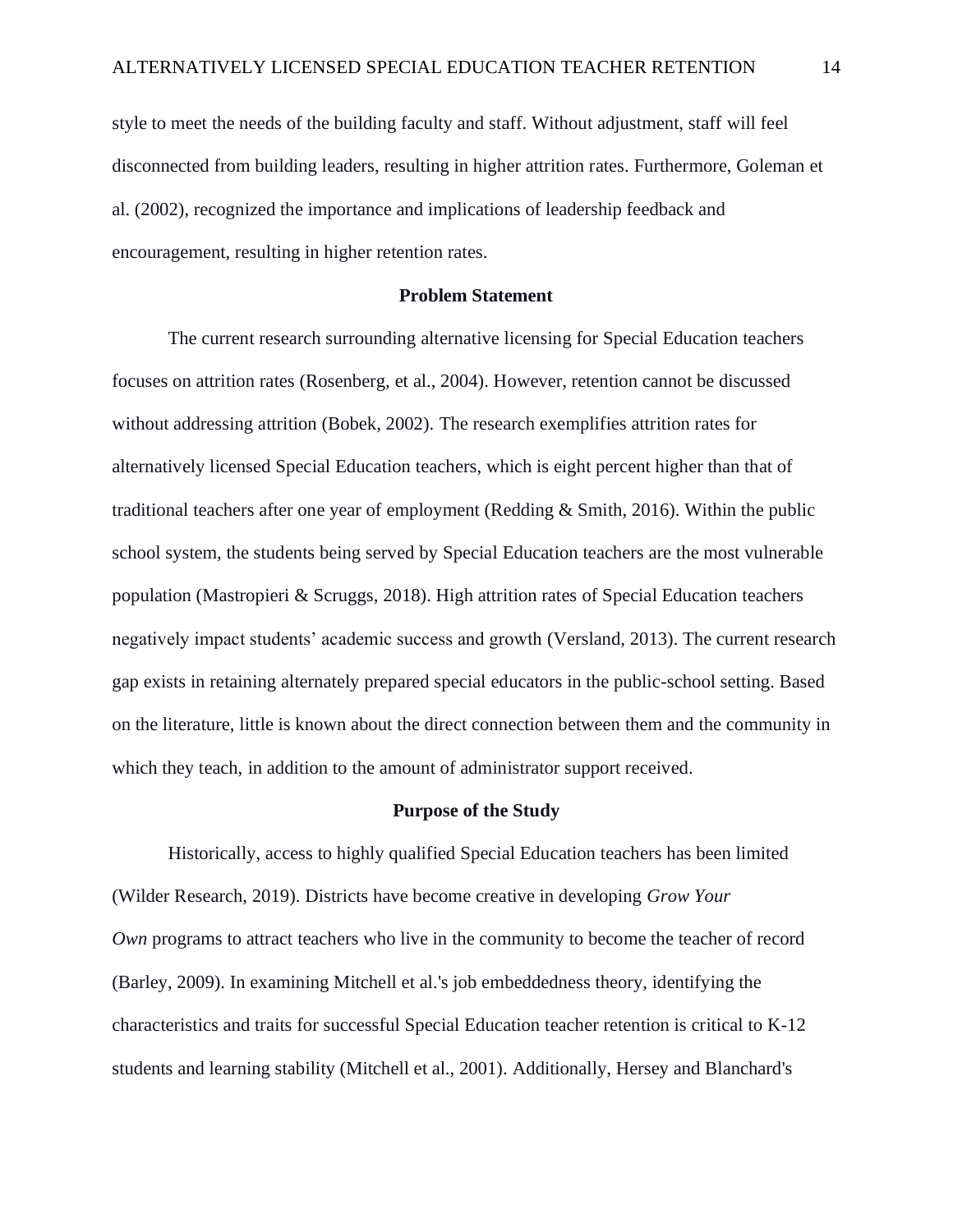Situational Leadership Theory provides insight into the administrative leadership team's responsibility to retain teachers (Hersey & Blanchard, 1969, 1974, 1977, 1982). Identifying what is working to defy the currently reported attrition rates of alternatively licensed Special Education teachers results in increasing student success rates (Nolan, 2013; Versland, 2013; Berry & Gravelle, 2018).

# **Research Question and Hypothesis**

In Special Education, hiring and retaining teachers is a challenge (Kena et al., 2016). An administrative workaround is to hire teachers willing to enroll in alternative licensure programs (Brenner et al., 2015). To measure the factors associated with the retention rate of alternatively licensed teachers who stay in rural communities, Creswell (2013) suggested the researcher write valid and reliable research questions that elicit deep and meaningful responses from participants. The research question that may begin to address the retention of alternatively licensed Special Education teachers in rural communities is:

RQ: To what extent do alternatively licensed Special Education teachers perceive their relationship with students, parents, teachers, and administration as a predictor of retention?

H: Positive student, parent, teacher, or administrator relationship with an alternatively licensed Special Education teacher contributes to the career longevity and retention of the educator.

#### **Rationale for the Study**

The quantitative study of alternatively licensed Special Education teacher retention aims to identify the characteristics and traits of individuals who show persistence, investment, and commitment to the students, the building staff, and the community. The literature highlights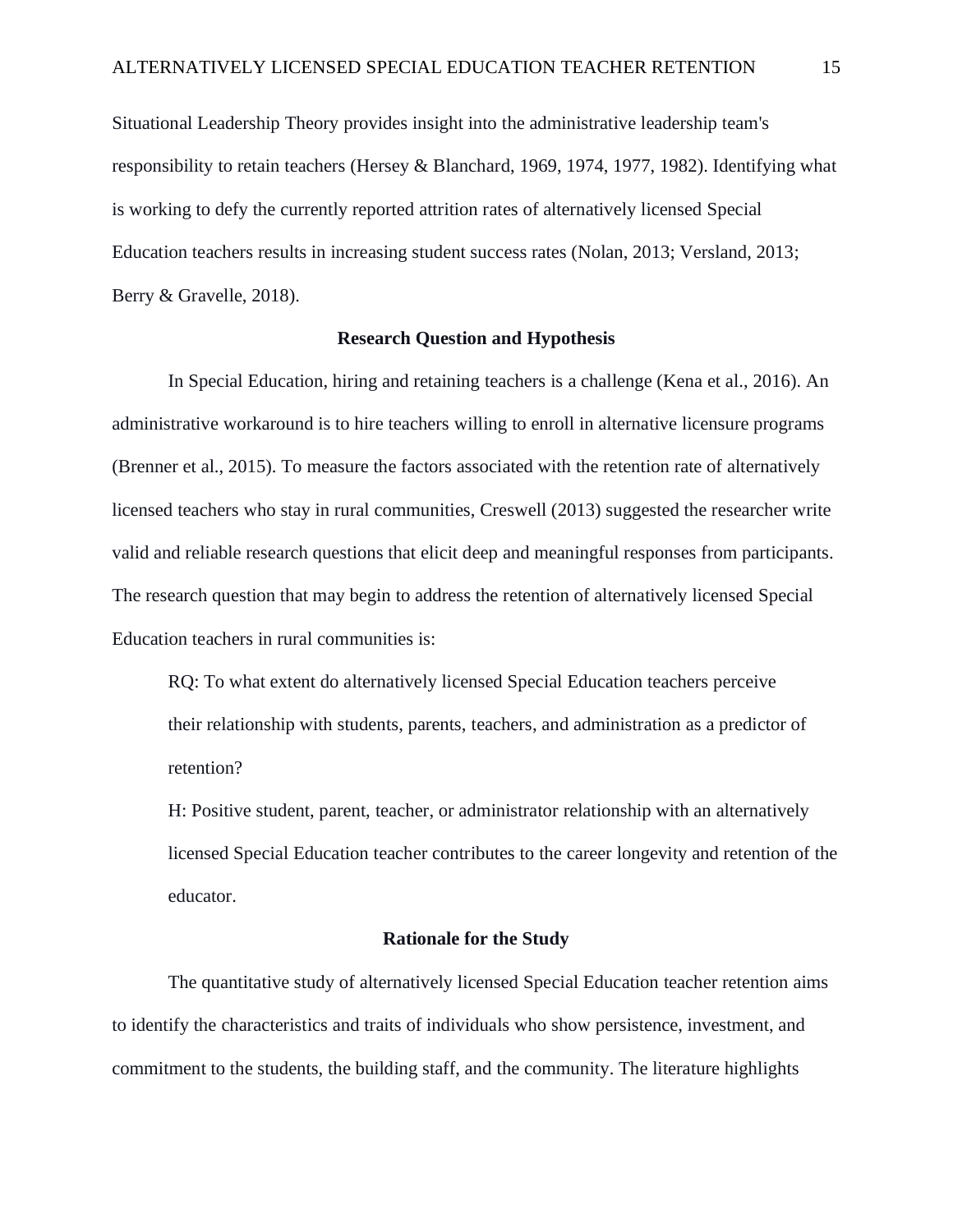many of the reasons for teachers leaving the field (Wilder Research, 2019). However, a literature gap remains regarding what is working and why alternatively licensed Special Education teachers are staying. For administrators, having a better understanding of retention is proved to benefit the students (Redding & Smith, 2016) and the fiscal cost to districts (Feistritzer & Haar, 2008). The study results will also build a framework for administrators to use as they support the alternatively licensed teaching staff. Identification of successful attributes associated with supervisor support will encourage teachers to continue teaching in a field with one of the highest attrition rates (Versland, 2013).

# **Significance of the Study**

National attrition rates hover eight percent higher for alternatively licensed Special Education teachers (Redding & Smith, 2016). The overall attrition rate for Special Education professionals is the highest in the educational industry (Wilder Research, 2019). The significant need for building a greater understanding surrounding retention may begin to combat the continued revolving door of new Special Education teachers in the K-12 public school setting. As the research around the topic deepens, a framework to guide administrators in providing the essential components of support may be used to retain highly qualified teachers. Through the connections with the career path, staff, and community, education professionals will focus on the students' needs rather than looking for a better and more supportive career (Mitchell et al., 2001).

#### **Nature of the Study**

The group of individuals participating in the study consists of more than 25 alternatively licensed Special Education teachers. Creswell (2013) states that when a sample group exceeds 25 participants, quantitative research generates more robust results for analysis. Through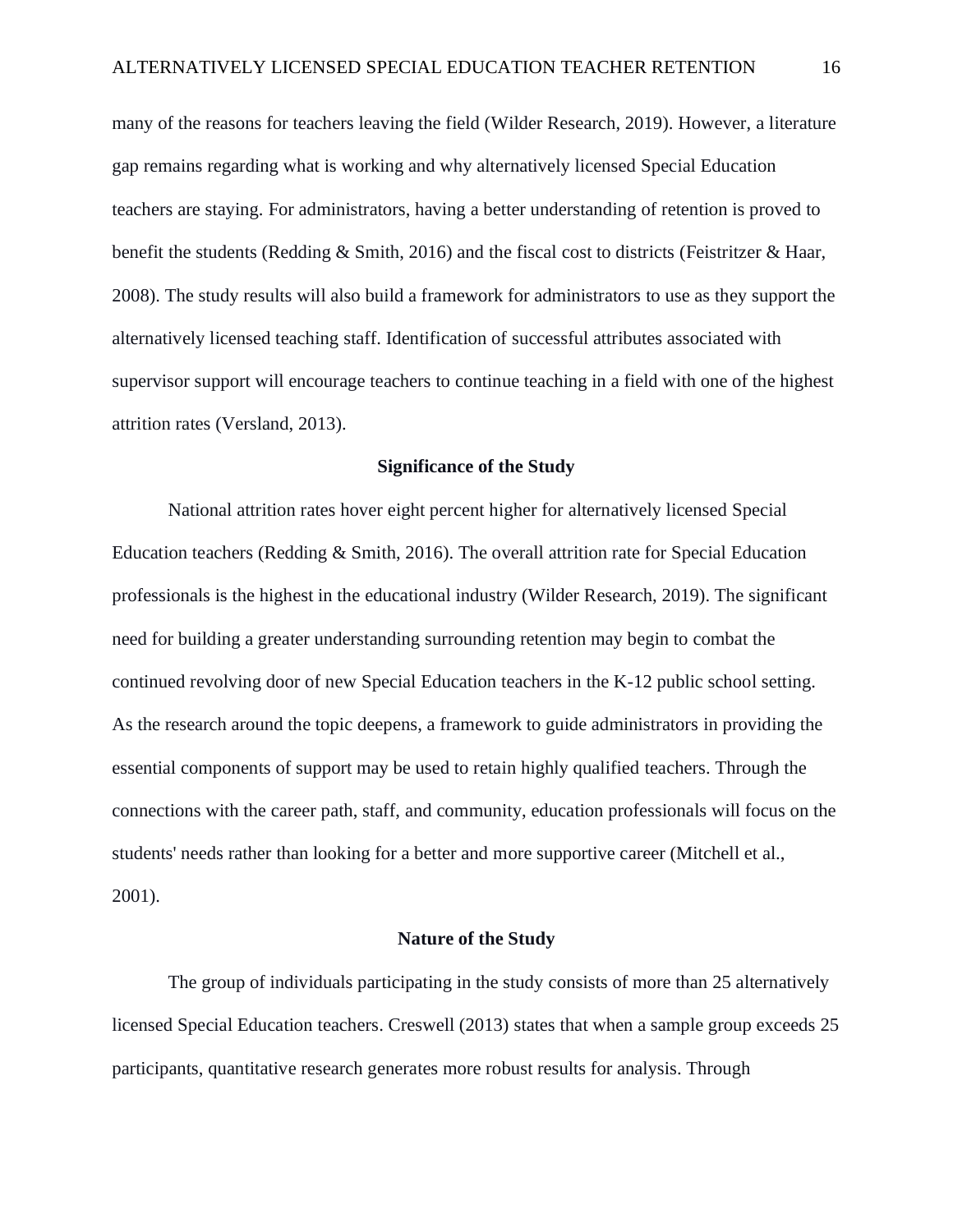quantitative Likert rating scale questions, narrowing in on specific traits and characteristics that sustain the educational teachers in their schools will provide evidence for administrators to examine, continue, or alter the current practices of teacher support. With the quantitative rating scale administration distributed to over thirty alternatively licensed Special Education teachers across urban, suburban, and rural settings, the ability to identify key components for retention will be readily seen.

#### **Definition of Terms**

*Administrative Support* – Emotional support, informational support, individual consideration, and support in professional growth are characteristics. Trust, opportunities for growth, appraisal, guidance, and feedback. Instrumental support in the areas of employment responsibilities (Cancio, Albrecht & Johns, 2013).

*Alternative Licensure* – The requirements outlined by each state for a teacher to become qualified to teach the specified content and grade level while the teacher obtains the required credentials outside the traditional framework of teacher preparation in a traditional four-year degree format in education (Newblom, 2013).

*Alternatively Licensed Teacher* – Teacher of record assumes a traditionally trained teacher's role and responsibility while concurrently participating in a teacher preparation program embedded with standards and learning experiences aligned with desired licensure (Bell et al. 2010).

*Alternative Route to Licensure* – Teacher preparation programs enrolling non-certified teachers with a bachelor's degree in a non-educational field by providing unique curricula leading to eligibility for a standard teaching credential in the desired content area (Feistritzer & Haar, 2008).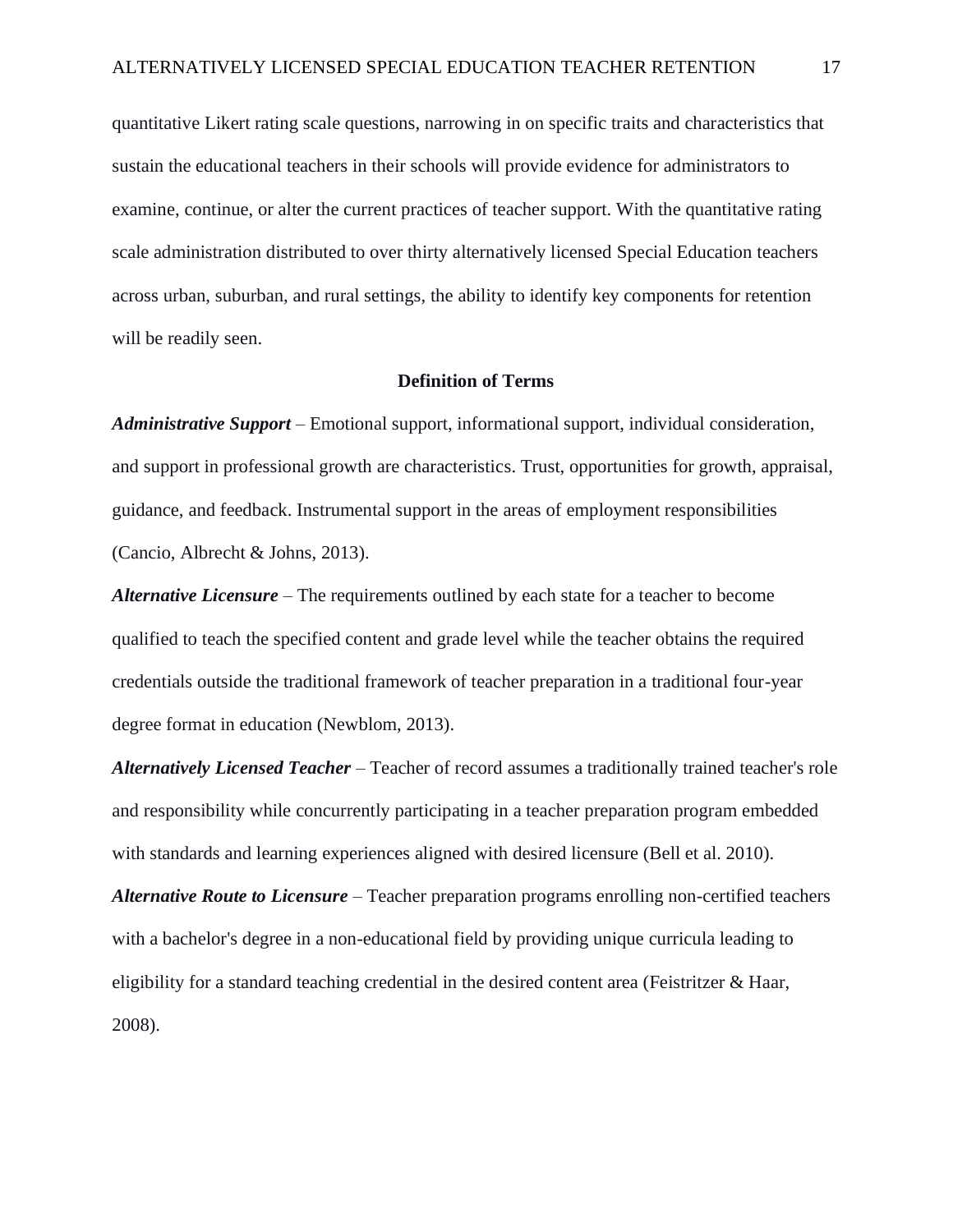*Career Longevity* – The primary measurement impacting career length is the legacy and influence an employee creates. The measure of success typically comes through an individual's self-efficacy levels and intrinsic motivation resulting in career length (Petersen, Jung, Yang, & Stanley, 2011).

*Every Student Succeeds Act (ESSA)* – Passed in December 2015 as an overhaul to the Elementary and Secondary Education Act (ESEA, 1965). Requirements of ESSA include advancing equities for all learners, college readiness, communication on assessments, support of local growth and initiatives, high-quality preschools, and accountability of the lowest-performing schools (U.S. Department of Education, 2015, December).

*Highly Qualified Special Education Teacher* – Teachers delivering explicit educational opportunities in the core academic areas. Educators not providing direct instruction to learners in the core subjects, or providing consultation to the highly qualified teacher to modify curriculum and assist in accommodations are not required to demonstrate core subject competencies in the core content. Teachers must also hold a four-year degree, state certification or licensure, and evidence of content knowledge (U.S. Department of Education, 2004).

*No Child Left Behind (NCLB) –* Enacted in 2002, the act is based on stronger accountability for results, more freedom for states and communities, proven education methods, and more parental choice in school options. Essential elements include closing the achievement gap, including students with various disadvantages, and increasing academic achievement goals with the support of federal funds where districts may use funds as deemed appropriate. Districts will utilize research-based educational practices and programs while also allowing for the parent to transfer their student to other educational institutions when their home school does not meet the minimum requirements (West, 2003).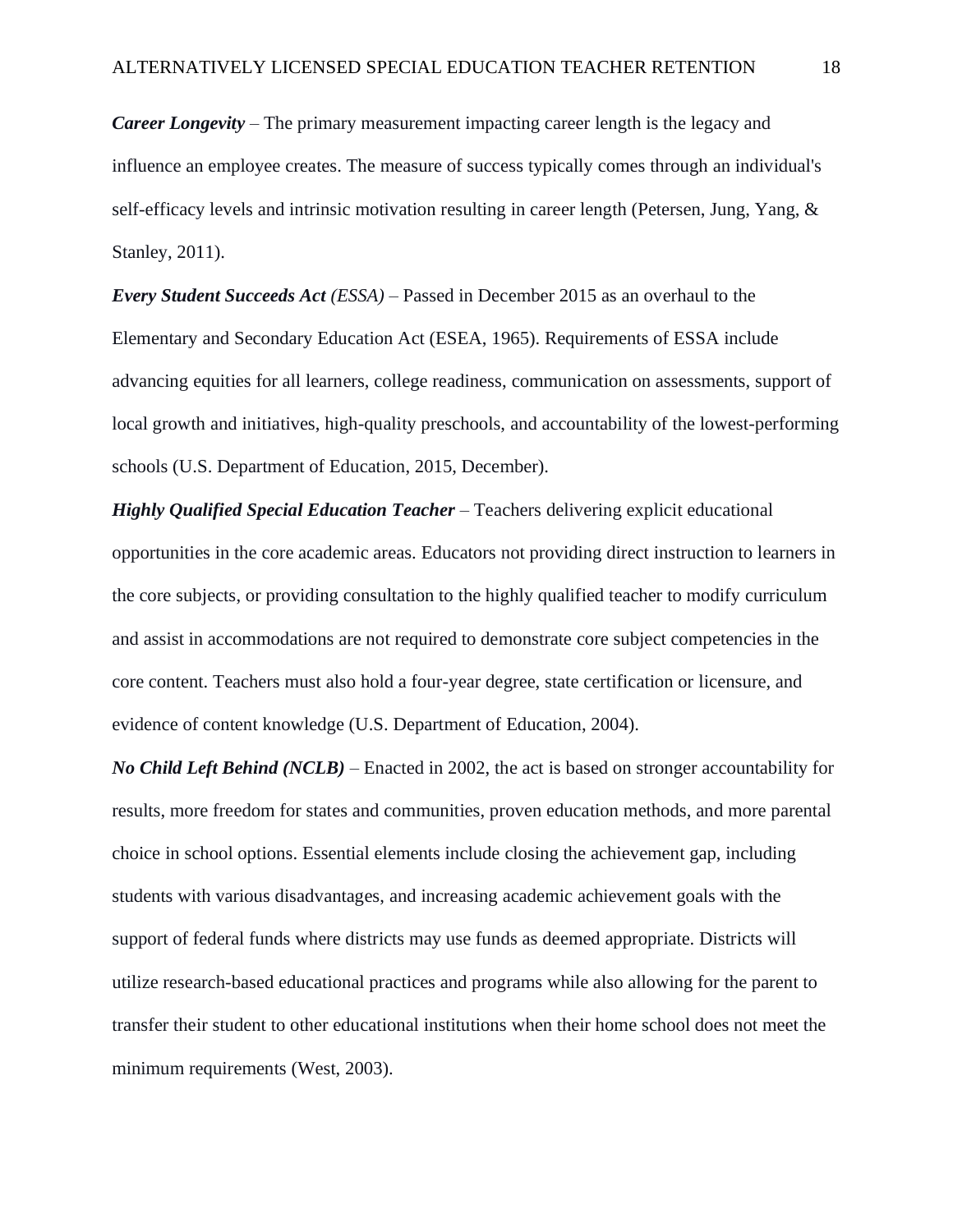*Rural Minnesota School Districts* – The subjects participating in the study are Special Education educators working with a Tier 2 licensure (PELSB, 2019). The region in which the alternate licensed teachers remain employed contains 16 school districts (Region 10, 2020). Student population of 78,728; 5,965 teachers with four percent teaching with special permission (Wilder Research, 2019).

*Situational Leadership* – The leader's ability to select the most suitable leadership style based on the needs of the faculty and staff's readiness level (Hersey & Blanchard, 1977).

*Teacher Attrition* – The turnover rate of educators regarding a change in status from year to year. Reasons for departure may include teachers who leave the professions or teachers who switch subject matter. For the study, the definition used will relate to educators who leave the education profession (Nolan, 2013).

*Teacher Retention* – Comprised of four elements: job satisfaction, induction programs, mentoring, and administrative support. Additionally, factors connected to retention include stipends for extra professional duties. For the study, the retention data examined will be of the educators who remained employed as a teacher from previous academic year (Vittek, 2015). *Traditional Trained Teacher* – Enrollment in a bachelor's degree educational licensure program where student teaching is completed under the direction and supervision of an experienced teacher in the same content area for which licensure is sought (Qu & Becker, 2003).

#### **Assumptions**

Historically, Special Education teachers attrition rates has been high; additionally, the attrition rate for alternatively licensed educators is even more significant (Redding & Smith, 2016). Research has repeatedly discussed why teachers leave **(**Cancio, Albrecht & Johns, 2013); conversely, retention of alternatively licensed teachers is rarely covered **(**Kelchtermans, 2017).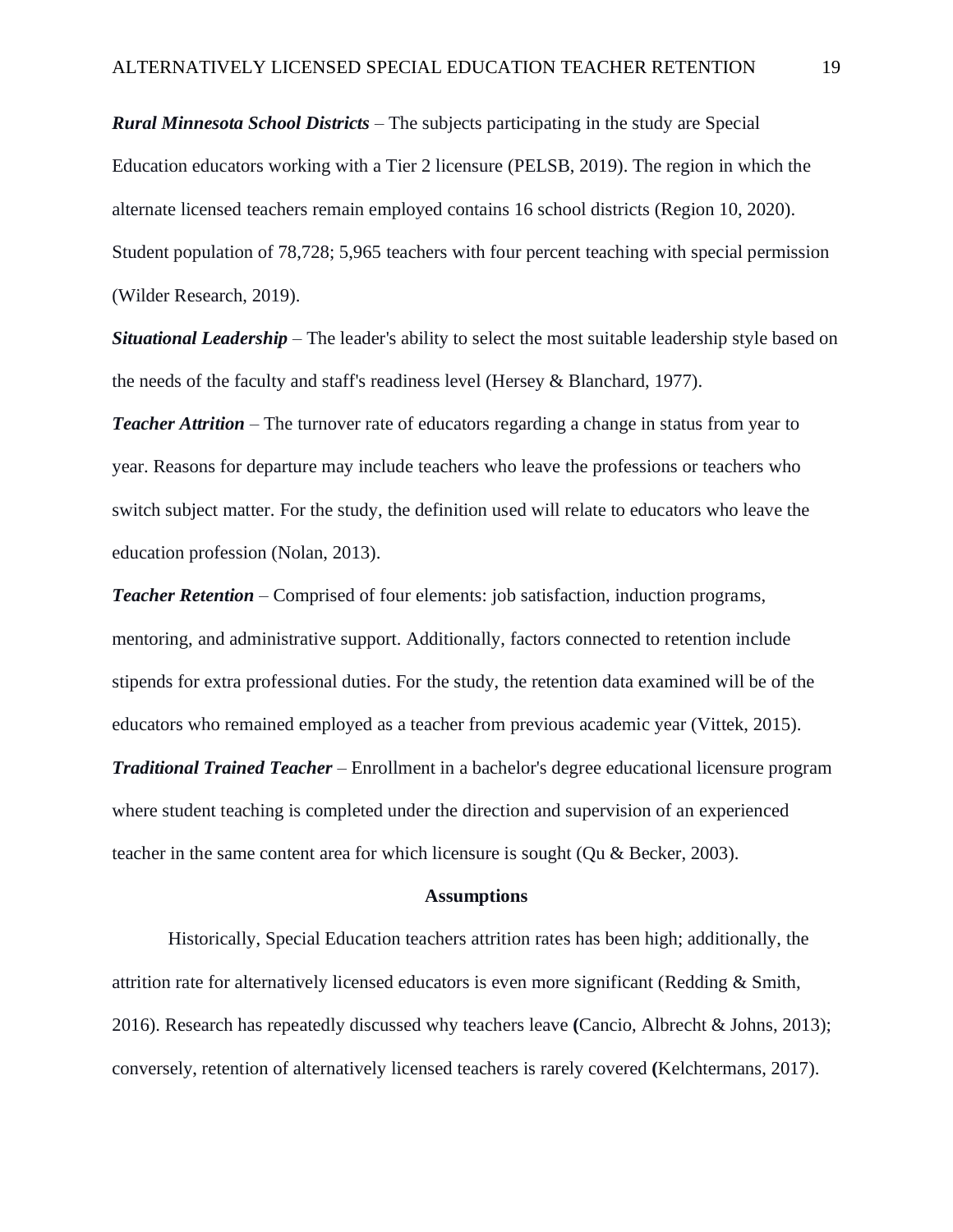Systematically, the lack of retention research is understandable as the rate of attrition is more noticeable and financially damaging to districts, despite the gains districts see for students and staff when teachers stay **(**Feistritzer & Haar, 2008**).** Through a quantitative research rating scale, examining the current alternatively licensed Special Education teacher will provide insights into how the odds are being defied and why teachers are staying. Participants responses will be anonymous, thus resulting in responses uninhibited and therefore will not reflect data that may be nonconclusive to understanding retention. Nonetheless, the rating scale questions will represent the key trends in both characteristics and traits of the participants' districts, buildings, and administration, providing a lens of retention and career longevity.

# **Delimitations**

Roberts (2010) identified a delimitation in research studies to be restrictions and frameworks of a study intentionally to include or exclude specific groups, items, or elements. Identified by the researcher, the study's delimitation involves the sample group's consent, timeframe, and data collection methodology. Delimitations of the study include the lack of funding to take the study broader and wider than the current scope of participants. Access to the group of contributors is provided through the university program admittance in a Special Education alternative licensure. However, with the nature of the quantitative study, distribution and data collection will provide a robust data set from the participants.

#### **Limitations**

Plano Clark and Creswell (2015) define a limitation as a fault or prospective fault recognized by the researcher. Limitations of quantitative research tend to occur through the methodology of the rating scale tool itself and the questions being asked. While able to distribute a quantitative research rating scale far and wide, the personal narrative a qualitative study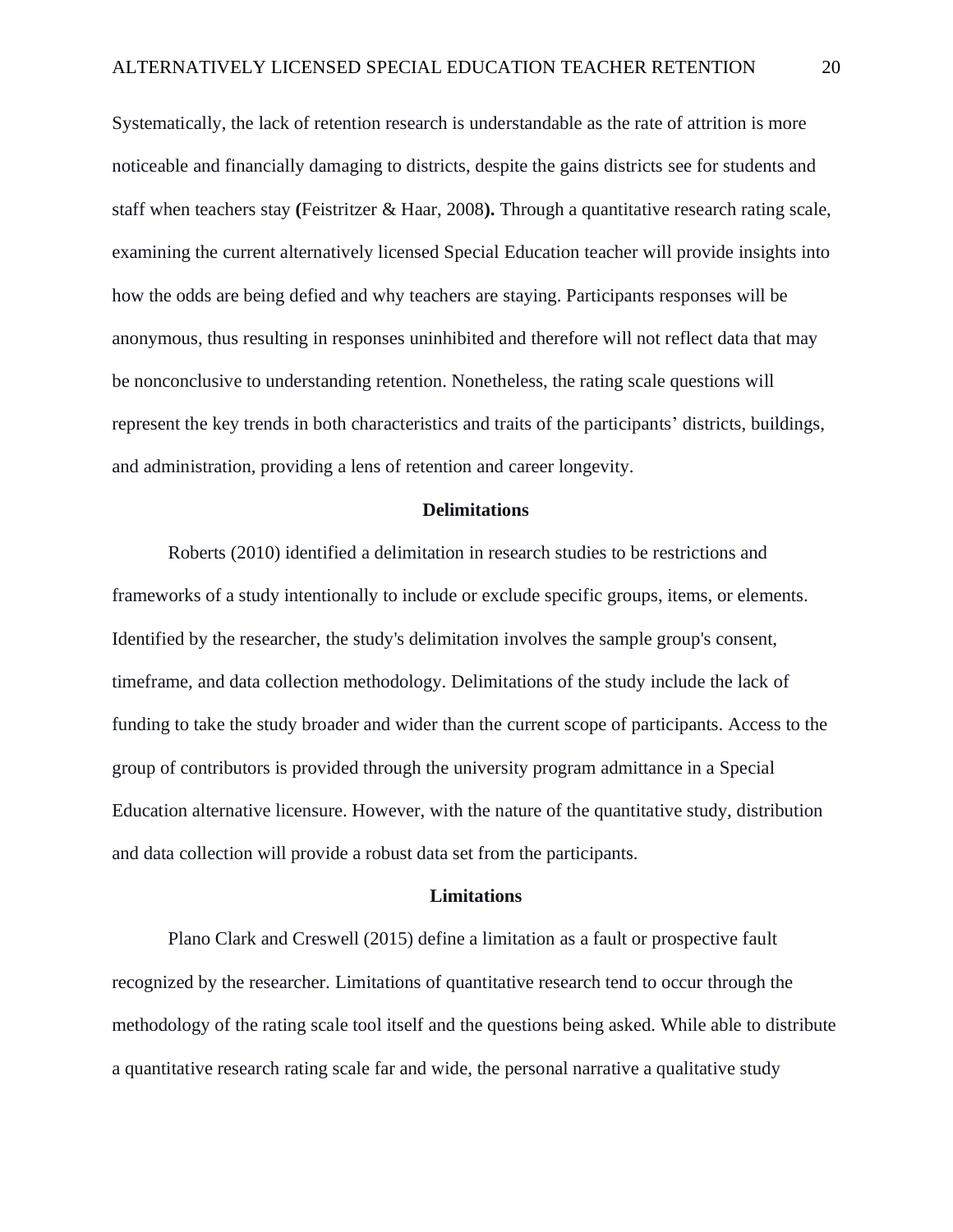provides gives insight to the more personal angle to detail. In addition to the methodology, each educator comes with prior knowledge and experience in the career field, influencing each question's responses. Personal bias affects how teachers interact with the world and how a response is formulated. Regardless, when the Likert rating scale instrument is strong and created to elicit as unbiased of a response as possible, results will be robust and informative (Plano Clark & Creswell (2015).

# **Summary and Organization of the Remainder of the Study**

The research topic background is covered in Chapter I of the study regarding the retention efforts for alternatively licensed Special Education teachers. Additionally, the problem statement, the purpose of the study, research question. the hypothesis, limitations and delimitations surrounding alternatively licensed teacher retention are introduced. In Chapter II, relevant literature articles will be reviewed to demonstrate the problem with attrition and identify efforts ascertaining traits and characteristics of administrative support that may increase retention rates of alternatively licensed Special Education professionals. The methodological elements of the study are embedded in Chapter III. Chapters IV and V will capture the detailed findings, recommendations, and summary, calling for further research in the very novice topic of retention of alternatively licensed special educators.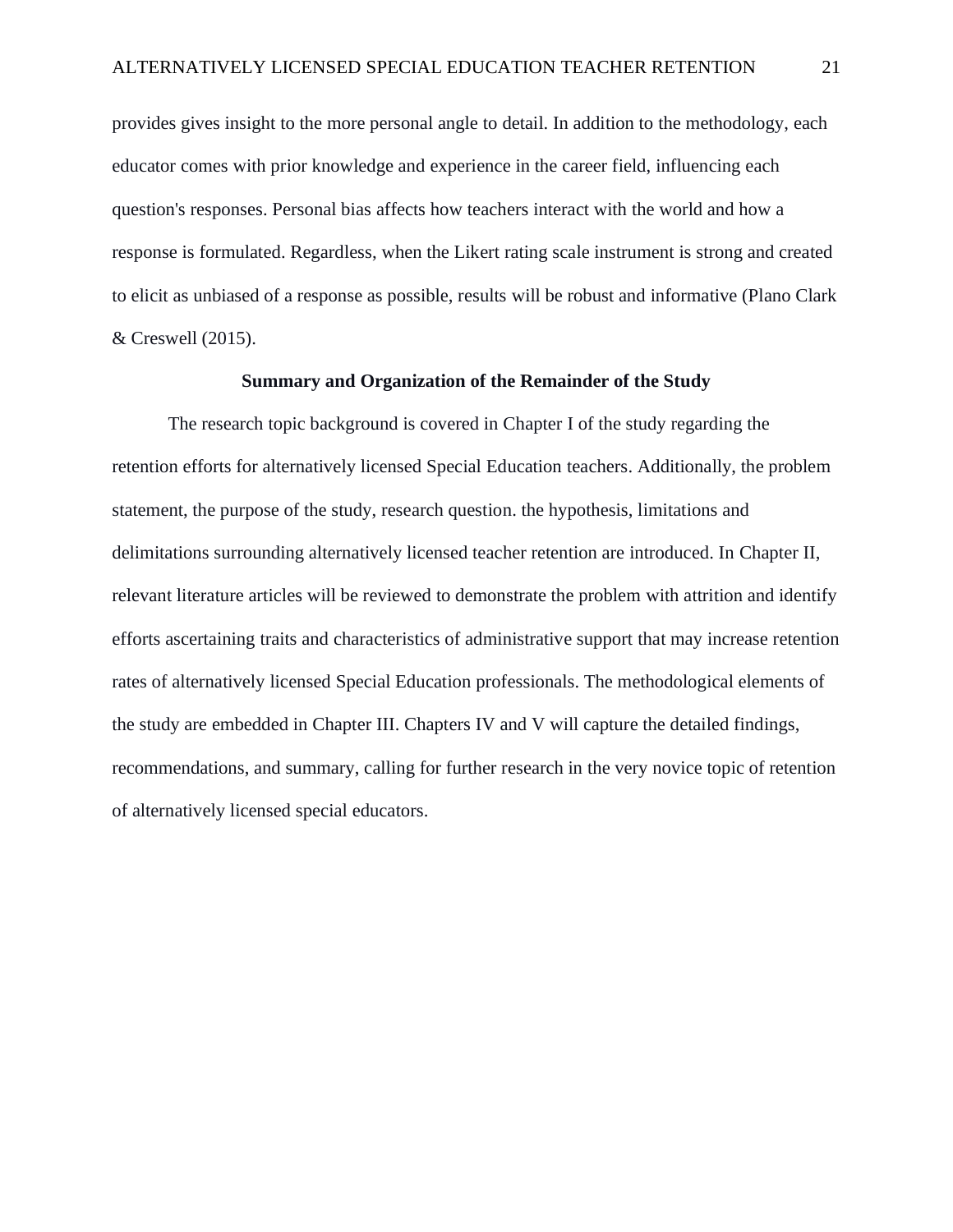# **Chapter II: Literature Review**

# **Introduction**

Chapter II encompasses a synthesis of educational research in the field of Special Education alternatively licensed teachers. The themes the research highlights revolved mostly around attrition rates; however, there was minimal research focused on supports and retention of alternatively licensed Special Education teachers.

# **Historical Perspective of Special Education**

Throughout the history of education, equitability has been at the forefront of conversations (West, 2003). One area of education that has experienced a deficit in equitability since its creation is Special Education. A major contributor to the deficit in equitable practices of Special Education is the low number of properly licensed, Special Education teachers. In efforts to mitigate the shortage of properly licensed Special Education teachers, alternative routes to licensure have been created (Feistrizer & Haar, 2008). In Special Education, highly qualified educators are often hard to come by (Wilder Research, 2019). Once the Special Education teacher is hired, the next challenging element is the teacher's retention (Anthony, 2009). When teachers are retained, students achieve more (McKee, 2003). Several benefits of teacher retention in Special Education have been recognized: the advantage for the K-12 learner (Allen, 2005), the benefit for the educator (Welch, 2018), and the benefit for the district (Heineke, Streff Mazza & Tichnor-Wagner, 2014).

Since the passing of the Education for All Handicapped Children Act (EAHCA) in 1975, the shortage of licensed Special Education teachers to serve students with Individual Education Programs (IEP) has been at a deficit. Forty-five years later, the deficit has yet to decrease. The recruitment and retention of appropriately licensed Special Education teachers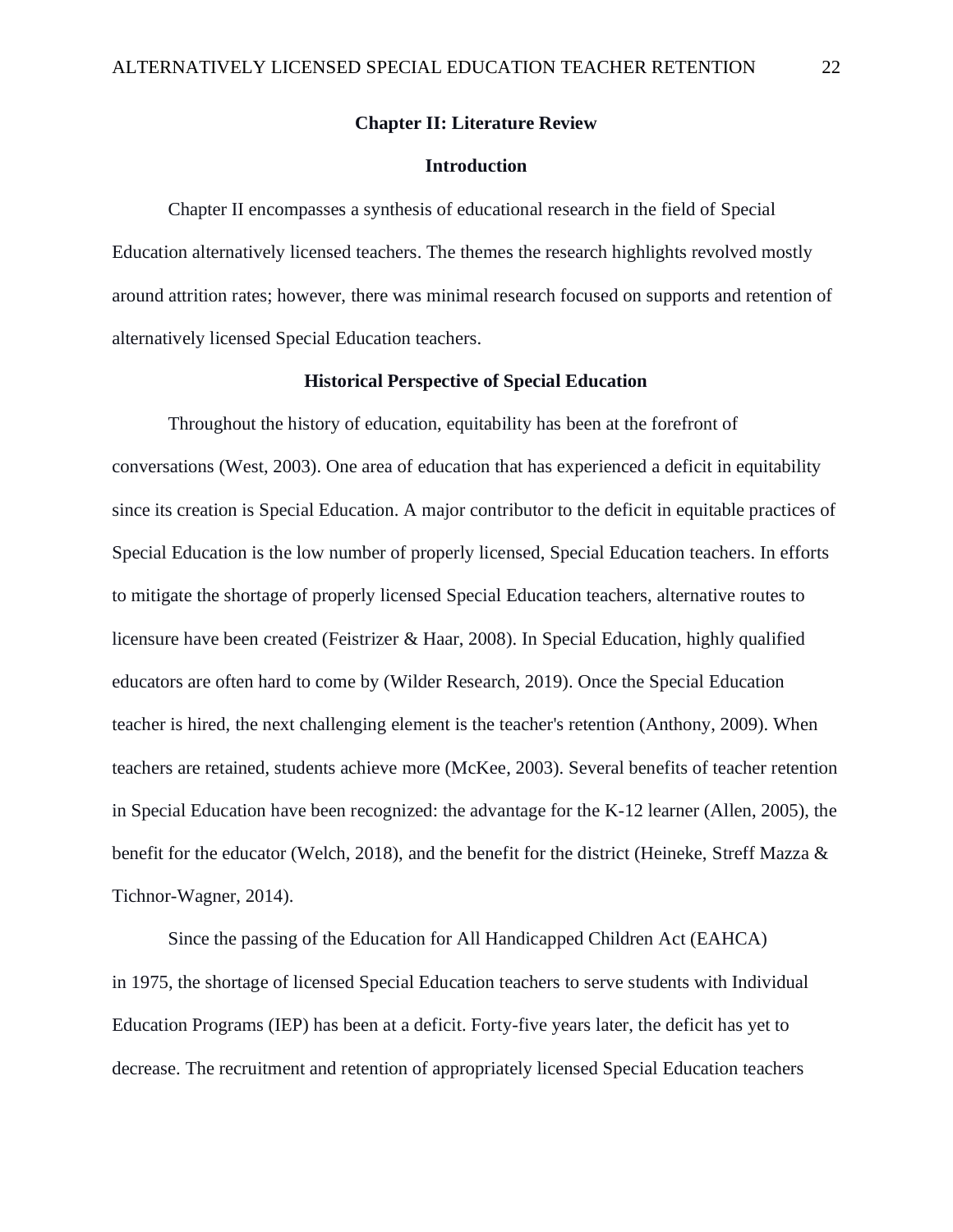remain a chronic problem across the United States of America (Boe & Cook, 2006). Consequently, universities and school districts have explored various options to create programming that is accessible, timely, and meets the standards set out by each state for Highly Qualified Teachers (HQT). Options for those wanting to become an HQT in the field of Special Education are limited, creating a vortex of problems that continue to cycle resulting in fewer licensure choices (Feistritzer & Haar, 2008; Allen, 2005).

The origin of alternatively licensed programs began in the 1980s (Newblom, 2013). While districts have been able to find candidates to participate, retaining the candidates continues to be problematic (Anthony, 2009). The area of research has limited articles which are scarcely strewn with articles regarding attrition; a minimal amount of time has been spent looking into teachers characteristics and traits, environments, and leadership *when teachers stay* (Devney, 2017). Leaders are addressing areas within each organization where the money is expunged; it would be expected that a remedy for the problem would have emerged through practice by now. However, research completed thus far demonstrates a strong link to building leadership. Building administrator leadership is a robust connector and reason why the alternatively licensed Special Education teachers stay (Graeff, 1983; Cherry, 2019). When teachers stay, students benefit; student benefits include higher learning and growth levels, lower dropout rates, higher test scores, and great social acceptance of all types of learners (Allen, 2005).

# **Development of Alternative Routes to Licensure**

Seven years after the passing of Public Law 94-142, Education for All Handicapped Children, Special Education teacher demand was at an all-time high (EAHCA, 1975). The first state to start alternative certification was Virginia, quickly followed by California, Texas, and New Jersey (Suell & Piotrowski, 2007). Alternative routes to licensure programs were initiated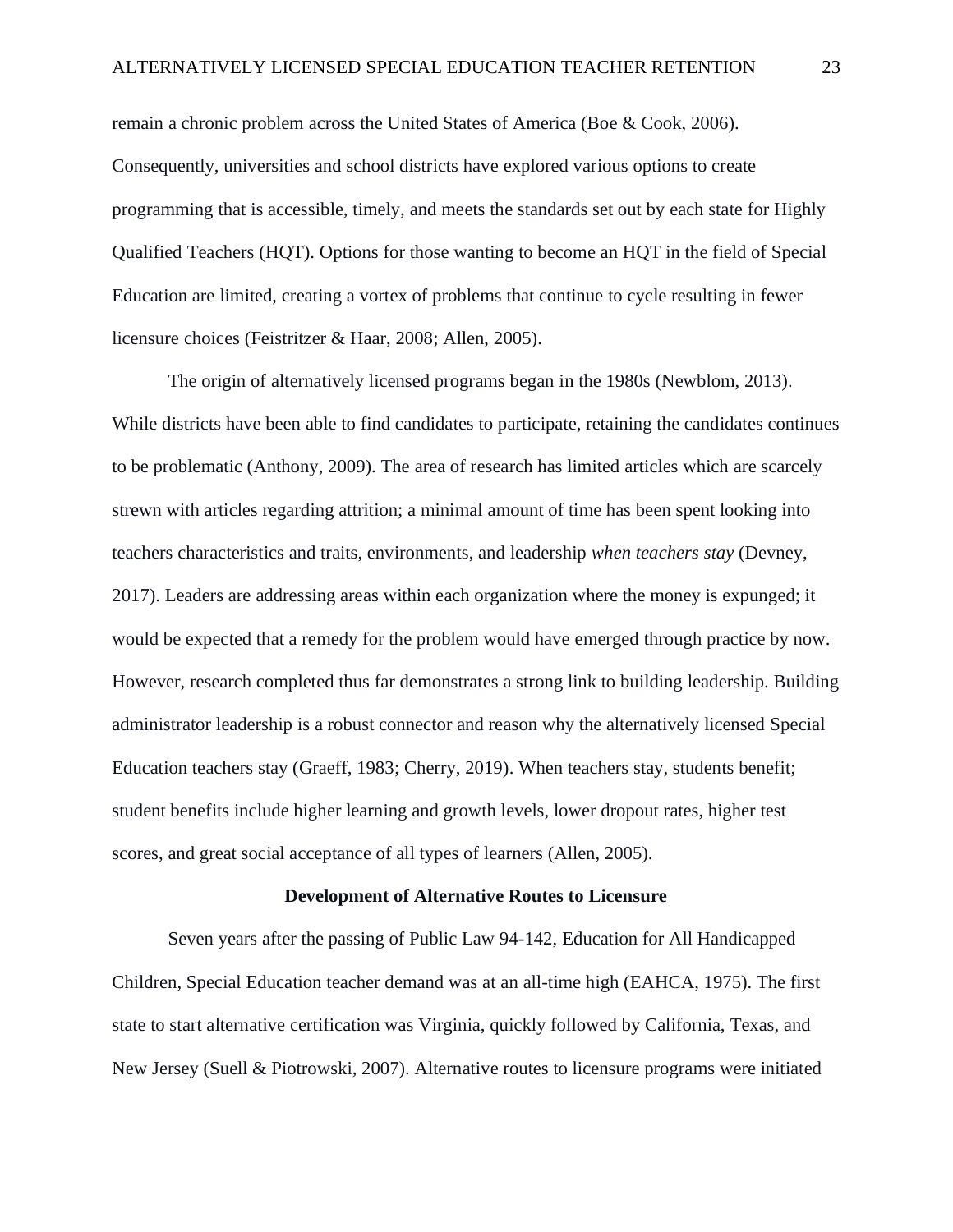in 1982 to meet teacher preparation and certification (Feistritzer  $\&$  Haar, 2008). Many educational organizations followed the trend, developing local alternative routes to licensure. In 1986, a study was completed by the U.S. Department of Education that analyzed 20 alternative routes to licensure programs. The study was initiated due to the lack of supply and the unfilled demand of qualified teachers. Researchers focused on the program goals, expectations, recruitment, and preparation of alternatively licensed Special Education teachers (Anthony, 2009). Collection and analysis of alternative programs are ongoing. The National Center for Education (NCEI) presents the results each year in a state-by-state analysis. One finding from the NCEI report shows that by 2006, nearly 50,000 new teachers were certified through alternative routes. With the typical attrition rate being one year for Special Education teachers, to lose eight percent of the newly licensed teaching staff is staggering (Chapa, 2012). The attrition rate of newly licensed special education teachers exceeds the rate of loss of traditionally trained Special Education teachers and other content areas.

Research indicates that one possibility related to retaining alternatively licensed Special Education teachers may be tied to the quality of the alternative route to licensure program (Monk, 2007). Suell and Piotrowski (2007) identified five elements of an effective program: it actively works to require minorities; the selection of all candidates is carefully considered; coaching and mentorship; on-the-job training, and support; and accountable. When an alternative program maintains rigor and responsibility, which both the local education agency and the preparation program provided, candidates are more likely to stay in the field (Chapa, 2012). Many alternative programs across the country do not hold the same standards necessary for retaining alternatively prepared teachers, resulting in high attrition rates (Heineke, Streff Mazza & Tichnor-Wagner, 2014). High attrition rates are not solely the concern for Special Education;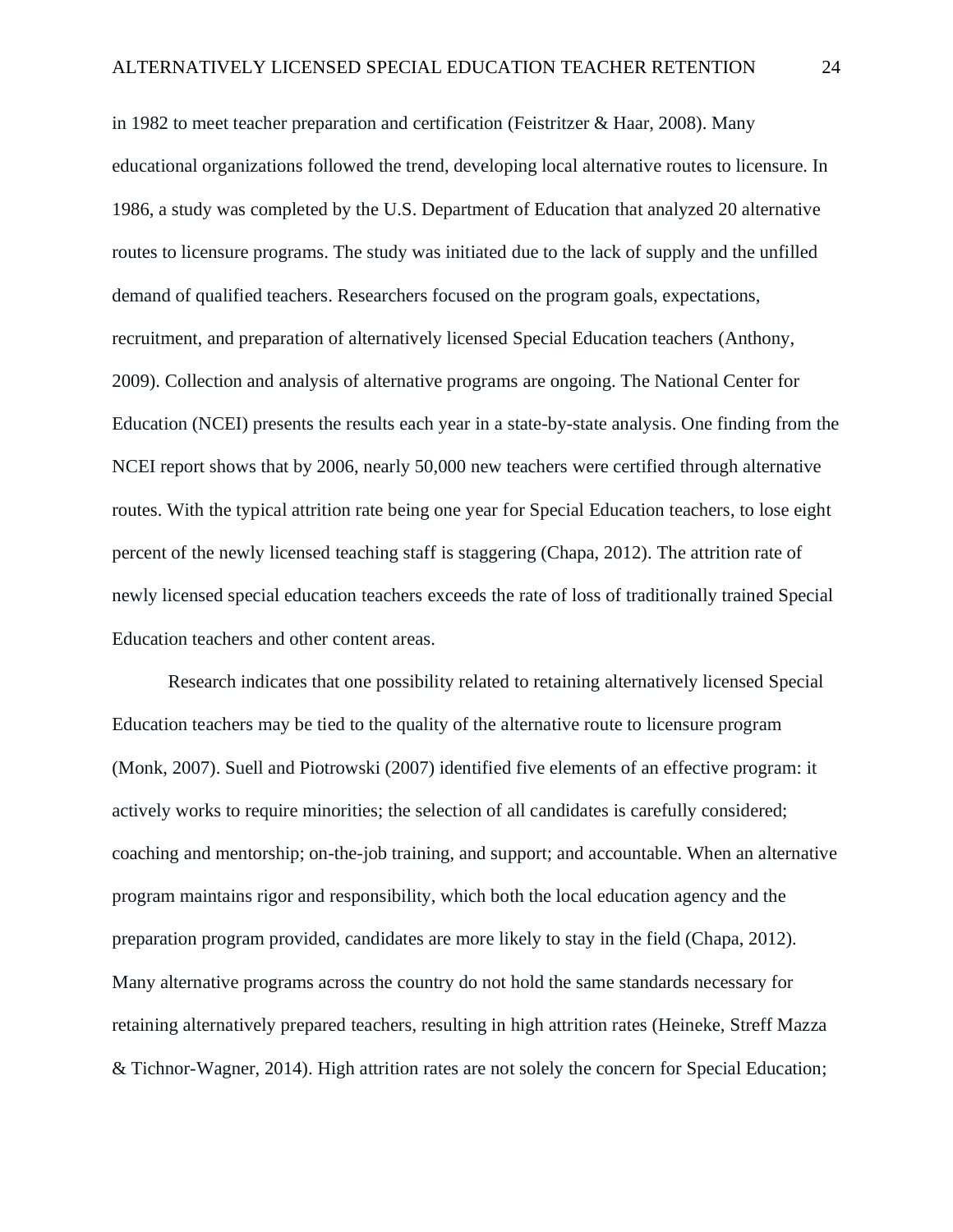other areas also experience a high loss of educators per year (Plash & Piotrowski, 2006). With the current state of education, at any given time, nearly 10% of the teaching staff may not be fully certified (U.S. Department of Education, 2014).

Identifying the reason for alternatively licensed Special Education teachers departing after a short duration in the field, many cite their reasons for leaving as a lack of mentorship, principal support, and the quality of the relationship developed within the school site (Anthony, 2009). A proverbial wedge is often inserted between traditionally trained teachers and alternatively certified teachers. Quigney (2010) shared how traditionally trained teachers criticized and devalued the alternative teacher. These behaviors are often observed in schools where the building administrative leadership lacks engagement and support for all teachers, but especially for alternatively licensed Special Education teachers. When there is a national shortage of certified Special Education teachers, leadership, mentorship, and support at the building level are essential to retaining alternatively licensed Special Education teachers (Quigney, 2010).

While much of the past research has focused on the development of alternative programming, as well as the fallout from attrition rates of alternatively licensed teachers, the small amount of research completed to date regarding the retention of alternatively licensed Special Education teachers does shed some light on how the problem may be mitigated. The CEEDAR Center (2018) examined the research scope and concluded that alternative route programs effectively retain teachers when the partnership between the district and university is in sync, providing support and connection on multiple levels. An extremely important area of support for retention is a positive school environment. Bettini et al., (2018) found that when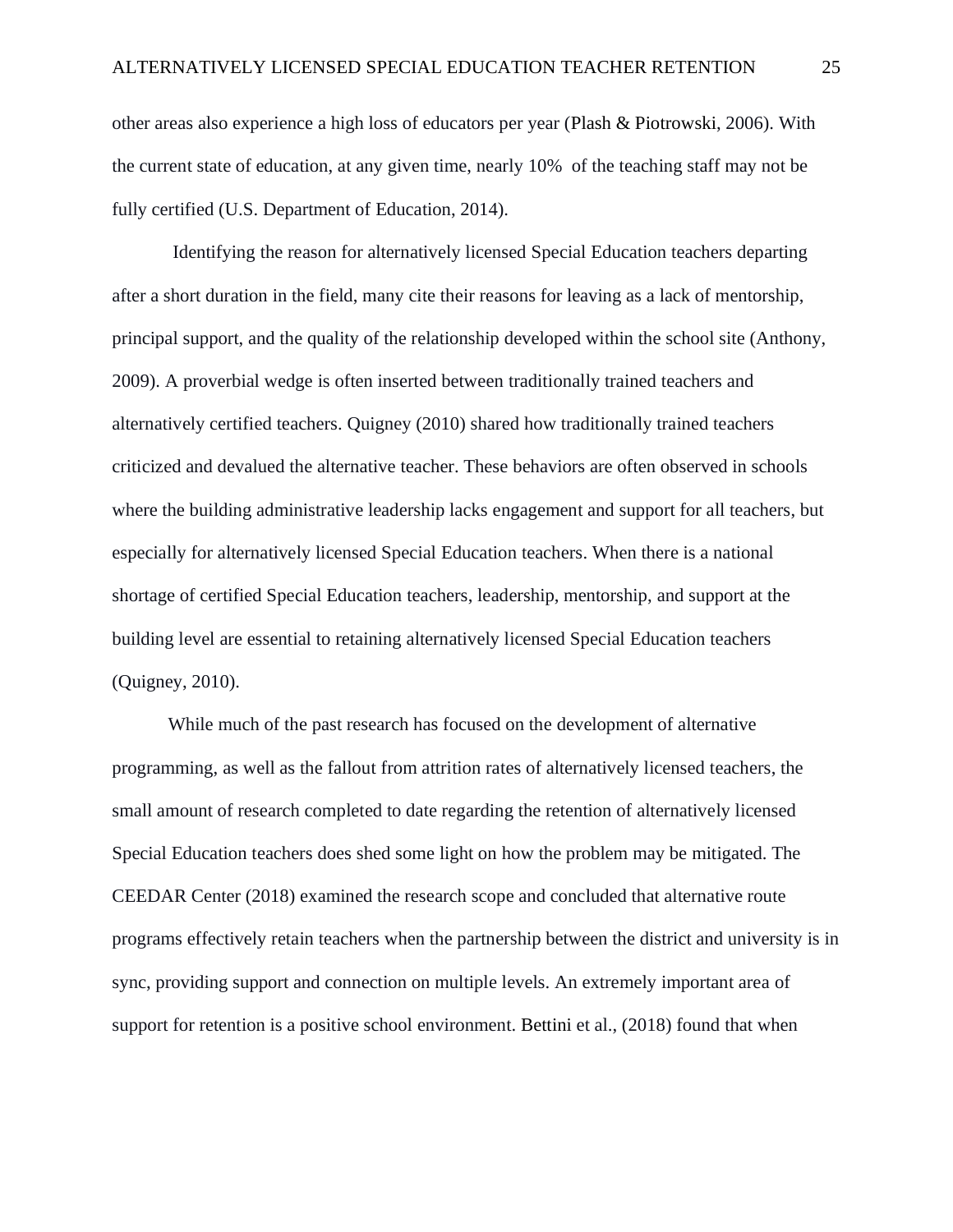Special Education teachers have building leadership support, a direct impact on career longevity and retention is observed.

One way to provide the necessary support is for school leaders to be clear and concise about the beginning teacher's role. Providing a balance between a teacher's caseload, additional duties, and teaching responsibilities in addition to alternative certificate coursework, may be daunting (Bettini et al., 2018). When school leaders are aware of the alternative program's requirements, empathy increases, creating better understanding and a level of encouragement. Leaders may implement induction programs with well-trained mentors as a support strategy for new teachers. When support is provided over a two-to-three-year time frame, retention rates have increased (Sindelar et al., 2018). When the mentor is also an effective Special Education teacher, the alternatively certified Special Education teacher feels even more supported.

#### **Impact of No Child Left Behind**

In 2002 when the No Child Left Behind (NCLB) Act was passed, options for hiring teachers changed (Birman et al., 2009). School leaders were now required to ensure their teachers held very specific credentials. Finding appropriately licensed individuals as Special Education teachers became very difficult. In the 2006-07 NCLB report, the areas where teachers were not meeting the qualifications for HQT were Special Education and middle school (Birman et al., 2009). While each state was required to outline and implement the requirements of being a highly qualified teacher under the NCLB law, existing educators were grandfathered in, even if the requirements for being an HQT were not met. The recruitment of new teachers after 2002 marks the beginning of the very difficult challenges of finding HQ Special Education teachers. While IDEA created a framework for providing a Free Appropriate Public Education (FAPE) to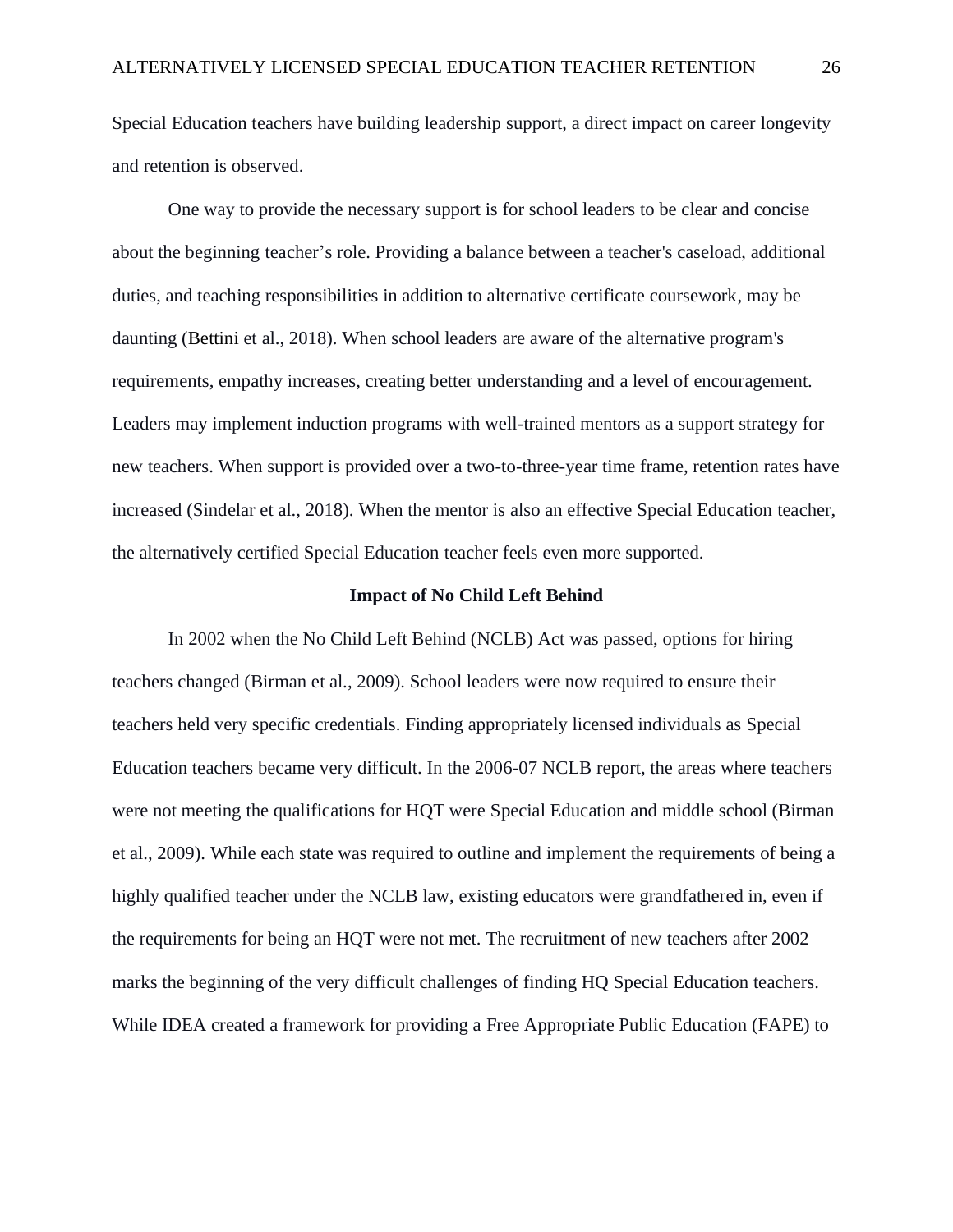students who qualified, having teachers implement the student's IEP had now become increasingly difficult because of NCLB, let alone the retention of these educators.

NCLB stipulated that to be considered an HQT, two requirements were necessary: a four-year degree along with full teacher credentialing and certification. For teachers who participated in alternative routes to licensure, which immediately disqualified educators from meeting the HQT requirements, expert content knowledge in Special Education could not be demonstrated. The rate at which Special Education teachers met the HQT requirements did increase over time. Rates increased from 52% to 72% in two years. However, 28% of the Special Education teachers were still not considered an HQT, leaving the most vulnerable students still at risk (U.S. Department of Education, 2009).

During the initial time frame of NCLB, the research identified one reason for the increase in licensed Special Education teachers was access to educational grants and scholarships (U.S. Department of Education, FY Budget, 2005). The impact was noticed, but it was not enough. The attrition rates for alternatively licensed Special Education teachers remained the highest among all teachers (Hagaman & Casey, 2018). Without proper leadership support, the alternatively licensed teachers continued to leave in very high numbers. While NCLB was passed with good educational intentions, the fallout directly impacting Special Education students and their teachers created a harmful effect for students, which resulted in less educational growth and performance (Jorissen, 2002).

#### **Attrition Rates**

In association with alternative teacher retention and student success, the Situational Leadership Theory has been minimally addressed in the current and past research. An examination of both the research around the topic of an alternative route to licensure teacher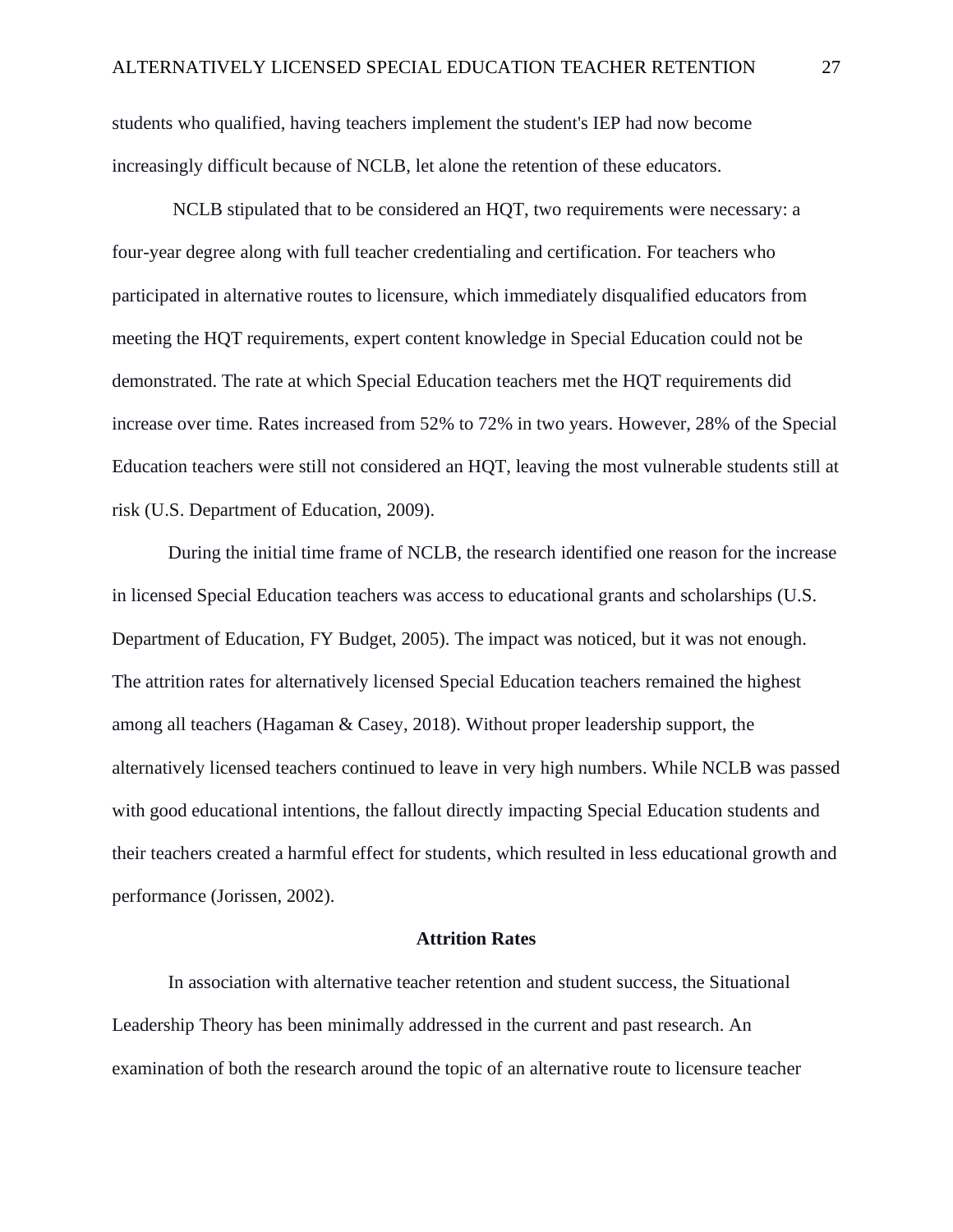retention has been examined for fidelity and validates the reason for the current research by identifying the gaps in the literature. Often the literature explains why teachers leave, but rarely has research been conducted to identify the factors that contribute to alternately licensed Special Education teachers retention (Kelchtermans, 2017).

A particular group of teachers that has faced one of the country's highest attrition rates is the alternatively licensed Special Education teachers (Vittek, 2015). With an eight percent higher attrition rate than their traditionally trained counterparts, identifying the gap in practice is essential to build relationships to where the alternatively licensed educators feel the desire to stay (Redding & Smith, 2016). The historical context of the problem around retaining alternatively licensed Special Education teachers across the country will amplify the connection teachers feel to leadership. Reviewing the Situational Leadership Theory, initially developed by Hersey and Blanchard (1969), school administrators' contributing factors must be considered with both attrition and retention rates. Cherry (2019) recently updated and revised the leadership theory to include four styles and steps to leadership resulting in retention.

Much research has been conducted on the attrition of alternatively licensed Special Education teachers, yet minimal research has examined the retention (Jorissen, 2002). Gathering more empirical evidence about what is working will provide essential resources for administration in supporting staff. When the focus is solely on what is causing teachers to leave, the mindset becomes one of the pessimistic frameworks. When only focusing on the negative, administrators are less likely to invest in their alternatively licensed teachers because administrators are aware of the statistical one-year retention rates (Bobek, 2002). Teachers know when administrative support is lacking and then do not become invested in the position, resulting in high attrition rates.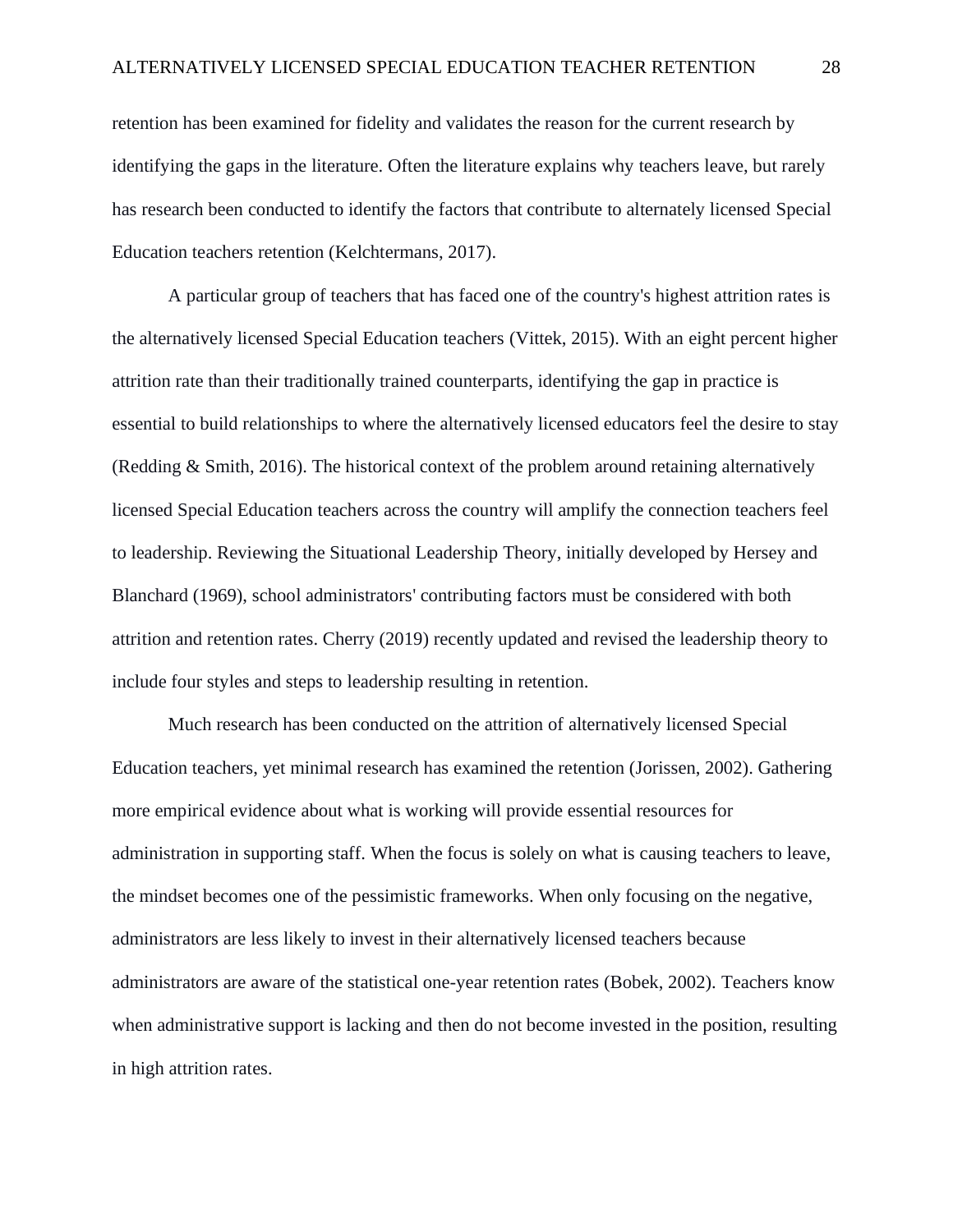Kelchtermans (2017) asserted that with the attrition rates for alternatively licensed Special Education teachers being the highest in the country and one of the most challenging positions to fill, the level of investment by building administration should be greater. However, the reality often results in a low level of investment from the building principal. Minimal expenditures, professional development, and administrative support are provided to alternatively licensed teachers (Hagaman and Casey, 2018). Psychologically, when a person does not see or feel the building administrator's investment, they leave (Cherry, 2019). Consequently, the stigma surrounding teachers who complete alternative routes to licensure is also looked down upon by other educators, as the traditional teacher believes alternative teachers are cheating the system by completing courses while teaching (Hagaman & Casey, 2018). Nevertheless, across the nation and for 35 years, alternative programs have existed (Newblom, 2013). The respect and understanding from traditionally trained educators are stunted in a rudimentary mindset in that there is more than one way to gain knowledge and become a highly effective teacher (Wilder Research, 2019).

In the handful of studies examining the retention of alternatively licensed Special Education teachers, principal and administrator support indicated one of the strongest reasons regarding why teachers stay (Newblom, 2013). Building administrators who demonstrate adaptable leadership styles retain alternatively licensed teachers. When acknowledged and supported, teachers participating in an alternative route to licensure stay (Devney, 2017). Administrators who provided mentor support in both content area and building culture have positively impacted the teachers with the highest attrition rates (Anthony, 2009). When administrators take the time to get to know the faculty, teachers appreciate approachability and support, which are key components for retention (Hersey & Blanchard, 1969). Consequently,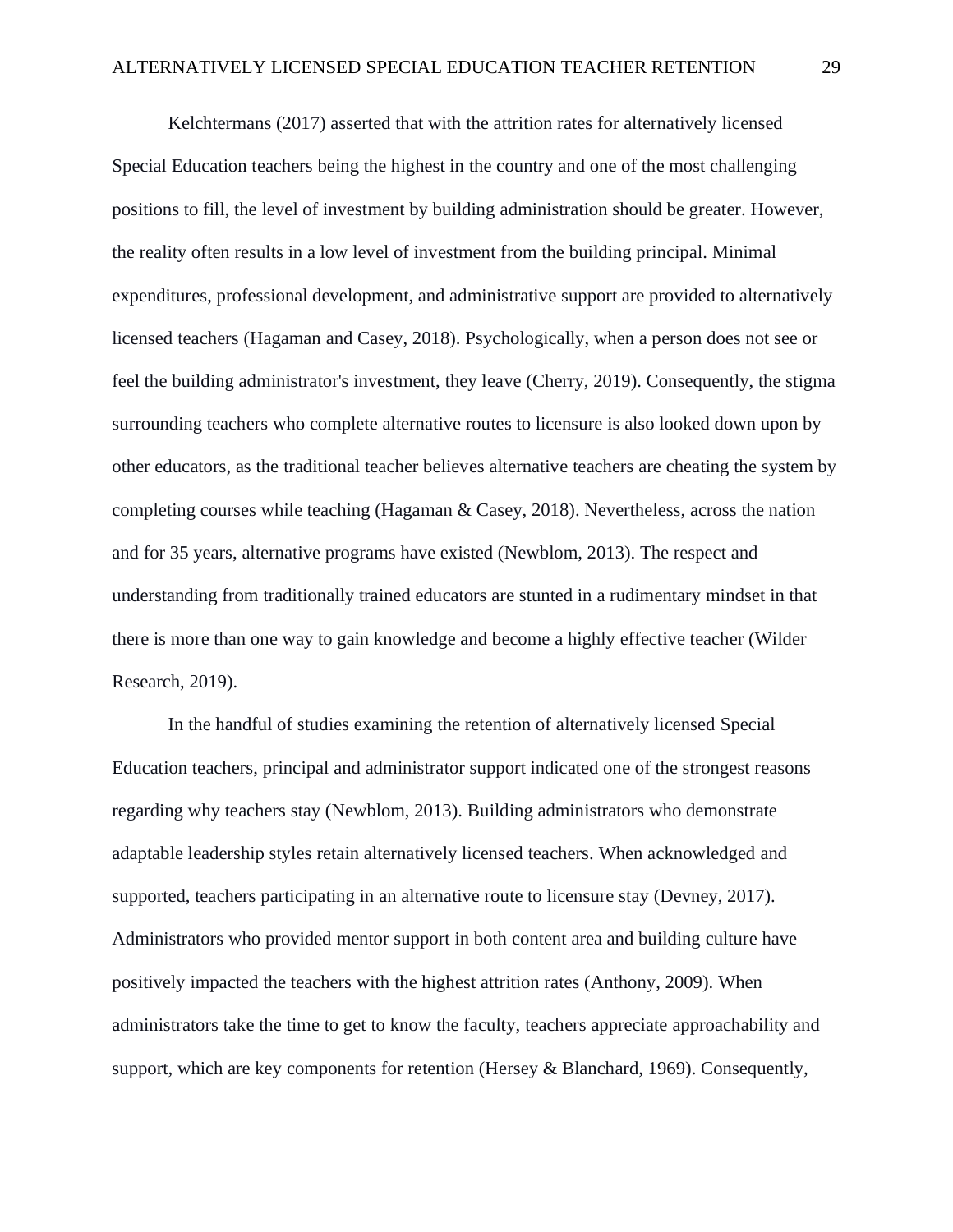when administrators carry an air of arrogance, the staff tend to have some of the highest attrition rates across all subject areas, let alone the teachers who need the most support (Brenner, et al., 2015).

Research on the topic of alternatively licensed Special Education teachers is generally focused on attrition rates. Researchers have identified what is not working (McKee, 2003; Boe & Cook, 2006; Birman et al., 2009; Devney, 2017). The prevalent gap in the research is in regard to retention (Anthony, 2009). The need to gather new data focusing on retaining alternatively licensed teachers is the priority.

#### **Current State of Special Education**

In California, there are currently 800,000 students receiving their education from partially credentialed educators. Many of these educators are enrolled in programs to earn their Special Education credentials (Lambert, 2020). Nationally, the U.S. Department of Education (2019) reports the teacher shortage of HQT Special Education teachers is currently 30%. Programs providing routes to alternative licensure are increasing across the country to address Special Education students' needs. In the United States, 48 states offer alternative programs (McFarland et al., 2019). While 30% of Special Education teachers lack proper certification, many are working on alternative routes. With the time, energy, and money spent on both parties' parts through educational and hiring costs, the hope is that the school leadership does a better job retaining the alternatively licensed Special Education teachers (Miller, 2012). Without proper support, mentorship, and resources, the alternatively licensed Special Education teachers will continue to attrit at an astounding rate (Tiplic, et al., 2015). Crafting a solution to retain teachers is beneficial for the students, the teacher, and the school districts.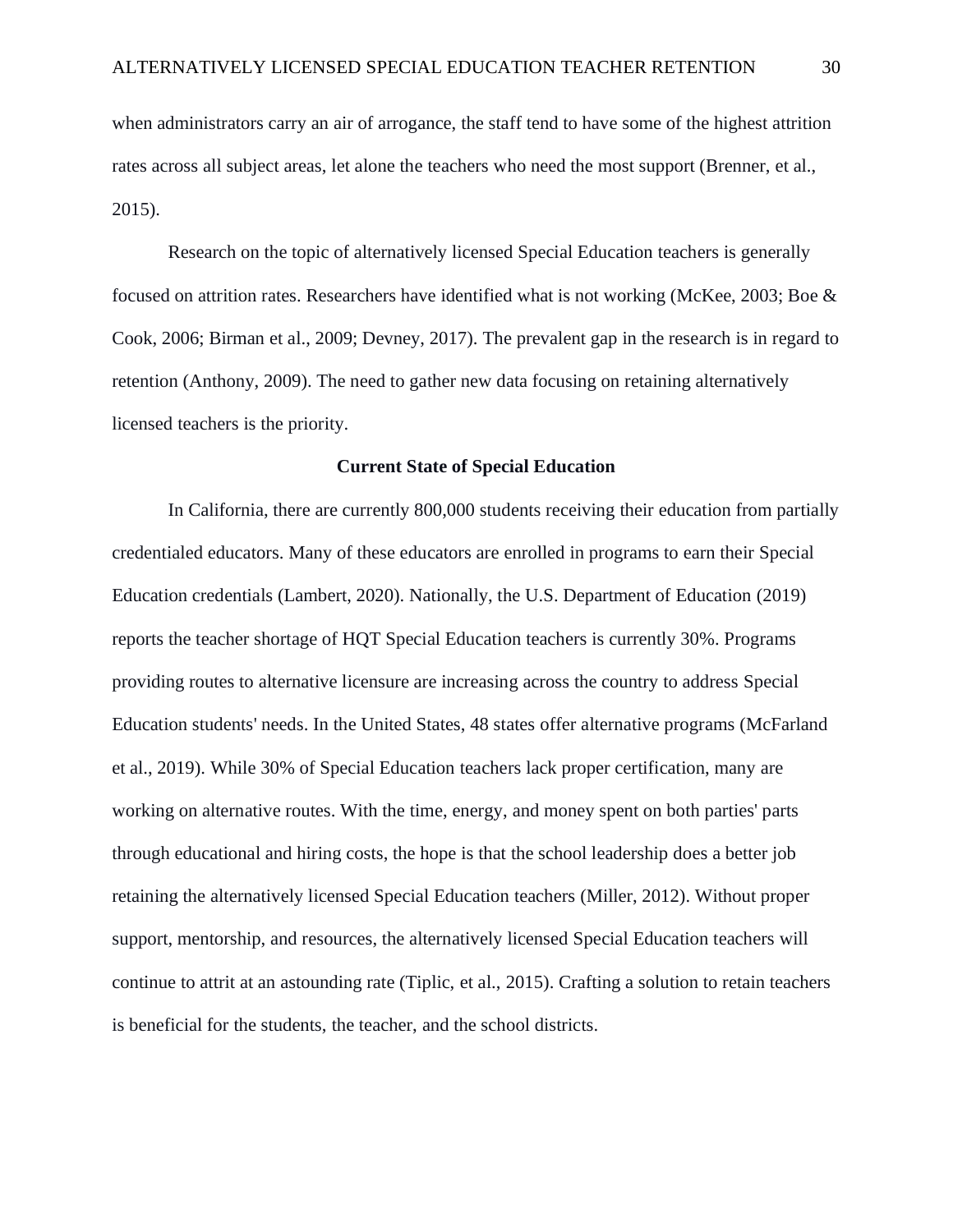# **Theoretical Framework: Situational Leadership Theory**

In examining alternative licensed Special Education teacher retention, the theorists best known for identifying key elements in the leadership styles of directors and principals to support the alternatively licensed Special Education teachers are Hersey and Blanchard in the Situational Leadership Theory (1969, 1974, 1977, 1982). Since they first discussed the Life Cycle Theory of Leadership*,* many other researchers have added to the body of knowledge. Hersey and Blanchard integrated elements from Tuckman's four stages of development (1965), as well as Blake's and Mouton's Managerial Grid (1964), and Reddin's 3D Theory *(*1986) to focus on two factors influencing how leaders stay connected with their constituents: task behavior and relationship behavior.

Contributions to the Situational Leadership Theory from Blake and Mouton (1964, 1978) consist of the personal relationship component, explicitly focusing on the managerial grid. They focused on five different leadership styles, emphasizing relationships and productivity as two of the most important types. Based on a quadrant system alignment, each of the four main areas is housed independently, with the Middle of the Road comprising various essential components. The remaining four management styles are Impoverished Management, Task Management, Country Club, and Team Management. The influential quadrants impacting the Situational Leadership Theory are Country Club and Team Management. Both quadrants focus on relationship building rather than productivity, with crucial identification around creating a comfortable work environment where self-efficacy may be fostered (Blake & Mouton, 1964, 1978).

Tuckman's (1965) influence on what was initially known, and the Life Cycle Theory of Leadership *(*Hersey & Blanchard, 1969) bring in well-known elements in the management world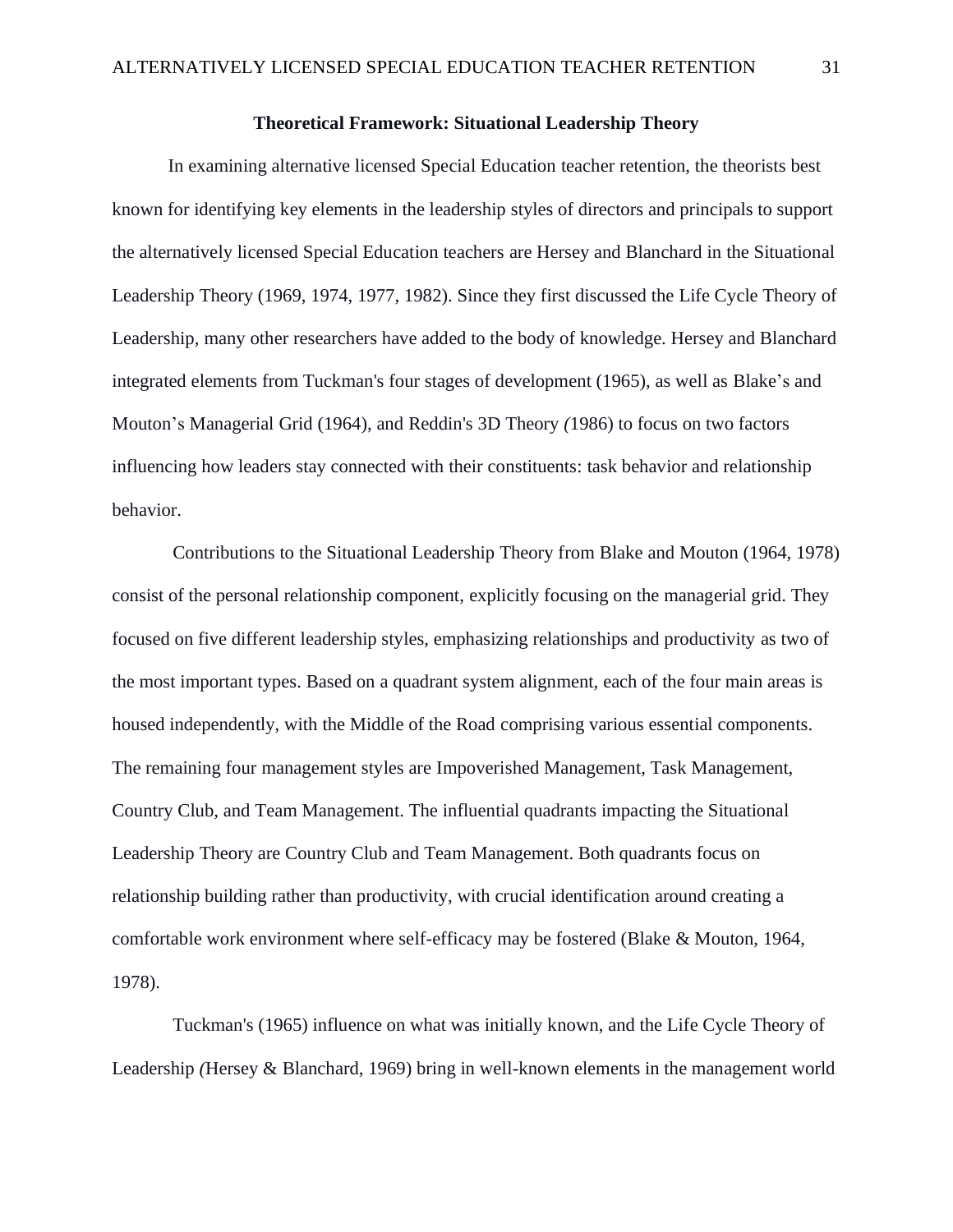of forming, storming, norming, and performing*.* Tuckman realized how vital the relationship component was in employee success and he anchored forming at the beginning of the leadership process (Tuckman, 1965). Research demonstrates that one of the crucial keys to retaining alternatively licensed Special Education teachers is the relationship developed between the newly hired teaching staff and the administrators (Tuckman, 1965; Newblom, 2013). Between forming and storming is where alternatively licensed teachers tend to quit. Without forming being firmly established, storming will never happen. Storming is the critical stage for teaching staff to feel the administration's support as the staff works to support learners with the highest level of need in the building (Mastropieri & Scruggs, 2018).

Reddin's 3D Theory (1986), highlighted different styles in leadership for educational administrators to learn from and implement. Four components from Reddin influenced the redevelopment of the Situational Leadership Theory in 1986. In efforts to adapt to current work environments, Hersey and Blanchard examined Reddin's grid, similar to Blake and Mouton's Managerial Grid (1964) to ensure updated and current practices were reflected. Reddin placed the four-leadership styles into a quadrant system represented as Related, Integrated, Separated, and Dictated. Hersey and Blanchard (1982) incorporated and integrated into the Situational Leadership Theory. Strengthening the relationship between the building administrative leader and staff members is a requirement of retention of staff. Reddin (1986) focused on social constructs through the two quadrants that allow individuals to feel accepted and part of the organization. When one feels integrated, strong teams are developed, and networking is created, resulting in less turnover and more productivity (Hersey & Blanchard, 1982).

Other theories have examined leadership styles and their impact on the staff's overall satisfaction levels. Goleman et al.'s (2002) influence brought in six leadership styles: pacesetting,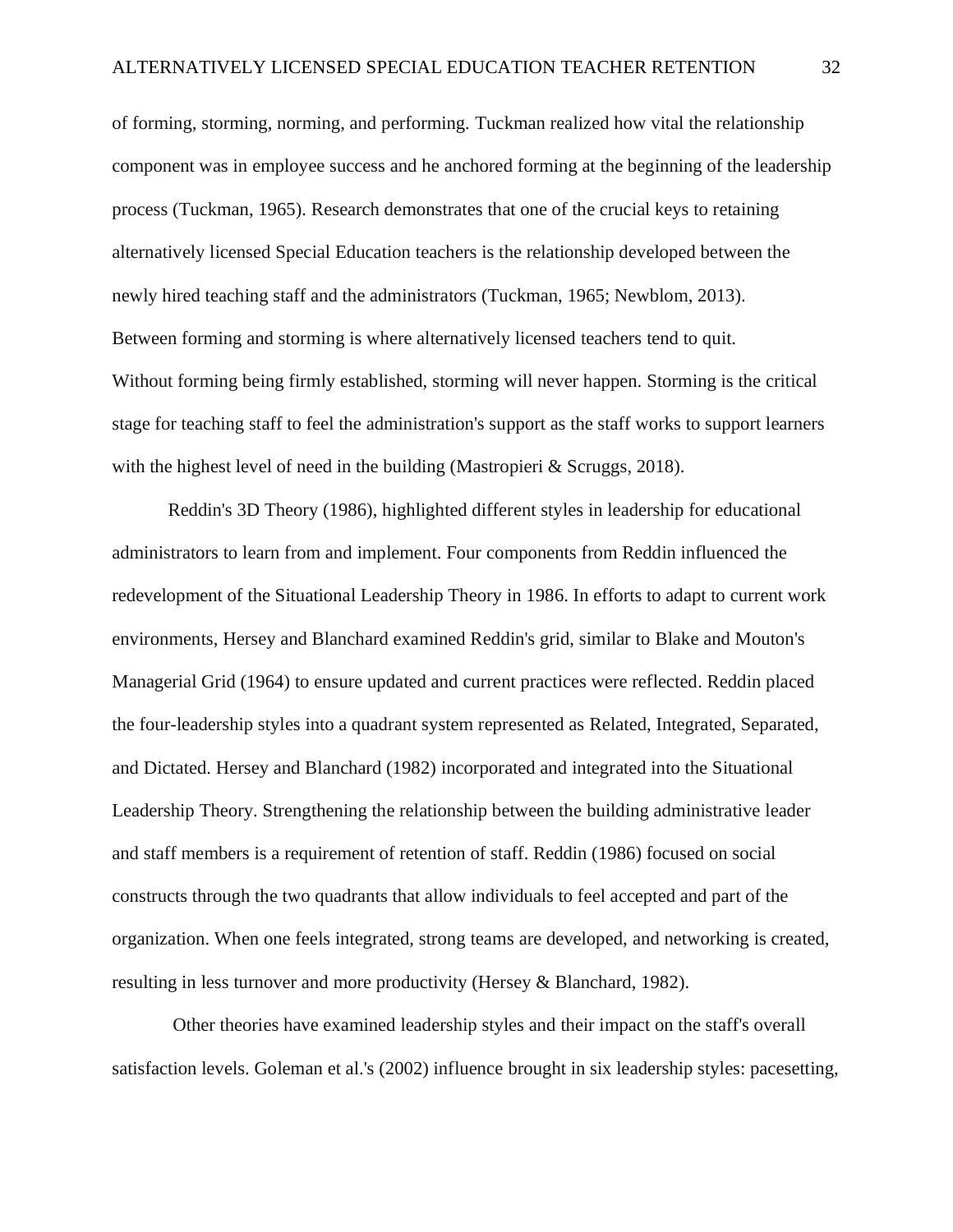authoritative, affiliative, coaching, democratic, and coercive. Some techniques lead to higher rates of effectiveness with employees than others. When new teachers are working toward licensure in conjunction with starting a new position, leaders who demonstrate affiliative and coach leadership styles is highly beneficial. Affiliative leaders bring a positive perspective resulting in long-term reinforcement of relationships (Goleman et al., 2002). The morale boost and sense of belonging are created from praise, encouragement, and bonding with the teacher's direct supervisor. Goleman et al. continue with the coaching style, focusing on developing each individual's skill set, talent, and strength, while administrators provide essential and explicit feedback to the staff. When employees are receptive to feedback and encouragements, the overall impact resonates (Goleman et al., 2002).

As the examination regarding retention of alternatively licensed Special Education teachers increases, Cherry (2019) recognizes how the best leaders adapt, alter, and change their leadership style to support individuals and staff in their charge. Administrators' revamping and morphing styles are an indication of the flexibility and understanding the various needs staff require. Cherry addresses the approach through an overhaul and update of Hersey and Blanchard (1969, 1974, 1977, 1982) to modernize the process into four primary styles: Telling, Selling, Participating, Delegators (Cherry, 2019). With the update, the core structures of the stages remain fixed, while the terminology of communicating the styles now reflects current practice (Cherry, 2019). As good leaders know, the second stage of Selling is the buy-in stage, and if staff members never reach Selling, leaders will have lost the team. Time spent on the front end with new, alternatively licensed teachers in the Telling piece is where leaders will be grateful for early investment (Heineke, et al., 2014). If further Special Education alternatively licensed teachers are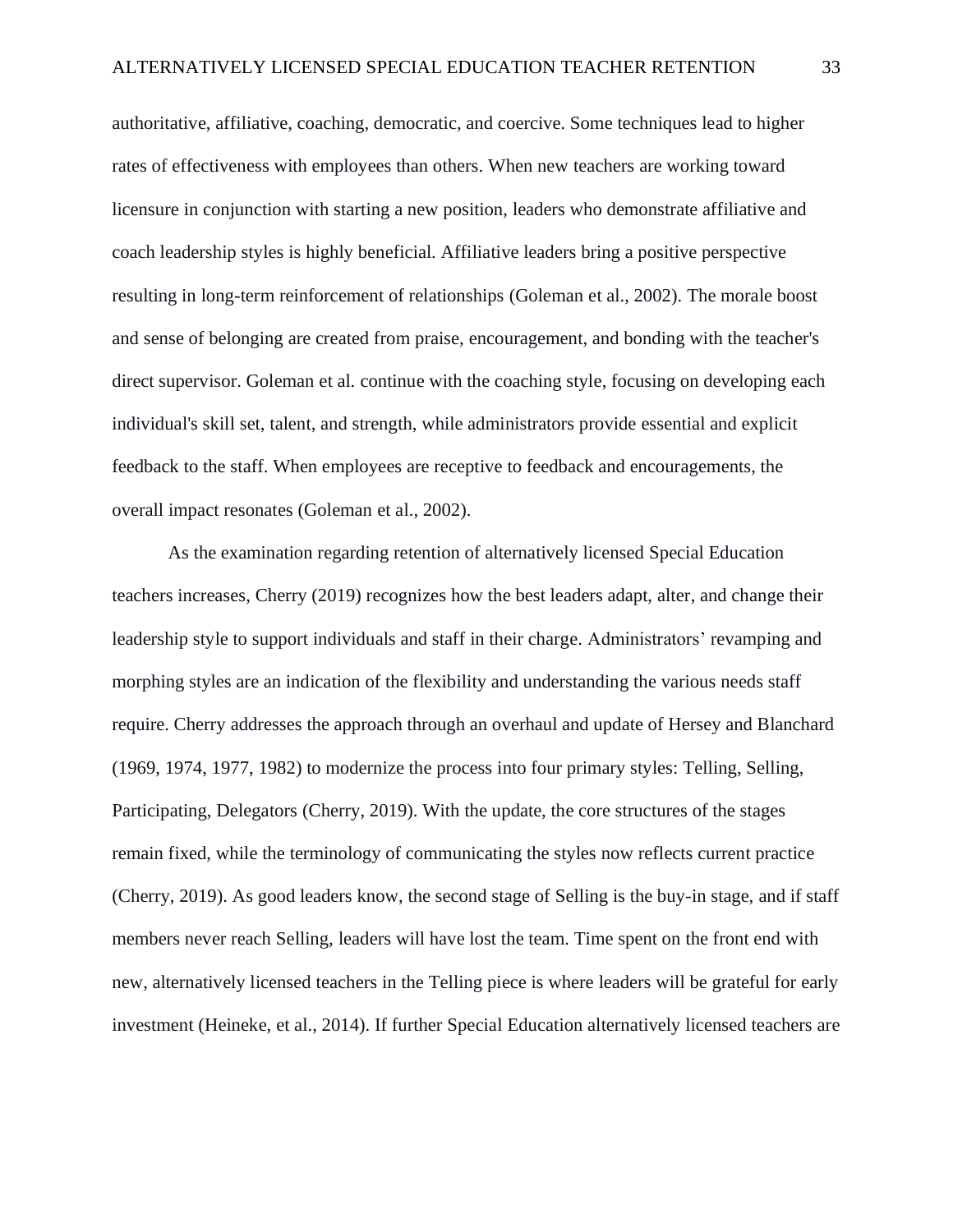left without leadership support, a disconnect will be created, resentment will ingrain, and detachment will create a wedge that will never allow the Selling stage to begin.

Through the multiple revisions of the Situational Leadership Theory, the theme continuing to rise is the essential need for relationship building between the leader and staff (Hersey & Blanchard, 1969, 1974, 1977, 1982; Cherry, 2019). As leaders work to adapt their leadership style to that of the faculty, to form relationships (Tuckman, 1965), maintain the productive connections (Blake & Mouton, 1964), and create support systems with faculty (Goleman et al., 2002), they will likely result in higher retention rates of the staff (Cherry, 2019) which may directly benefit the K-12 learner (Allen, 2005).

#### **Summary**

Historically, the research identifies and indicates why alternatively licensed Special Education teachers leave the field after a short duration of time due to a lack of connectivity, support, and feedback from leaders (Rosenberg, et al., 2004). Since the beginning of Special Education in 1975, and the passing of Public-Law 94-142, Education for All Handicapped Children Act, finding Highly Qualified Teachers has been challenging (West, 2003). By creating alternative routes to licensure, leaders believed it would address the shortage of Special Education teachers (Anthony, 2009). The research indicates very different results, with the highest attrition rates for any teacher being the alternatively licensed Special Education teachers (McKee, 2003). The research gap regarding attrition is prevailing. Identifying the key components of retention will be a critical element in overall student success.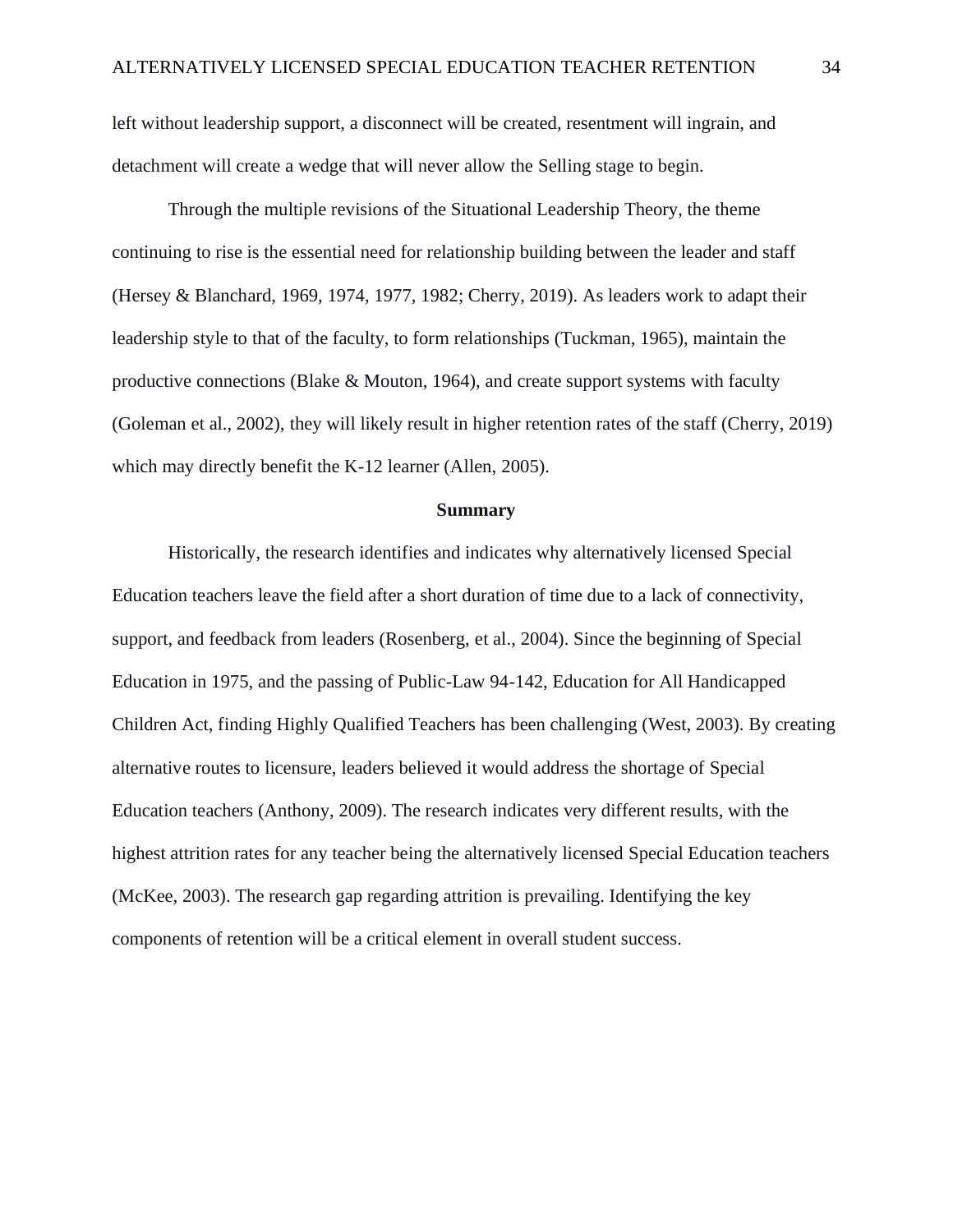# **Chapter III: Research Design and Methodology**

# **Introduction**

In the world of public-school education, the hiring and retention of highly qualified Special Education teachers is a time-consuming and daunting task for administrators (Heineke, et al., 2014). Throughout the 1980s, 1990s, and 2000s, creativity in developing different routes to licensure has become more wide-spread (Rosenberg, et al., 2004). As these alternative routes to Special Education licensure grow, the continued problem with attrition rates also remains a widespread difficulty for administrators (Redding & Smith, 2016). Typically, an alternatively licensed Special Education teacher remains in the position for which they were hired for less than one year, resulting in an extremely high turnover rate, which costs the district additional funds to continually rehire (Feistritzer & Haar, 2008).

Examining alternatively licensed teachers who stay and what makes them remain is an essential need for the K-12 public school student. When teachers are retained, students benefit (Devney, 2017; Hagaman & Casey, 2018). When teachers leave, students fail to learn, resulting in a larger information gap and lower test scores. There is a gap in the current research for understanding why some alternatively licensed teachers persist in the current position. After a complete and thorough examination of the current research, focusing on retention instead of attrition is necessary for public-school students' success.

#### **Purpose of the Study**

A review of the existing literature surrounding the topic of alternatively licensed Special Education teacher retention, a gap in the literature exists (Heineke, et al., 2014; Feistritzer & Haar, 2008; Rosenberg, et al., 2004). Much of the current research discusses ad nauseum the attrition rates of alternatively licensed Special Education teachers, yet few discuss retention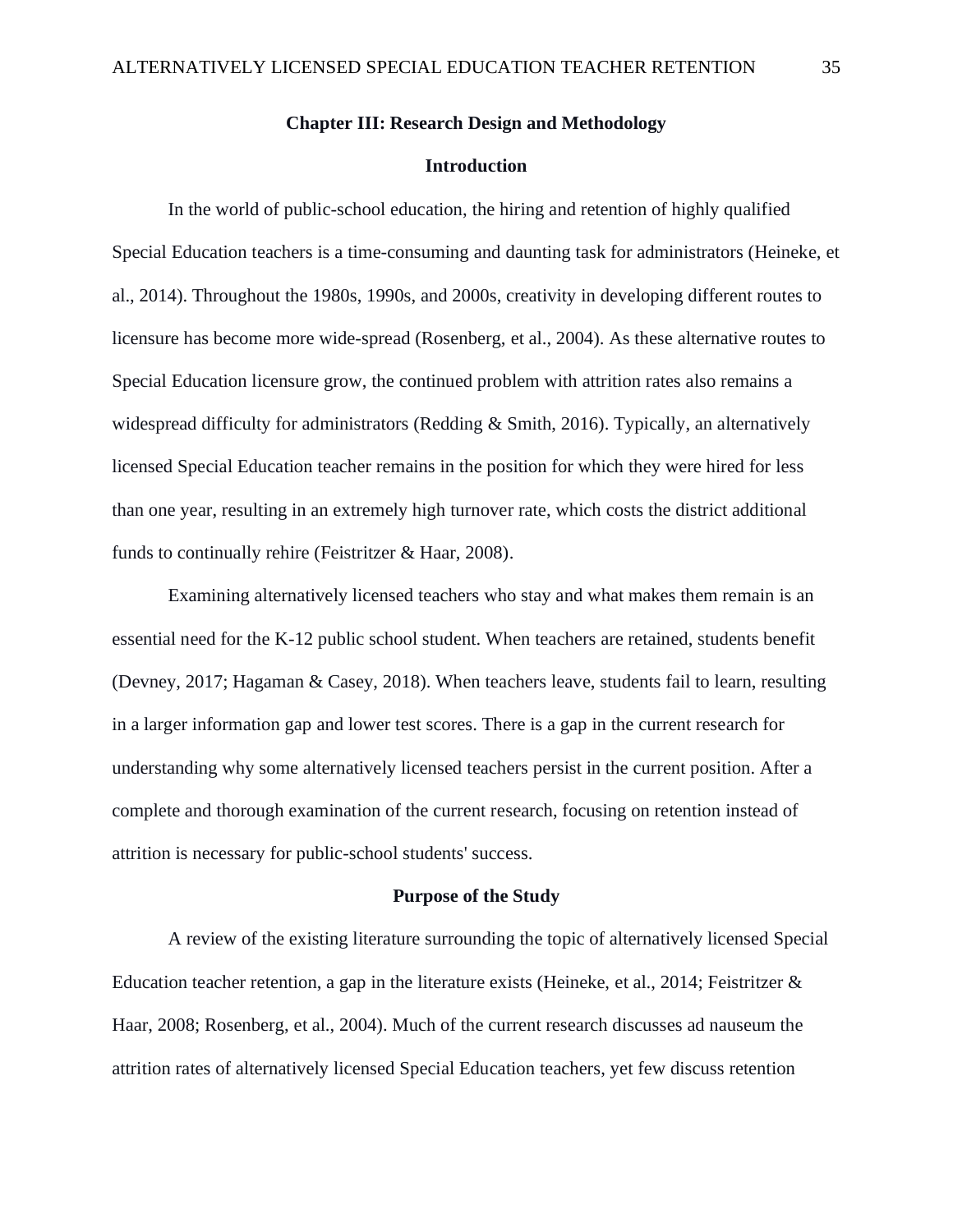(Chapa, 2012). However, when research is completed to address retention, attrition is a prevalent part of the conversation.

When attrition is part of the conversation, retention is not mentioned (Clement, 2017). Focusing the current research study on retention will gain perspective into alternatively licensed Special Education teachers lives and what drives retention in their school's current teaching position. The themes that emerge add to the existing knowledge and provide more depth and understanding for administrators and leaders in public school settings to affect positive change in retaining teachers.

## **Research Question**

In Special Education, hiring and retaining teachers is a challenge (Kena et al., 2016). An administration workaround is to hire teachers willing to enroll in alternative licensure programs (Brenner et al., 2015). To measure the factors associated with the retention rate of alternatively licensed teachers who stay in the current teaching position, Creswell (2013) suggests the researcher write valid and reliable research questions that elicit deep meaningful responses from participants. The research question which emerge that may address the retention of alternatively licensed Special Education teachers in various communities.

RQ: To what extent do alternatively licensed Special Education teachers perceive their relationship with students, parents, teachers, and administration as a predictor of retention?

H: Positive student, parent, teacher, or administrator relationship with an alternatively licensed Special Education teacher contributes to the career longevity and retention of the educator.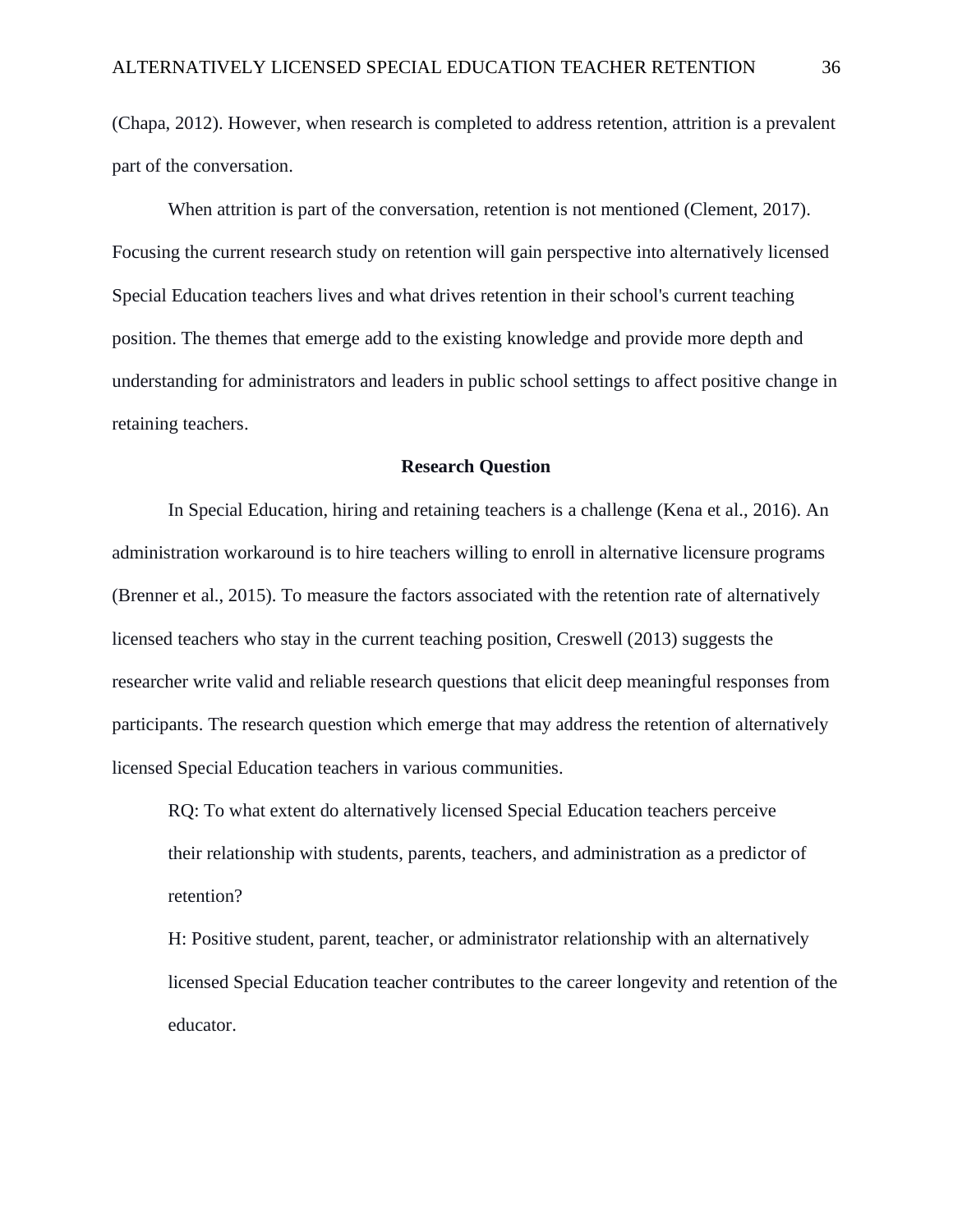# **Research Method**

As the different types of research methods are examined to determine which would be most appropriate in answering the research questions, Sarantakos (2005) propagated that researchers should first examine each research paradigm's context. The selection of quantitative methods, a Likert rating scale, will be distributed among the sample of alternatively licensed Special Education teachers. The method's selection was a decision made based on the number of participants and questions to be asked. Using two identifiers, Agree and Disagree, a series of related questions will be distributed to the teacher sample. Plano Clark and Creswell (2015) describe the Likert scale measurement as a way for participants to make a quantitative decision on the questions presented. Creating a two-point scale of agree or disagree requires the survey participant to decide their exact feelings based on the reviewed indicator. With the removal of somewhat agree and somewhat disagree as options, the survey participants then provide an exact response to the indicator associated with their retention through the various school-based relationships.

With the wording of the questions directly reflective of the research questions, the data collected through the rating scale will be original.

## **Research Design**

Putman and Rock (2018) examined a variety of research methods and designs, including quantitative research. A quantitative research design to find the relationships between alternative Special Education teachers and the retention rates best fits the research questions. In discussing quantitative research design functionality, Putnam and Rock suggest that it allows for questions to be answered finitely (Putnam & Rock, 2018). As questions are presented, the accuracy of the wording creates the connection back to the research question. Therefore, when asking what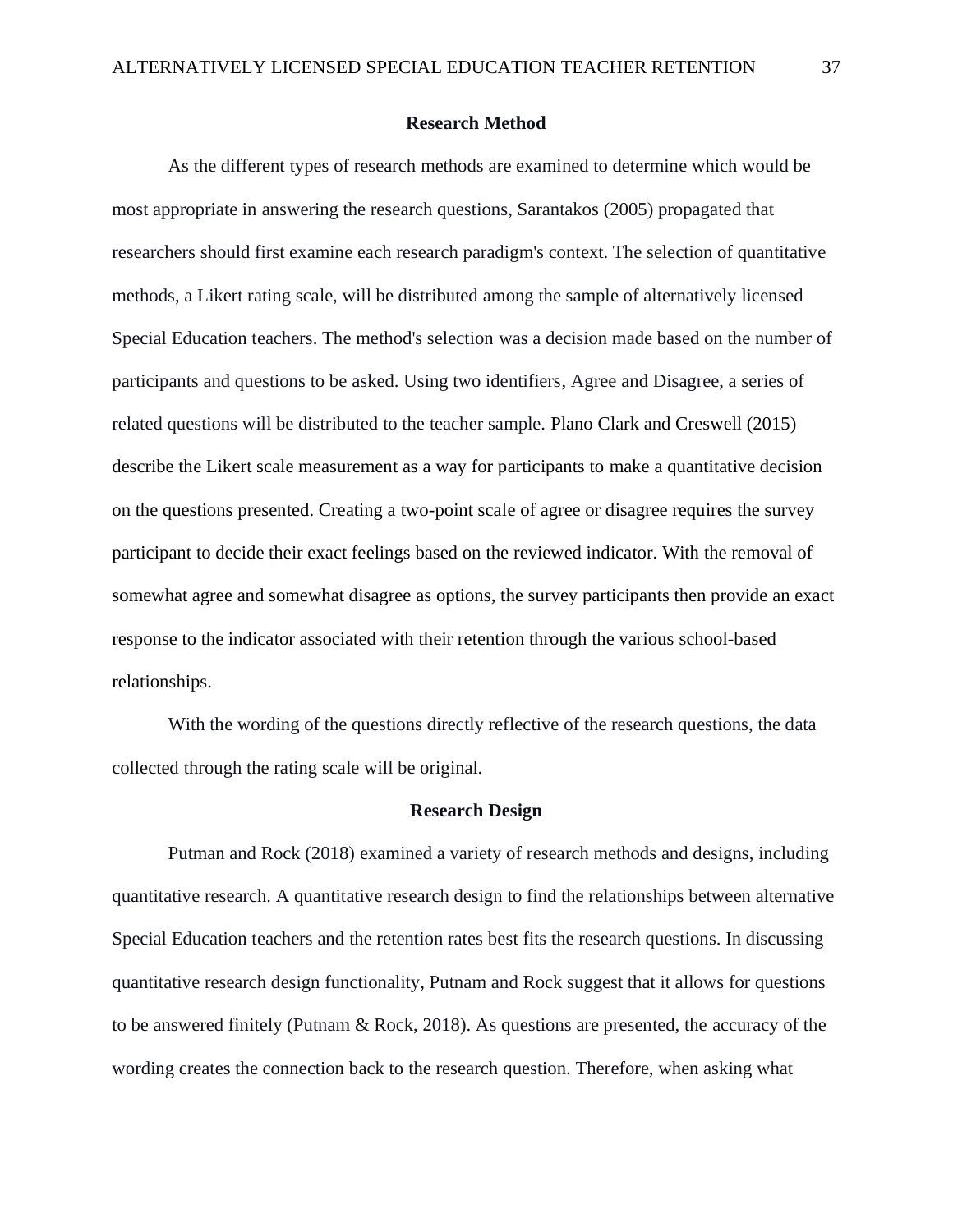factors influence the retention of alternatively licensed Special Education teachers, the questions wording will result in a set of quantitative data (Putnam and Rock, 2018). Additionally, the wording of the 25 questions will be a result of the Situational Leadership frameworks developed by Hersey and Blanchard (1969, 1974, 1977, 1982), then revised and updated by Cherry (2019). All 25 indicators focus on the relationships of the alternatively licensed Special Education teacher within the K-12 educational setting.

As the data are collected for analysis, Putnam and Rock (2018) indicated that quantitative data are a comprehensible research design to use. The data provide information that delineates the ability for verification among the sample group. Additionally, the data provide conclusive evidence through the research design, analyzing the statistical data to recognize patterns, trends, and causation when the variables are properly identified to solidify reason for alternatively licensed Special Education teacher retention. Identifying the association between alternatively licensed Special Education teachers and the retention rates will support the students in public schools with the highest educational needs (Tiplic, et al., 2014).

### **Rationale for Selection**

Plano Clark and Creswell (2015) states when the number of participants in the population sample is greater than fifteen, the primary researcher should consider using a quantitative design method. A quantitative Likert rating scale has been selected to distribute the 45 plus alternatively licensed Special Education teachers who have remained in their positions more than one year. The group was selected to identify what leads to successful retention. Questions in the Likert scale are written with retention in mind, seeking why teachers stay in lieu of focusing on attrition.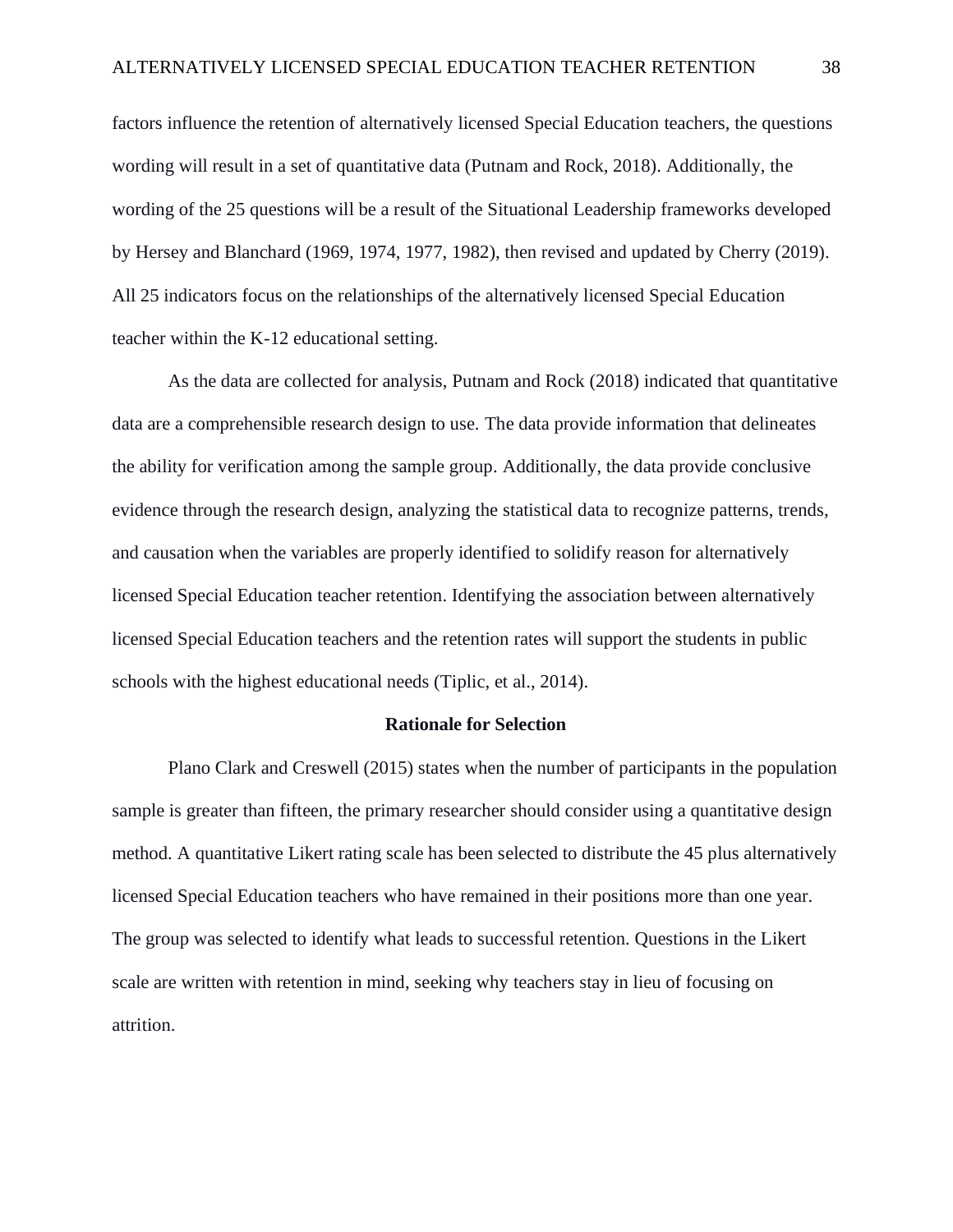The selection of the survey participants was not random, but was based on the enrollment of several cohorts in the alternative licensure program (Newblom, 2013). Bell et al. (2010) state the alternative licensure programing requirements to be enrolled in a state approved Special Education teacher licensure program while concurrently working as the teacher of record in a local school district as the Special Education teacher. It is necessary that the alternative route to licensure program adhere to the outlined program requirements to be identified as alternative (Feistritzer & Haar, 2008). Survey participants were recommended by their Special Education director or individually sought out the alternative route to licensure program. The group of students have met all of the definition requirements of alternative licensure and programing creating a viable group to survey regarding their retention in their current K-12 Special Education teaching positions.

Participants in the study have all completed or are currently enrolled in an alternative route to licensure program. While all participants were enrolled in the program, participants were also working full-time as the teacher of record in the Special Education setting. Many of the participants worked as full-time paraprofessionals in the school building before enrolling in the program and being hired as the teacher of record. Some of the participants worked in other human services-related careers. All participants in the study have volunteered to participate and provided consent for the intent and purpose of gaining a clear and more comprehensive picture regarding teacher retention for alternatively licensed Special Education teachers.

# **Human Subject Approval – Institutional Review Board (IRB)**

The researcher completed an Expedited Institutional Review Board approval completed by the university IRB review committee (Appendix A, Exempt-IRB Approval Form). After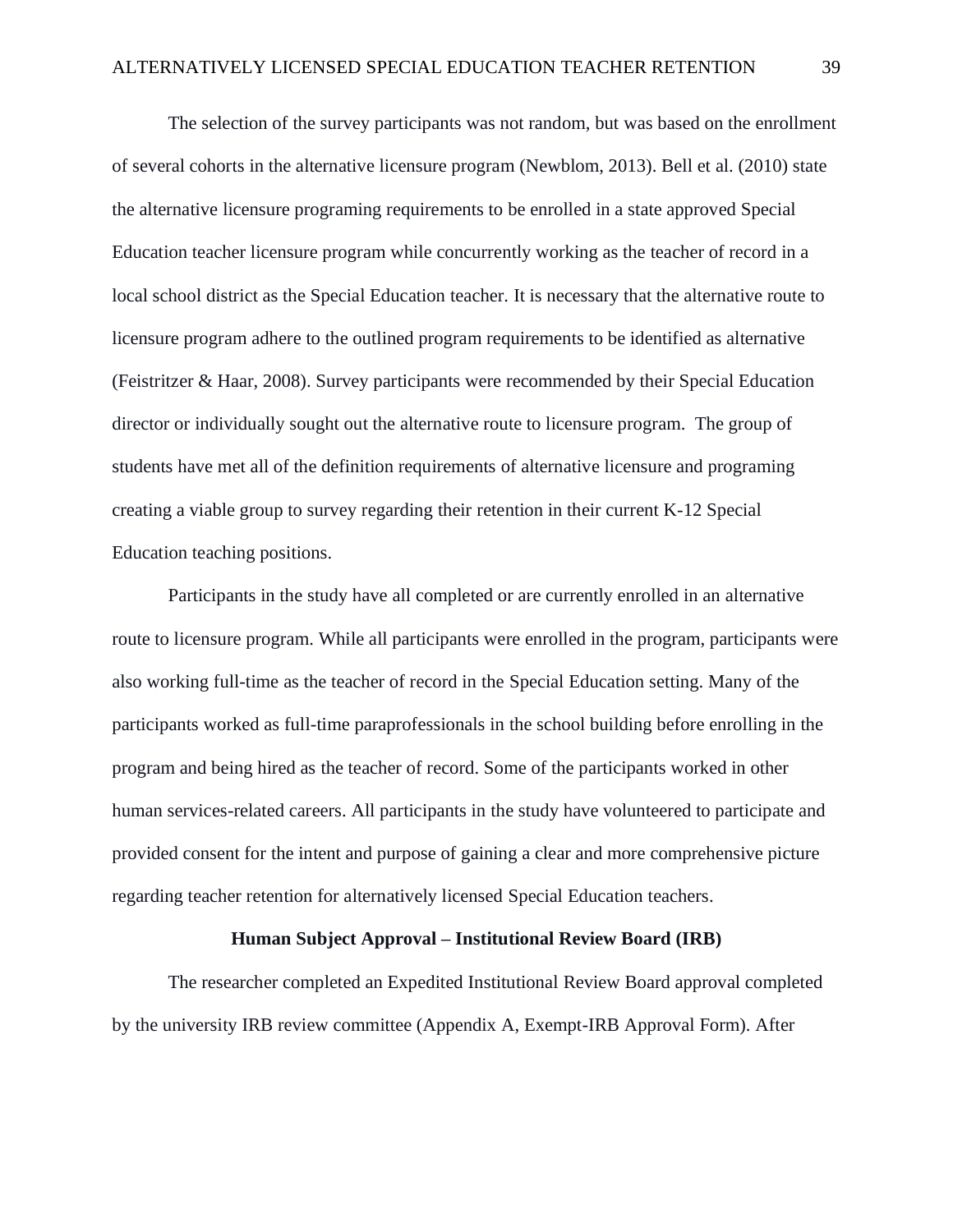receiving committee approval and IRB approval, the researcher distributed the Likert rating scale survey among the participants.

#### **Instrumentation and Data Collection Procedure**

Plano Clark and Creswell (2015) emphasize that a researcher should use a data collection methodology that supports the rationale for collecting the data, such as school improvement, agency change, policy, or procedural updates. Quantitative research often assesses for attitudinal measure, which a Likert scale measures effectively, resulting in dependable responses from the participants (Plano Clark & Creswell, 2015). By selecting the Likert scale for the data collection instrument of choice, and having a participation group of larger than 15, the data will be cohesively gathered for analysis.

The researcher has selected to distribute the survey to participants electronically to gain the largest response rate. The quantitative research design using the Likert rating scale created within Qualtrics will be distributed to participants via email and text messages. Participants were required to provide consent for survey participation. Surveys were collected between February 11th, 2021, and February 18th, 2021. After one week and reaching an exceeding the minimum participation rate of 25% for quantitative research, the rating scale was turned off to analyze the data collected (Creswell, 2013). The response rate exceed the necessary rate of 25%. The rating scale was turned off to analyze the date after the duration of one week.

The rating scale was distributed to the participants electronically on February 11th, 2021, via a Qualtrics link that could be accessed via smartphones or computers. Participants were asked to read over the consent form asking for participation permission and selected a yes or no response to record consent. If participants selected no, the rating scale ended. If yes was selected, an explanation of the purpose and how the data being collected would be used. Participants were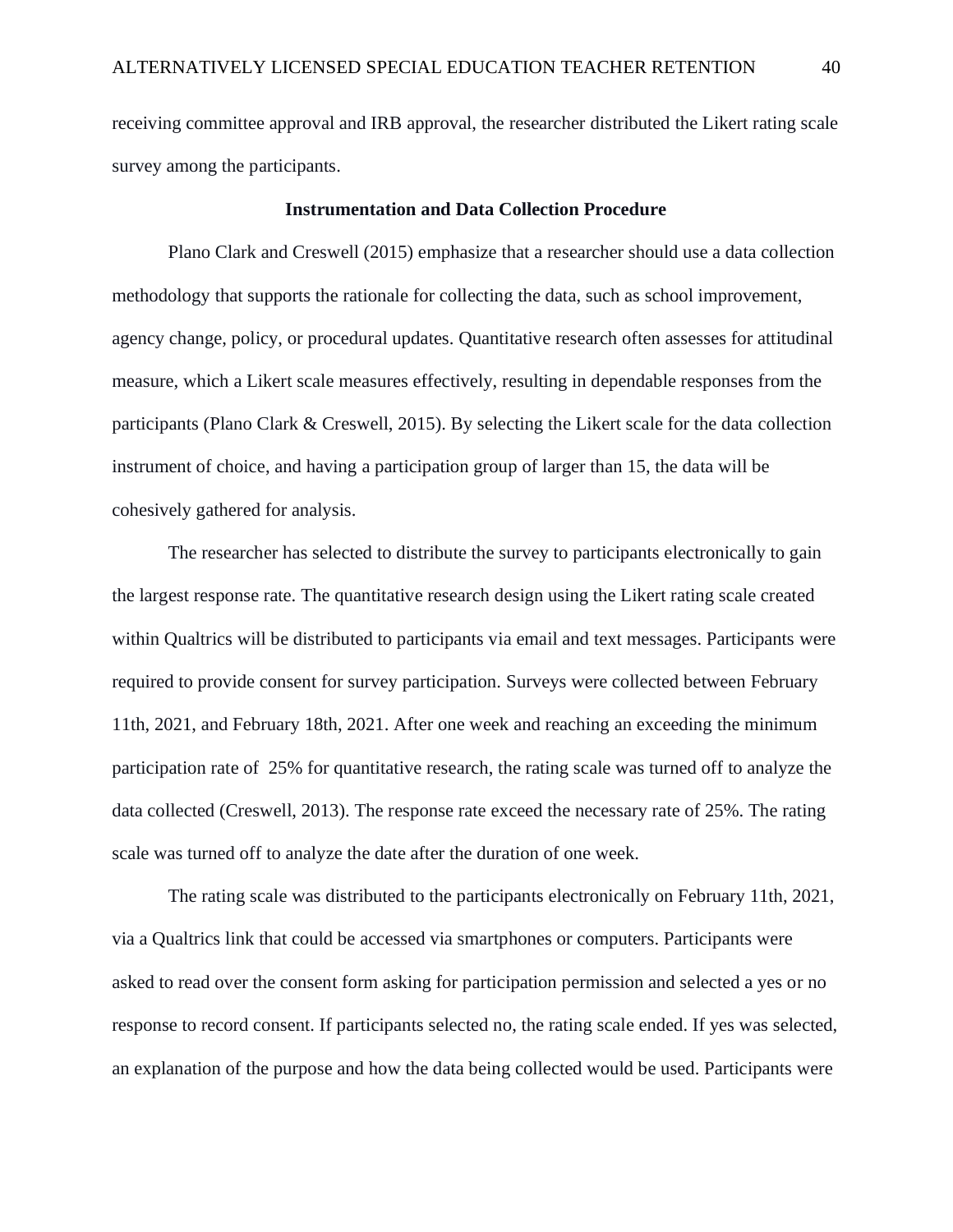provided with the name and contact information of the primary researcher (Appendix B). General demographic information was collected to identify trends and patterns in responses to gain a better insight into retention rates. Demographic information collected includes:

- Gender: Non-binary/Third Gender; Trans; Female; Male; Prefer not to say
- Age: 20-29; 30-39; 40-49; 50-59; 60-69; Prefer not to say
- Ethnicity: Caucasian; Black/African American; Latino/Hispanic; Asian; Native American; Native Hawaiian/Pacific Islander; Two or more; Other/Unknown; Prefer not to say
- Total number of children in the household/family and ages:  $0-5$ ;  $6-18$ ;  $18 +$
- Partnership status: single; married/domestic partnership; widowed; divorced; separated; prefer not to say
- Years of residence within a 100-mile radius of where you currently reside: 1-3; 4-7; 8-11;  $12-15$ ;  $16 +$
- Years in current school district as a teacher: 1; 2; 3; 4; 5; 6; 7; 8; 9; 10+
- Years in current school district overall:  $1-3$ ;  $4-7$ ;  $8-11$ ;  $12-15$ ;  $16+$
- Total years in K-12 education:  $1-3$ ;  $4-7$ ;  $8-11$ ;  $12-15$ ;  $16+$
- School district location: Rural (population less than 10,000); Suburban (population between 10,000 to 100,000); Urban (population over 100,000)

The survey instrument's validity and reliability were piloted among 13 non-educational professionals (Gall et al., 2007). After reviewing feedback on the survey instrument, adjustments were made to reflect a clearer understanding of the questions being asked. The survey instrument was re-submitted to the dissertation chair for review and approval.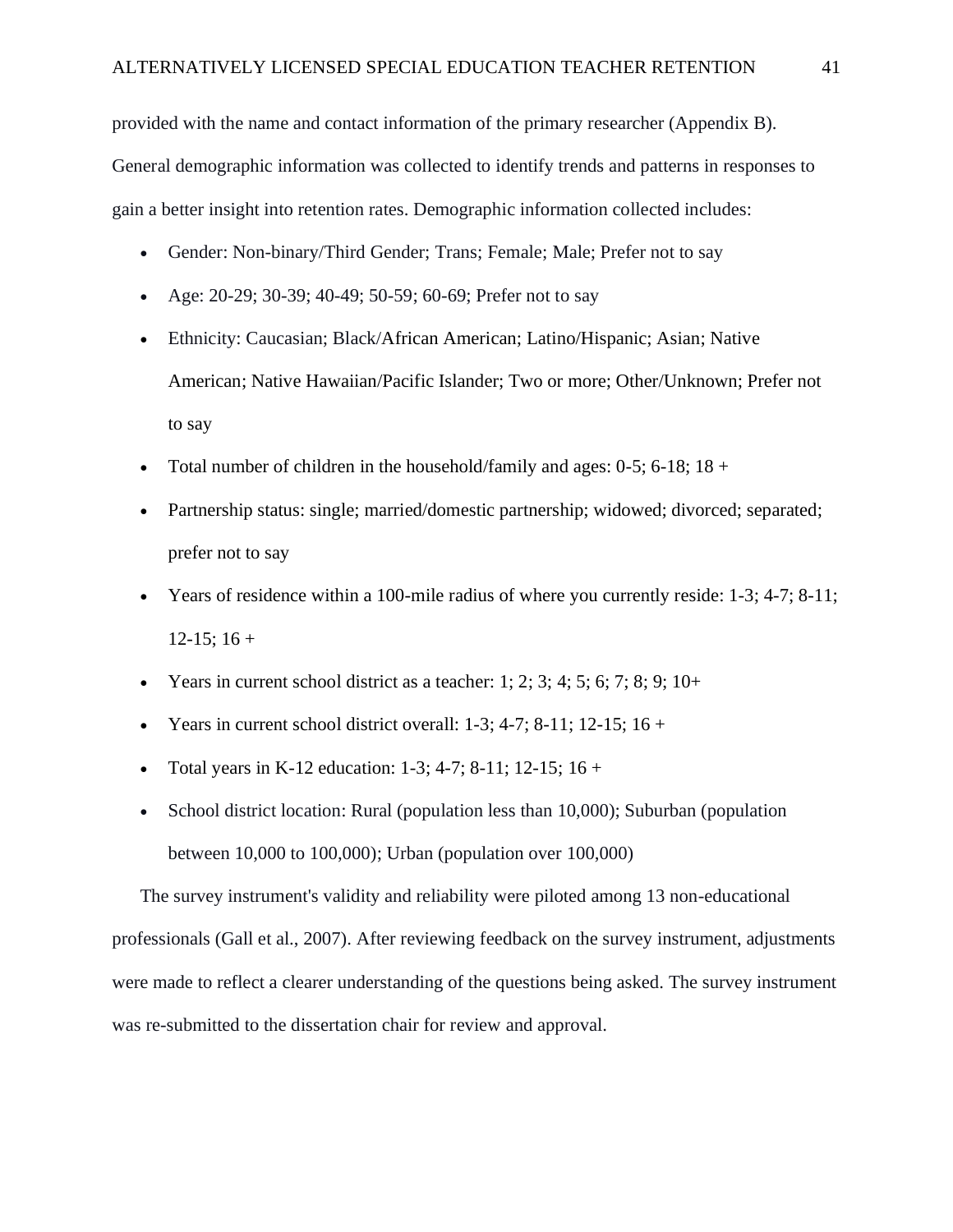## **Data Analysis**

Using numerical quantities to analyze the Likert scale results from the Qualtrics survey, identifying both positive and negative trends will provide the researcher with perspective into the retention of alternatively licensed Special Education teachers. In examining two quantitative components, such as administrative support and teacher retention, finding meaning through the statistical methodology of analysis will validate the associations between variables.

# **Limitations**

Limitations to the study includes the student population enrolled in the alternative route to licensure program through the same university during the same time frame for the three cohorts. Two of the four cohorts completed the program together, the third cohort will complete the program in the spring of 2021, and the fourth cohort is concurrently enrolled in licensure courses while hired as the Special Education teacher of record in the district. All participants belong to the same higher education institution and reside in the same state. With the stated limitation, the program's results may be influenced by the alternative route to licensure. The data will be analyzed for such limitations to vet out trends associated with the alternative route to licensure programming compared to the job itself.

## **Summary**

The Likert scale's instrumental use, the data collected in the research study, and questions provide insight into the retention of alternatively licensed Special Education teachers. With the quantitative research design method, the data analysis will result in as authentic a representation as possible from the participants. All participants are alternatively licensed Special Education teachers. In Chapter IV, the results will be analyzed, and findings delineated for trends to answer the research questions and provide insight into the hypotheticals.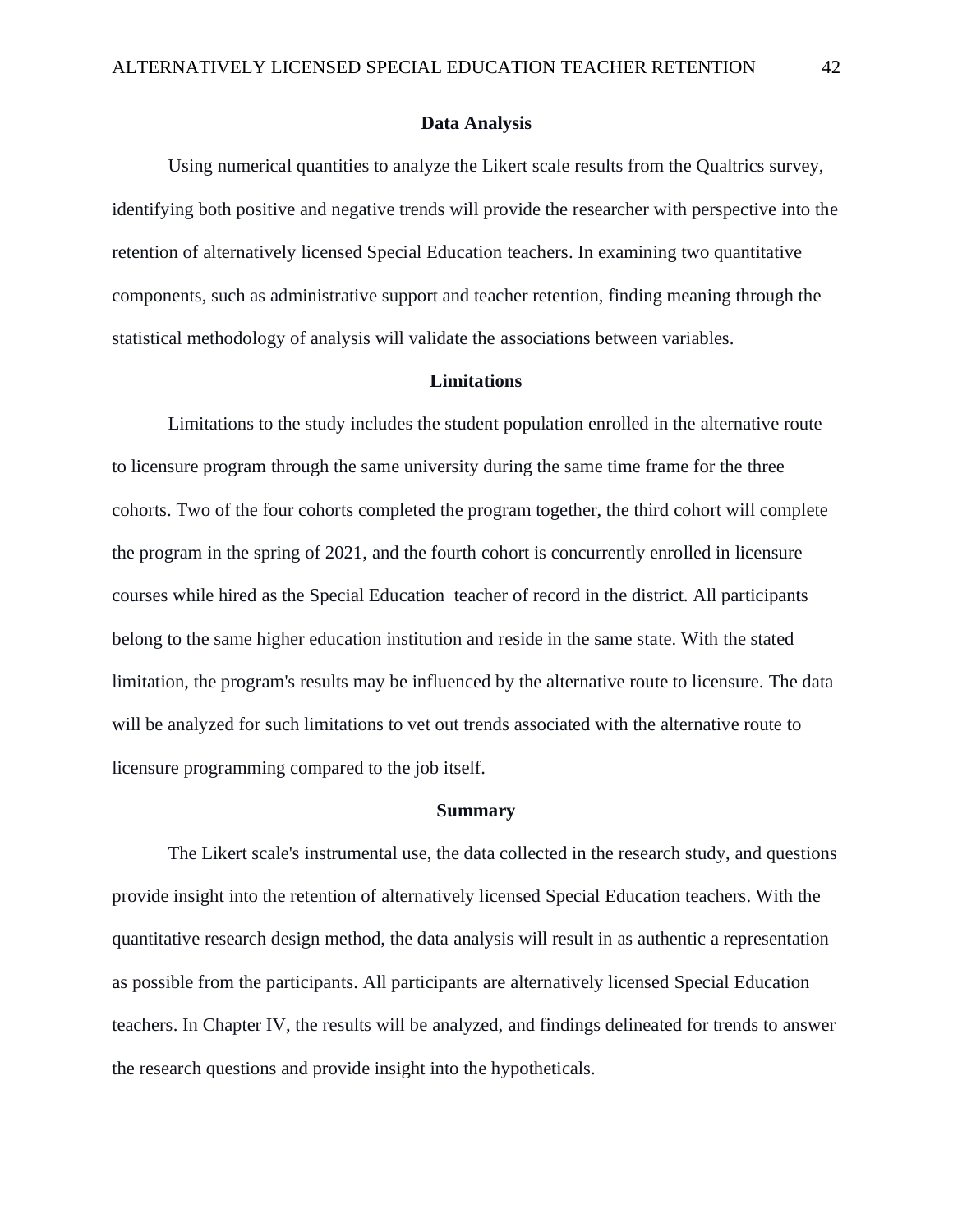## **Chapter IV: Results**

#### **Introduction**

Attrition in the field of public-school education continues to be detrimental to school subject areas that are already impacted by chronic teacher shortage (McKee, 2003; Miller, 2012; U.S. Department of Education, 2014). There are financial implications for districts when new teachers are hired (Feistritzer & Haar, 2008). A high teacher turnover rate has been found to be connected to the decline in student growth (Berry & Gravelle, 2018; McKee 2003; Nolan, 2013; Versland, 2013). Identifying the root cause of why alternatively licensed Special Education teachers have one of the highest attrition rates for K-12 teachers will benefit students and school districts. Heineke, et al. (2014) review the many benefits of teacher retention for the students, the teachers themselves, and the school district. When teachers stay, the gains and benefits are greater for all (Anthony, 2009; Kelchtermans, 2017).

## **Research Problem**

Much of the current research identifies why alternatively licensed Special Education teachers attrit, leaving a research gap regarding retention (Chapa, 2012; Clement, 2017; Maranto & Shuls, 2012; Plash & Piotrowski, 2006; Rosenberg, et al., 2004). Through the Situational Leadership theory, Graeff (1983) validated the model created by Hersey and Blanchard and the leader's role, which contributes to attrition and retention. Investigation into why teachers stay or do not stay will create a win-win-win for students, teachers, and educational leaders (Berry & Gravelle, 2018; Heineke, et al., 2014; Welch, 2018).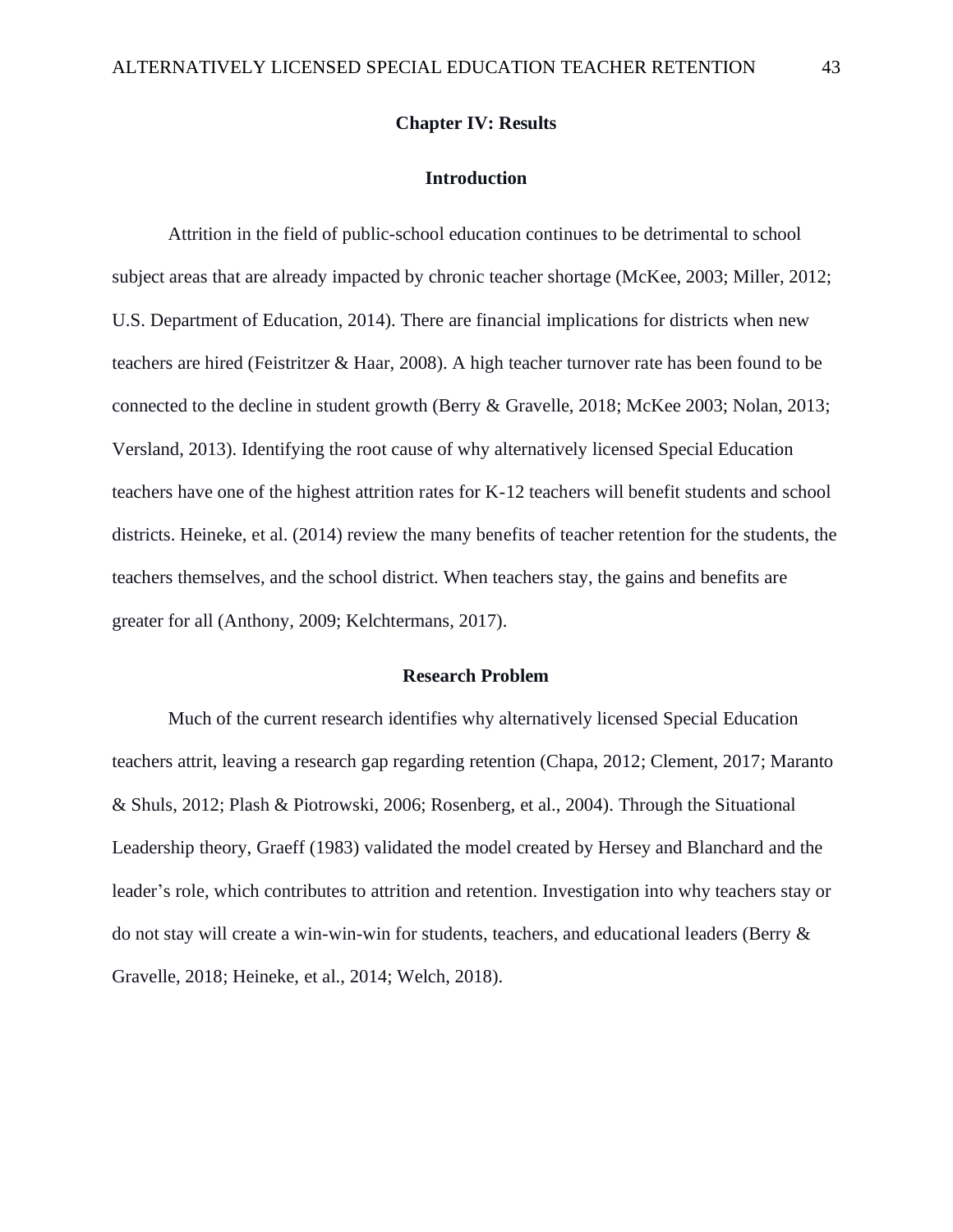## **Research Question**

The research question that may begin to address the retention of alternatively licensed Special Education teachers in various communities is:

RQ: To what extent do alternatively licensed Special Education teachers perceive their relationships with students, parents, teachers, and administration as a predictors of retention?

H: Positive student, parent, teacher, or administrator relationships with an alternatively licensed Special Education teacher contributes to the career longevity and retention of the educator.

### **Method**

To determine the methodology, a multitude of research designs and methods were examined, including a quantitative approach. A quantitative research design was selected and implemented through the distributing a Likert scale survey to the participants (Putnam & Rock, 2018). The survey questions were written to examine the relationship an alternatively licensed Special Education teacher has with various individuals within a public-school setting.

The use of two identifiers *Agree* and *Disagree*, with a series of questions were distributed to the alternatively prepared Special Education teacher sample. The survey question wording is directly reflective of the research question, thus resulting in original data collection. Putnam and Rock (2018) synthesized the importance of question and statement wording to yield authentic responses, thus necessitating the ability to decipher the influence of the respondents' answers.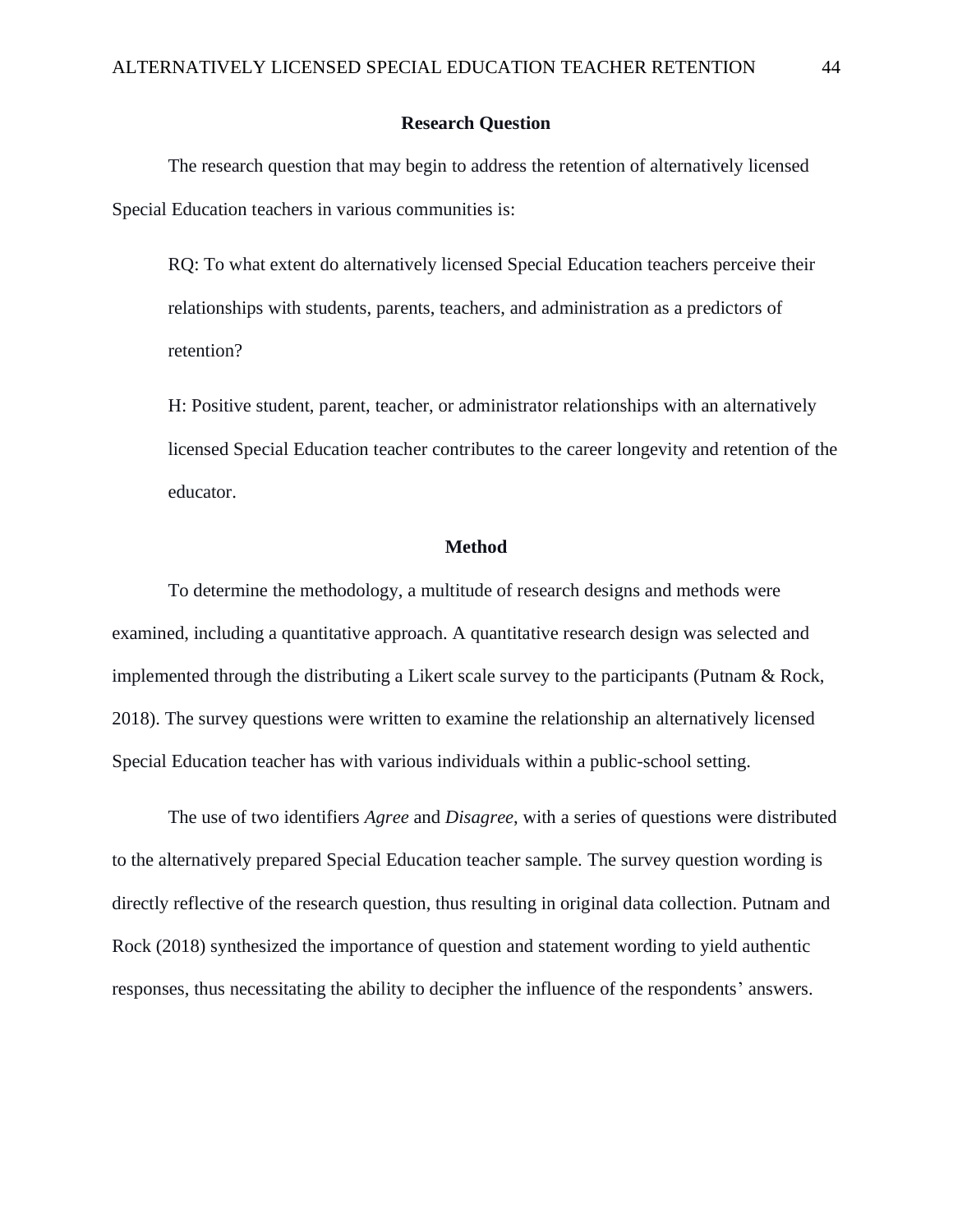#### **Findings**

The survey tool was sent out to 47 alternatively prepared Special Education teachers in February of 2021. The number of respondents during the one week the survey was open was 32. With an "n" of 32, the response rate was 68.1%, exceeding the minimum required response rate for research through a Likert scale instrument (Creswell, 2013). All participants who engaged with the survey agreed to participate at a rate of 100%. The instrument did not record any response of non-agreement to participate.

Data gathered in the survey represent the participants gender, age, ethnicity/race, children/dependents, marital status, years of residence, and public-school employment history. The survey participants provided the following demographic information: 24 females, eight males; one African American/Black, 31 Caucasians; 11 do not have or have not had dependents, 21 have had dependents or do have dependents; nine reported single status, three reported divorced, 20 reported a married/domestic partnership; 11 reported residing in a rural community, 13 reported residing in a suburban community, eight reported residing in an urban community.

The survey tool was sent out to teachers in their first year as an alternatively licensed Special Education teacher and alternatively licensed teachers who have fully completed the licensure program. The national average for individuals to be considered as an alternatively licensed Special Education teacher is nine months, one academic year (Redding & Smith, 2016).

Table 1 shows that, 83.87% of the teachers surveyed have exceeded the national norm. Twelve of the 32 teachers surveyed have remained in their districts for four and five years, with two teachers remaining six years and seven years.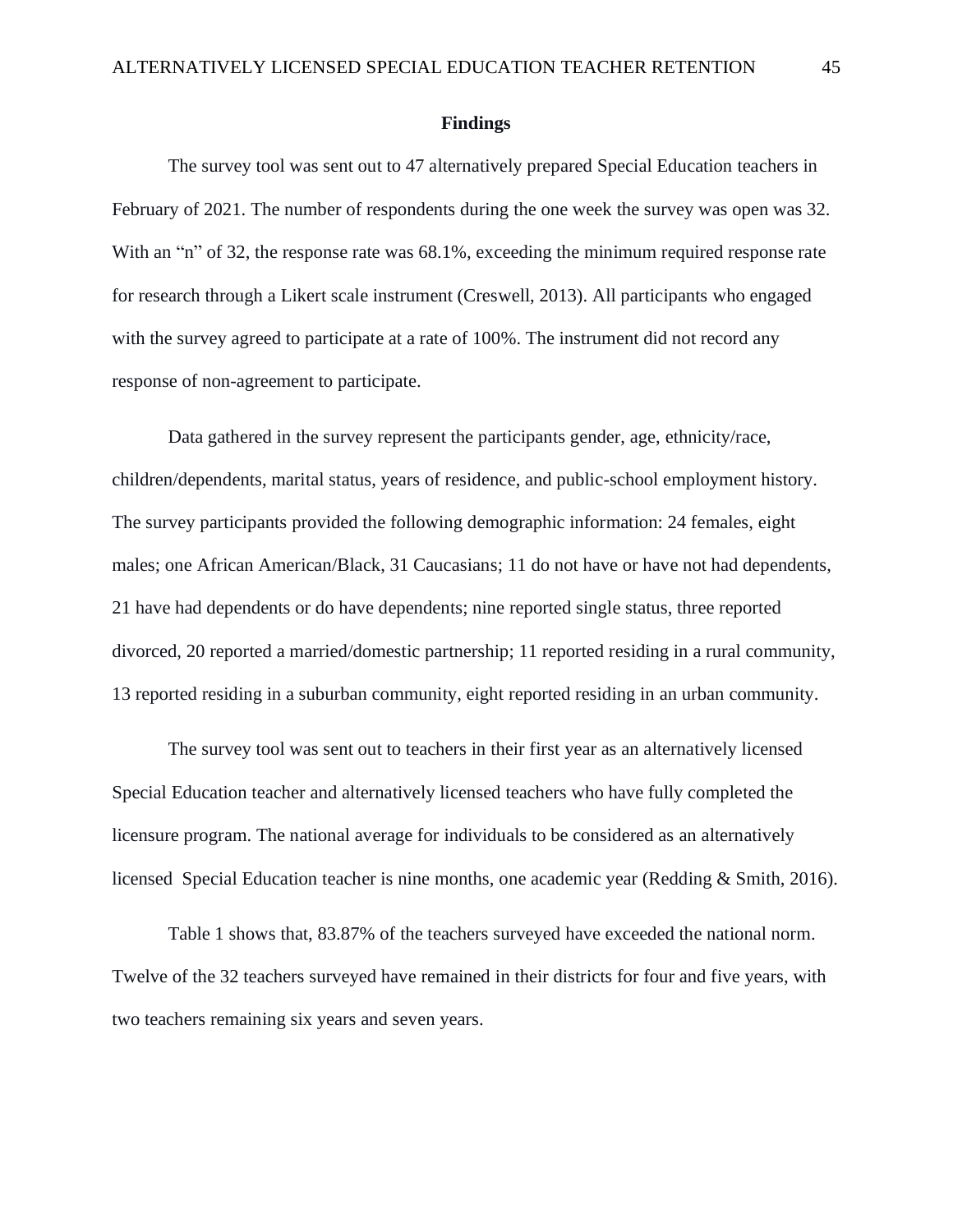| Years in current school district as a teacher | Percentage | Count            |
|-----------------------------------------------|------------|------------------|
| 1 Year                                        | 16.13%     | 5                |
| 2 Years                                       | 35.48%     | 11               |
| 3 Years                                       | 3.23%      | $\mathbf{1}$     |
| 4 Years                                       | 19.35%     | 6                |
| 5 Years                                       | 19.35%     | 6                |
| 6 Years                                       | 3.23%      | $\mathbf{1}$     |
| 7 Years                                       | 3.23%      | $\mathbf{1}$     |
| 8 Years                                       | $0.00\%$   | $\boldsymbol{0}$ |
| 9 Years                                       | 0.00%      | $\boldsymbol{0}$ |
| $10 + Years$                                  | $0.00\%$   | $\boldsymbol{0}$ |
| Total                                         | 100%       | $31*$            |

Table 1 *Percentage of respondents years in current school district as a teacher.*

\*One participant did not provide a response to the question, question, *Years in current school district as a teacher*.

Longevity and retention in school districts result in benefits for the students, staff, and administration (Bobek, 2002; McKee, 2003; Versland, 2013; Heineke et al., 2014). Twenty-six of the 32 participants have exceed the national norm for longevity. Table 2 shows that over 50% of the participants have been employed in the districts for over four years. Some respondents have been in their current districts for as long as eight to eleven years. Thirteen of the 32 participants have remained employed by the current district for the duration of one to three years. Many of the districts tenured faculty at three years, thus resulting in continued retention.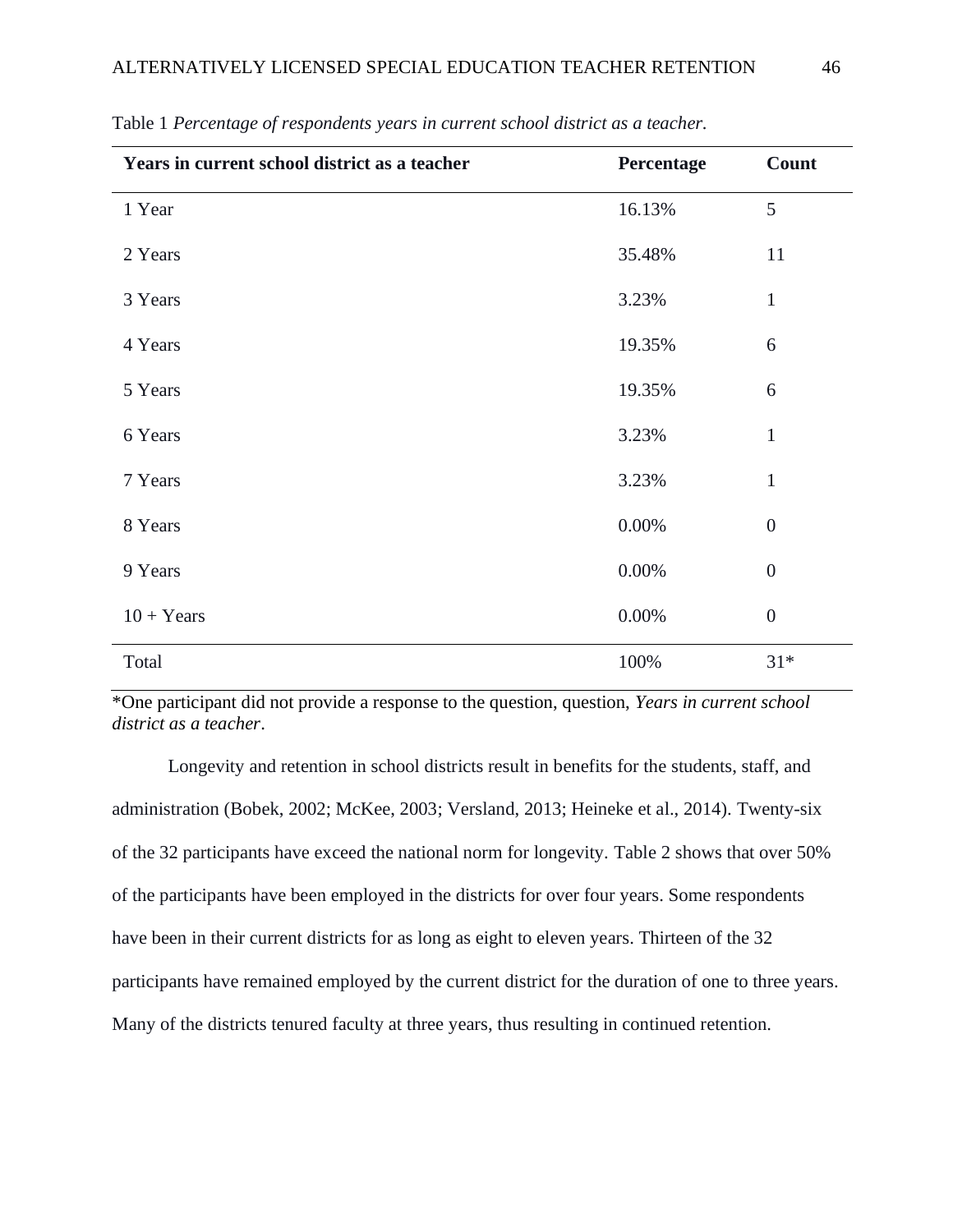| <b>Years in current school district overall</b> | Percentage | <b>Count</b>   |
|-------------------------------------------------|------------|----------------|
| $1 - 3$ Years                                   | 40.63%     | 13             |
| $4 - 7$ Years                                   | 46.88%     | 15             |
| 8 - 11 Years                                    | 12.50%     | $\overline{4}$ |
| 12 - 15 Years                                   | 0.00%      | $\overline{0}$ |
| $16 + Years$                                    | 0.00%      | $\theta$       |
| Total                                           | 100%       | 32             |

Table 2 *Percentage of respondents years in current school district overall.*

Further analysis of the total years spent in K-12 education (Table 3) documents the total time employed in a K-12 school setting. Employment may include working as a paraprofessional, social worker, or other K-12 personnel positions. Three of the 32 individuals have been employed in a K-12 setting for over sixteen years. The largest percentage of participants have been in K-12 education between four and seven years. In total, 26 of the 32 participants have contributed to the K-12 educational system for four or more years.

Many of the participants started their career in the K-12 public school setting prior to enrollment in the alternative program. Many began as paraprofessionals and transferred into the role as the classroom teacher when they concurrently were enrolled in the alternative licensure program. Table 3 demonstrates the amount of time each of the participants has spent overall in the K-12 educational setting.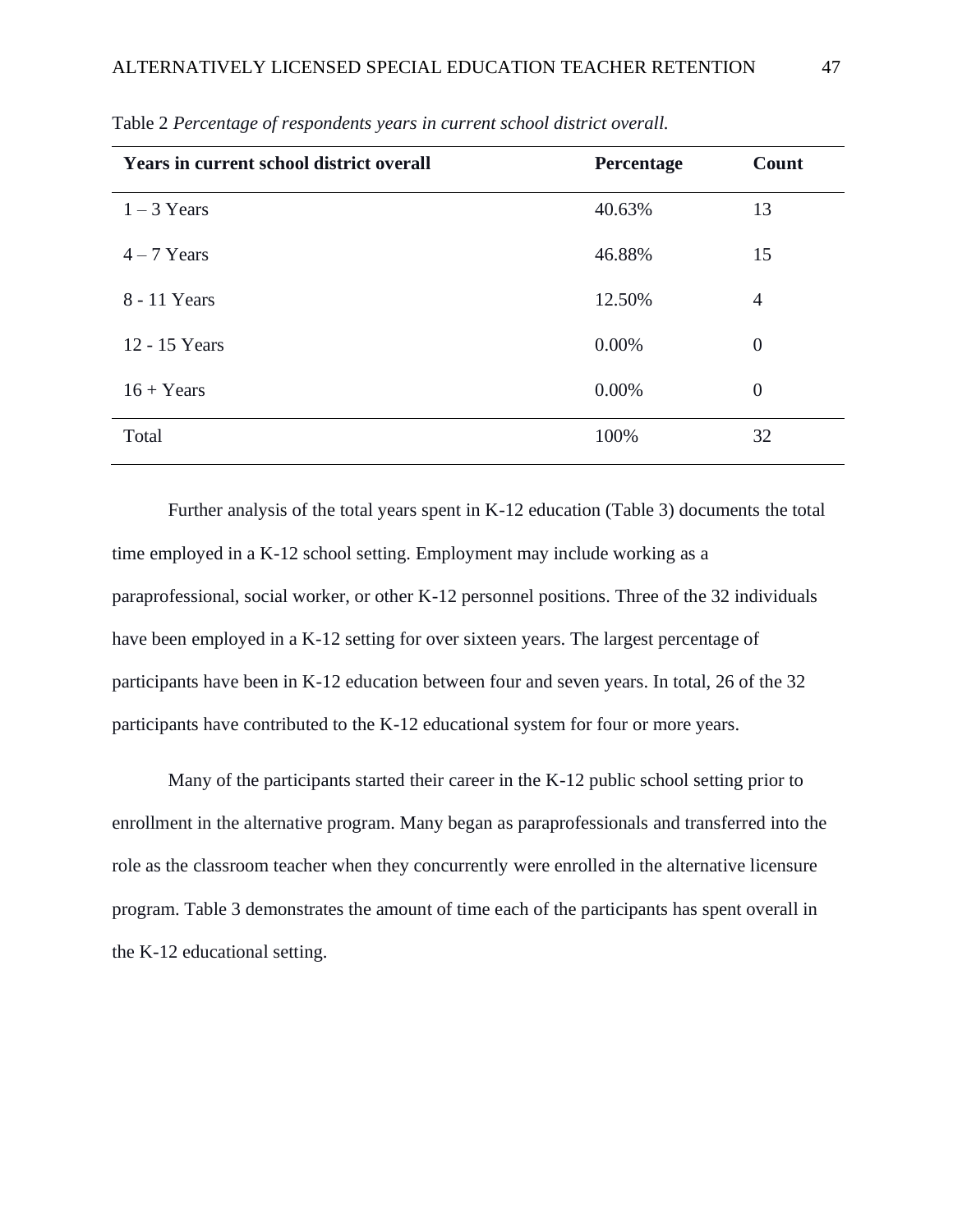| Total years in K-12 education | Percentage | Count          |
|-------------------------------|------------|----------------|
| $1 - 3$ Years                 | 18.75%     | 6              |
| $4 - 7$ Years                 | 62.50%     | 20             |
| 8 - 11 Years                  | 6.25%      | $\overline{2}$ |
| 12 - 15 Years                 | 3.13%      | $\mathbf{1}$   |
| $16 + Years$                  | 9.38%      | 3              |
| Total                         | 100%       | 32             |

Table 3 *Percentage of respondents total years in K-12 education.*

The Likert scale survey instrument was developed to gather the survey participants' demographic data, and 25 questions were designed to examine influential factors associated with retention based on leadership within the public-school setting. The 25 Likert scale questions were devised on a two-point scale of *Agree* or *Disagree*. Sarantakos (2005) asserts the number of points in a Likert scale reflects the variation associated with the degree to which the question is developed. The participant must decide if the statement does or does not influence the current position's retention rate.

Alternatively licensed Special Education teachers were asked the influential factors regarding longevity in the current district. Table 4 shows the student relationships/engagement and parent relationship/engagement demonstrated the highest rating and the lowest. Student relationship/engagement resulted in 100% of the participants indicating the influence on their career longevity and retention. Conversely, parent relationship/engagement demonstrated the lowest level of influence throughout all of the assessed factors. Only 68.75% of the respondents rated the parents level of engagement in the students' learning as a contributor to retention.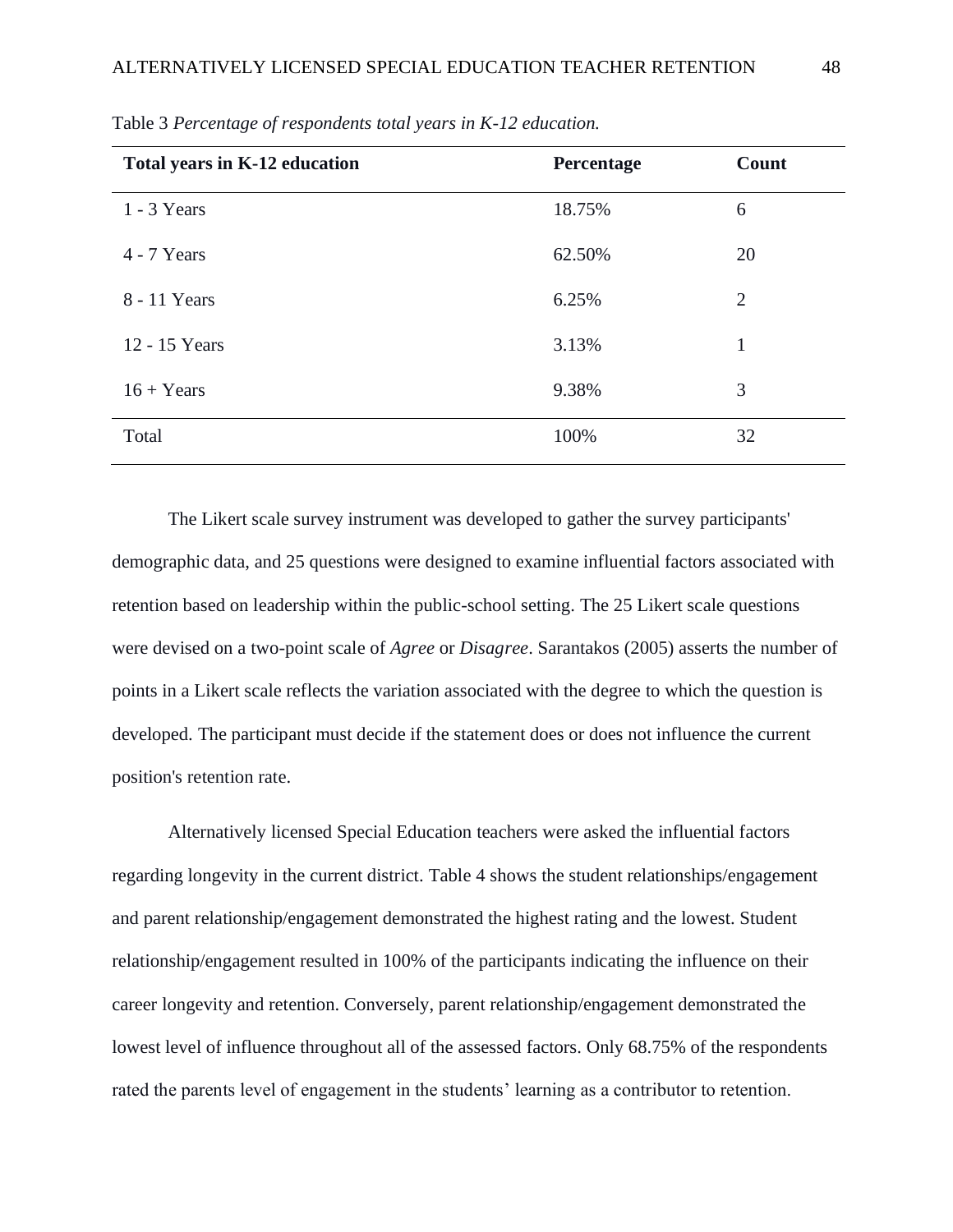| Ouestion                                                       | $2 - \text{Agree}$ |    | 1 – Disagree |    | Total |
|----------------------------------------------------------------|--------------------|----|--------------|----|-------|
| Student & Teacher relationship interactions                    | 100.00%            | 32 | 0.00%        |    | 32    |
| Parent/Guardian & Teacher relationship interactions            | 84.38%             | 27 | 15.63%       |    | 32    |
| Parent/Guardian & Teacher communication                        | 90.63%             | 29 | 9.38%        |    | 32    |
| Parents/Guardian level of engagement in their child's learning | 68.75%             | 22 | 31.25%       | 10 | 32    |

Table 4 *Percentage of respondents regarding stud/teac & parent/guardian influence on longevity.*

The influence of a mentor teachers' interaction and support reported by the alternatively licensed Special Education teacher retention and longevity in all five areas assessed, on average, is reported to be a greater influence than not. In all five areas, over 80% of the respondents agreed that the mentor teacher's feedback and support contribute to the longevity and retention in the district's current positions. The noteworthiness of the mentor teacher and alternatively licensed Special Education teacher's relationship demonstrate a great significance. However, other surveyed retention factors have a higher rate of influence.

Eight factors associated with building principals in connection with teacher retention and longevity were assessed. Of all of the questions and data gathered, the two highest factors beyond working with students were identified in the section dedicated to principal support. Table 5 shows with a 96.88% agreeance, 31 of 32 participants agreed the influence of the *principal's support throughout the year* and the *principal's overall support* were the influential factors for retention and longevity.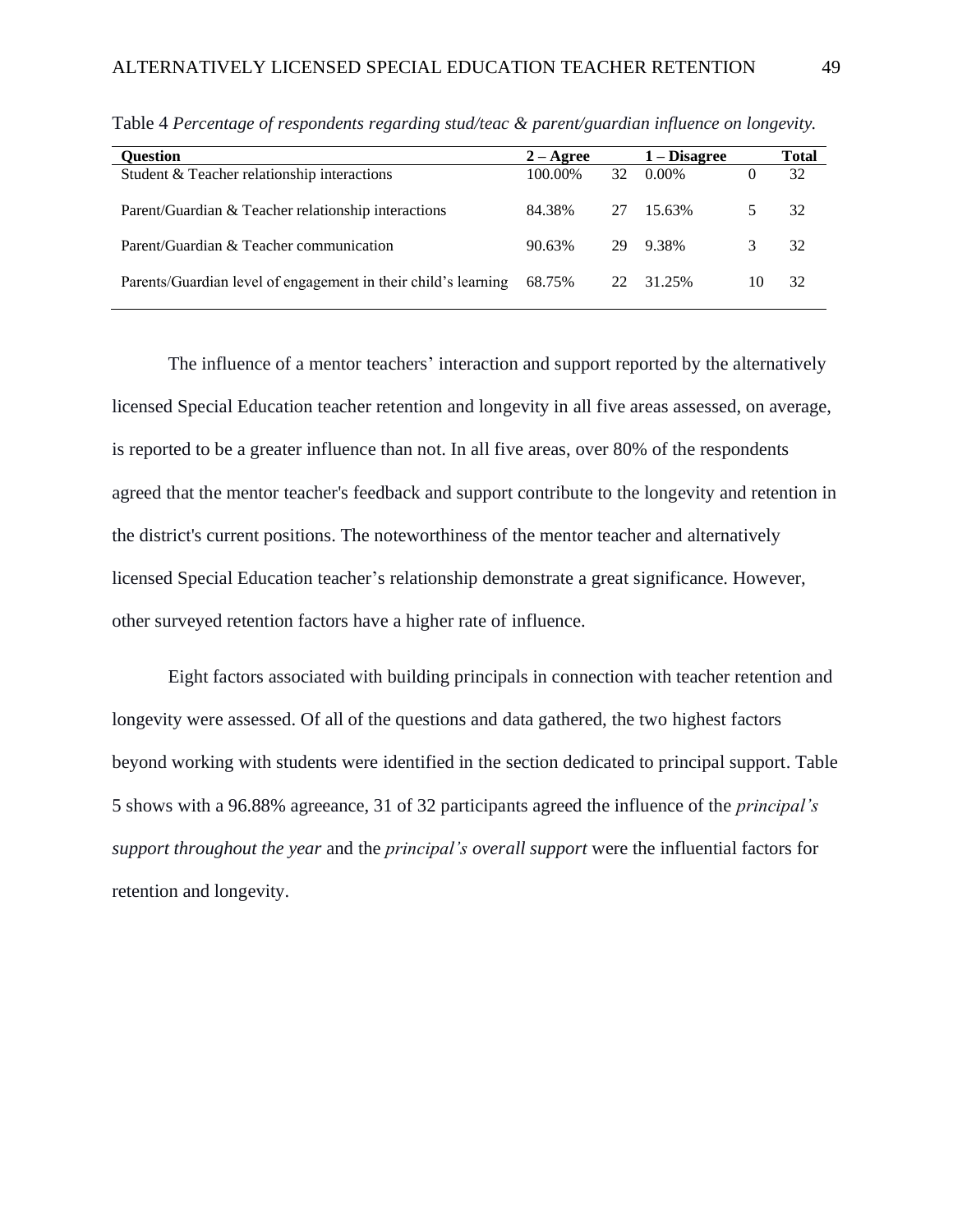| <b>Question</b>                                                          | $2 - \text{Agree}$ |    | $1 - Disagree$ |               | <b>Total</b> |
|--------------------------------------------------------------------------|--------------------|----|----------------|---------------|--------------|
| Principal's personal interactions with you                               | 93.55%             | 29 | 6.45%          | 2             | 31           |
| Principal's availability to discuss questions/concerns with you          | 96.77%             | 30 | 3.23%          |               | 31           |
| Principal's support at the beginning of the year                         | 93.75%             | 30 | 6.25%          | $\mathcal{L}$ | 32           |
| Principal's support throughout the year                                  | 96.88%             | 31 | 3.13%          |               | 32           |
| Principal's informal feedback                                            | 90.63%             | 29 | 9.38%          | 3             | 32           |
| Principal's formal observation feedback                                  | 78.13%             | 25 | 21.88%         | 7             | 32           |
| Principal's overall support                                              | 96.88%             | 31 | 3.13%          |               | 32           |
| Principal's building collaborative culture across all<br>contents/grades | 87.50%             | 28 | 12.50%         | 4             | 32           |

Table 5 *Percentage of respondents by principal influence on longevity.*

The relationship with the building principal through various forms of connectivity as represented in Table 5, shows that initial connection at the begging of the year, support through the year, and overall support are highly influential factors regarding retention. One participant did not respond on the two indicators regarding personal interactions and availability to discuss questions and concerns resulting in slightly lower percentages in these two areas. However, the response rate of those who did answer resulted in a 96% agreement rate on three of the indicators.

While still ranking with high percentages as influencing factors for longevity and retention, Table 6 shows the Special Education director's support and feedback came statistically lower in importance than the principal's support and feedback. Across the six variables evaluated, the range of agreement for the 32 participants reported 81.25% to 90.63% on variants. The influence of the Special Education director's relationship is significant; however, the principal's relationship with the alternatively licensed Special Education teacher continues to demonstrate a greater influence on retention and longevity.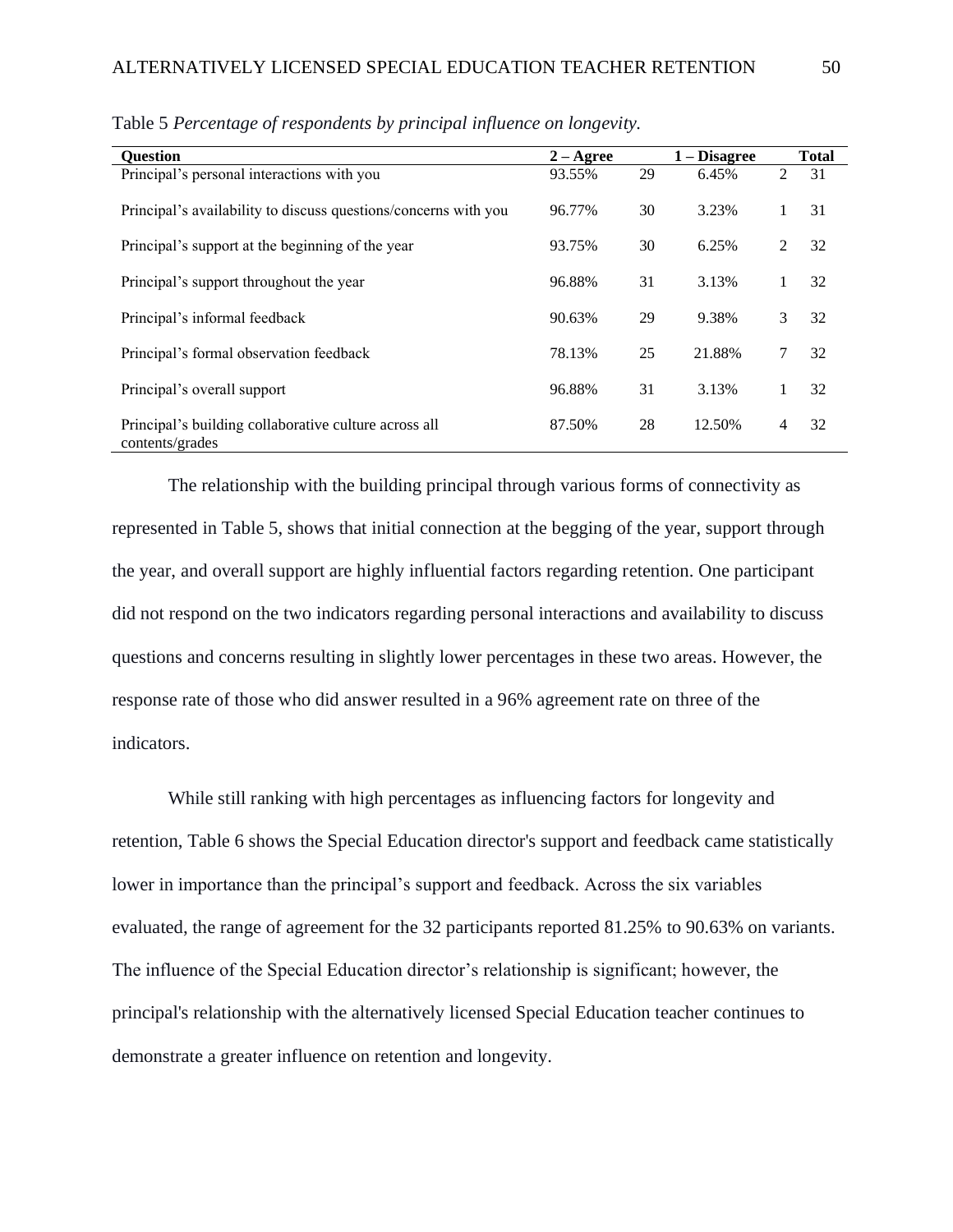| <b>Ouestion</b>                                                                     | $2 - \text{Agree}$ |    | $1 - Disagree$ |                | <b>Total</b> |
|-------------------------------------------------------------------------------------|--------------------|----|----------------|----------------|--------------|
| Special Education Director's personal interactions with you                         | 84.38%             | 27 | 15.63%         | 5              | 32           |
| Special Education Director's availability to discuss<br>questions/concerns with you | 87.50%             | 28 | 12.50%         | 4              | 32           |
| Special Education Director's support at the beginning of the<br>year                | 81.25%             | 26 | 18.75%         | 6              | -32          |
| Special Education Director's support throughout the year                            | 87.50%             | 28 | 12.50%         | $\overline{4}$ | -32          |
| Special Education Director's feedback                                               | 84.38%             | 27 | 15.63%         |                | -32          |
| Special Education Director's overall support                                        | 90.63%             | 29 | 9.38%          | 3              | 32           |

Table 6 *Percentage of respondents regarding Special Education director influence on longevity.*

The Special Education directors support is viewed by participants to play a factor in their retention rates, but at a lower rate than other leadership positions with which the participants interact. All participants responded to all indicators, with the highest agreeance rate falling lower than 88% of the principal indicators.

Participants access to professional development opportunities and the increased confidence developed from participation were reported as influential in retention and longevity in current positions. With 93.75% agreeing the access to professional development increased confidence in instructional strategies, only 81.25% reported having access to professional development influenced retention.

# **Synthesis**

Of the 25 indicators assessed regarding the rationale for retention and longevity of the alternatively licensed Special Education teachers, several items can be highlighted. The research question focused on perceived relationships with students, parents, teachers, and administrators. The clearest influence on retention with 100% agreement among participants  $(n=32)$  is the student-teacher relationship*.*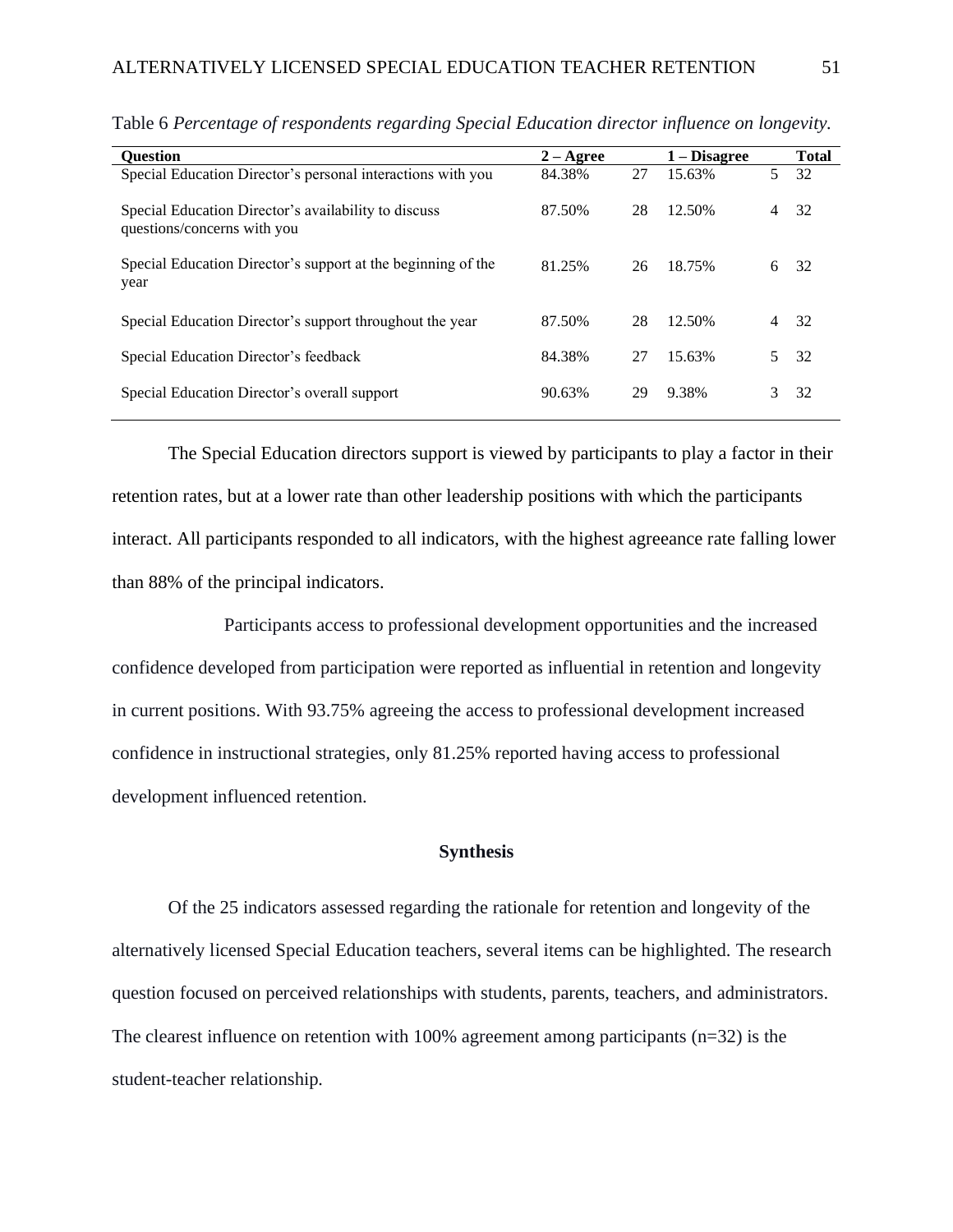The second-highest reported influencer on career longevity and retention comes from the relationship the with the building administrator. Over 97% of the participants responded that ongoing support and feedback from the building administrator affects their retention. While other factors influence retention and longevity, the building principal being invested in alternatively licensed Special Education teachers is the strongest indicator for continual retention and career longevity. The other twenty-two indicators that influence alternative teacher longevity and retention are still strongly represented through professional development, mentor teacher support, and Special Education Director relationships. However, the two relationships with the greatest impact on alternatively licensed Special Education teacher retention are the student relationships and the building principal's support and relationships.

# **Summary**

Chapter IV summarizes the findings and analysis of data obtained from 32 alternatively licensed Special Education teachers who have maintained career longevity and retention beyond the one-year national norm (Redding & Smith, 2016). Twelve demographics were collected from respondents as were statements of agreement or disagreement on 25 indicators influencing the decision to stay or go (Kelchtermans, 2017). The data tables and charts reflect the statistical descriptions and percentages of the respondents. In Chapter V, an analysis of the results and recommendations for further research and studies will be presented.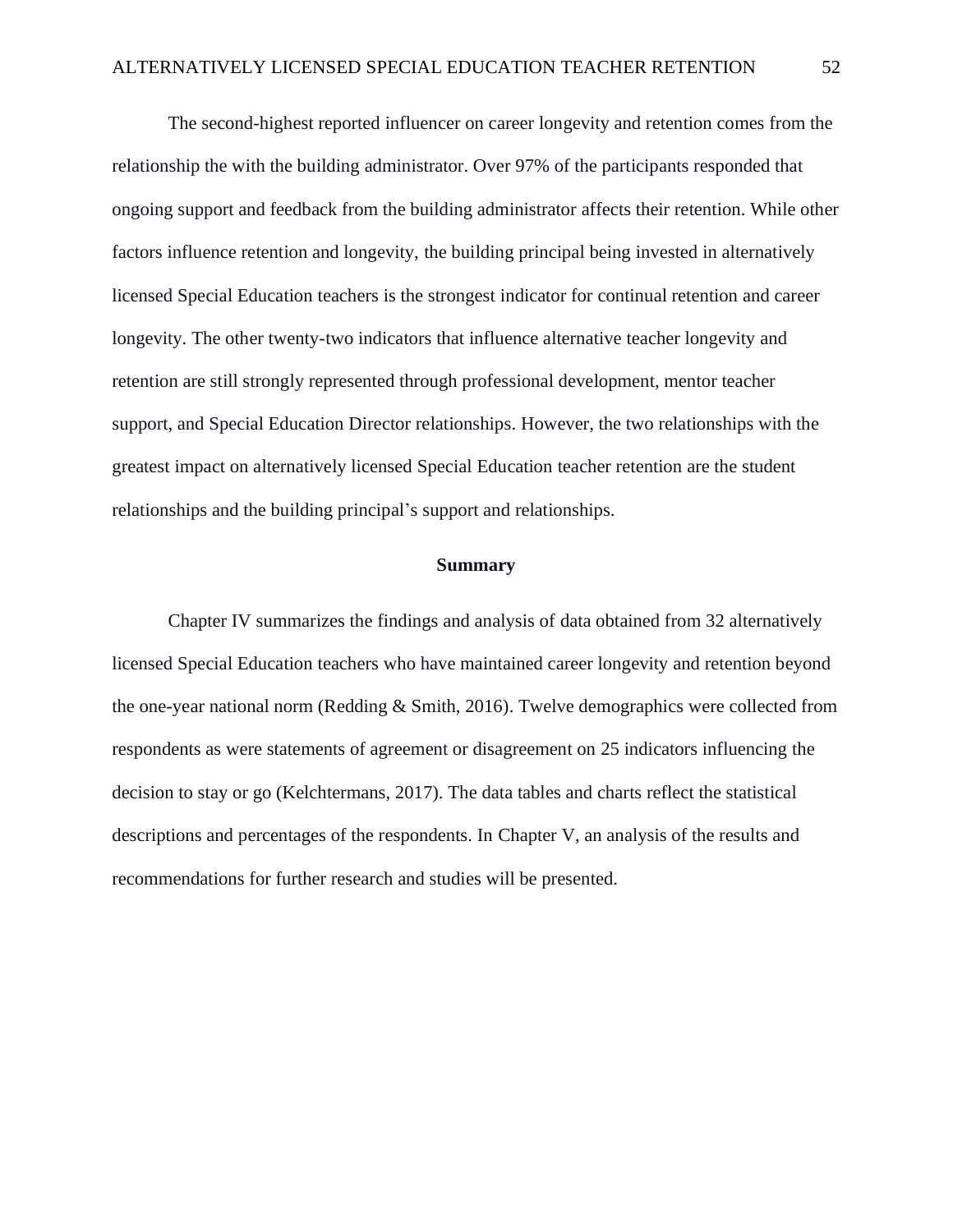## **Chapter V: Discussion**

#### **Introduction**

Retention of Special Education teachers continues to be a chronic concern (Boe & Cook, 2006). Identifying the factors that influence the retention of alternatively licensed Special Education teachers is essential to student success (Bobek, 2002). Alternatively prepared Special Education teachers attrit at an eight percent higher rate than traditionally prepared Special Education teachers, resulting in one of the highest teacher attrition rates in public education (Redding & Smith, 2016). Understanding why the attrition rates are so high, and what factors influence retention is necessary for students, teachers, and districts growth. In Chapter V, the survey results will be discussed. Additionally, topics for further research will be identified. Not only is it imperative that Special Education teachers continue in the field, but it is also important for them to continue teaching in their current positions and districts.

# **Research Question and Design**

While there are many reasons for teachers to leave the education profession, the current study focuses on the relationships of various individuals with the teachers and how these relationship may affect longevity. Through the Situational Leadership Theory, Hersey and Blanchard (1969, 1974, 1977, 1982) synthesized how a leader's role influences the outcomes of the professionals they lead. Cherry (2019) adds to the original theory by requiring the leader to adapt to the needs of those in their workforce. In the examination of the survey findings, two indicators associated with positive relationships with building principals emerged as most important compared to all others. Alternatively licensed Special Education teachers agree at a 97% response rate that the building principal's availability to discuss questions and concerns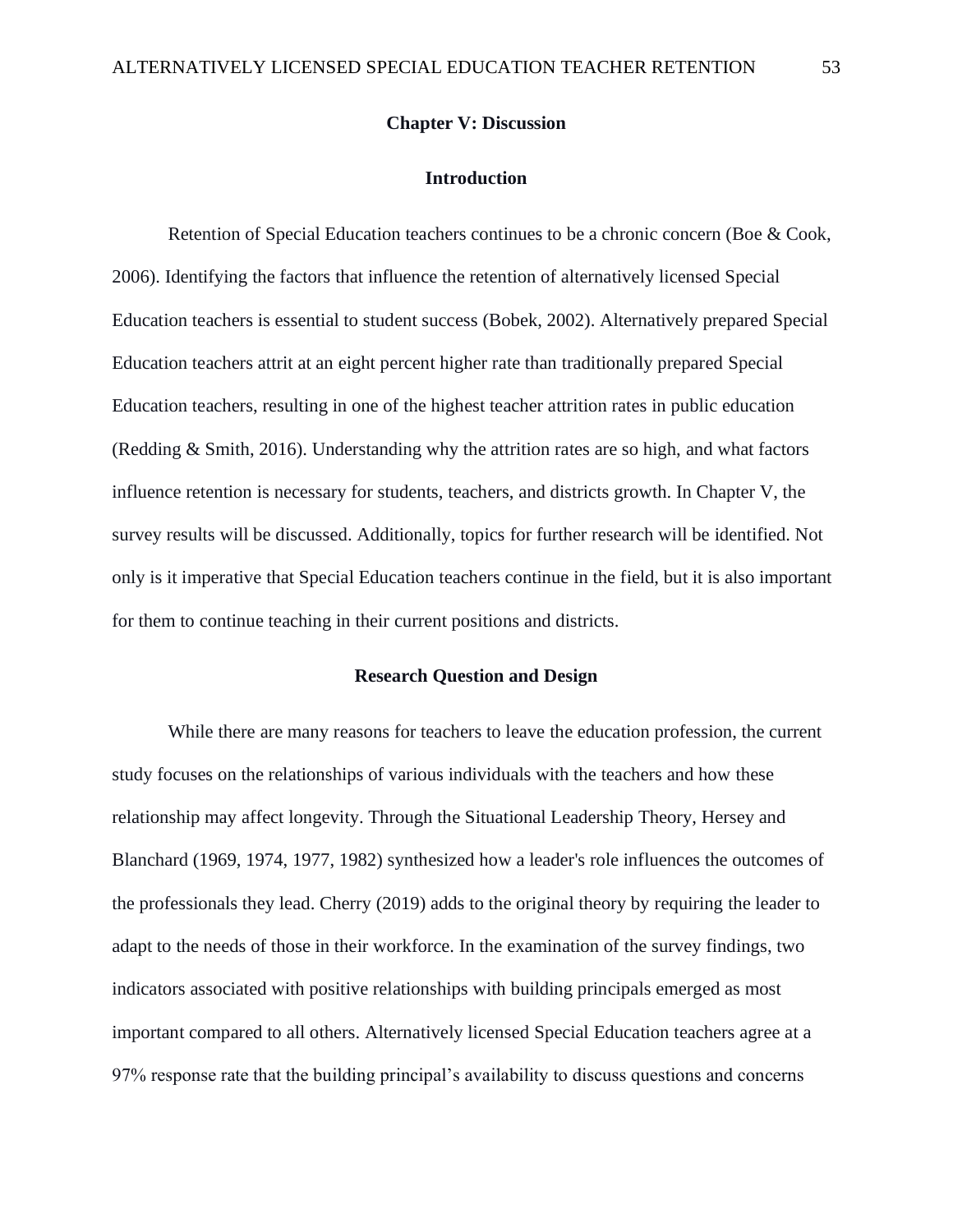influences their retention. Additionally, 97% of the respondents agree that the support, specifically the building principal support throughout the year, contributes to their retention.

Examination of the research question:

RQ: To what extent do alternatively licensed Special Education teachers perceive their relationships with students, parents, teachers, and administration as a predictor of retention?

The data provides suggestive evidence that accessibility to and support from the building principals influence the alternatively licensed Special Education teachers' retention.

# **Results of Study**

The Situational Leadership theory has been developed and updated over the last half century. Hersey and Blanchard (1969, 1974, 1977, 1982) highlighted leadership indicators necessary for successful professional relationships. In 1986, Reddin identified two leadership social constructs employees need from their leaders to create job satisfaction and retention. The two social constructs consist of employee acceptance from the leader and employees feeling a part of the organization (Reddin, 1986). In 2002, Goleman et al. again solidified the influence of the leadership style on retention, while Cherry (2019) suggests leaders should adapt their leadership style to meet their employees' needs in efforts to increase retention rates.

When the Individuals with Disabilities Act was originally passed in 1975, the implications for Special Education teacher retention was most likely not of concern. However, as the need for appropriately licensed Special Education teachers increased in the 1980s, alternate routes to licensure were developed (Feistrizer & Haar, 2008; Newblom, 2013). As research has emerged on alternatively prepared teachers, much of the focus has been on attrition, not retention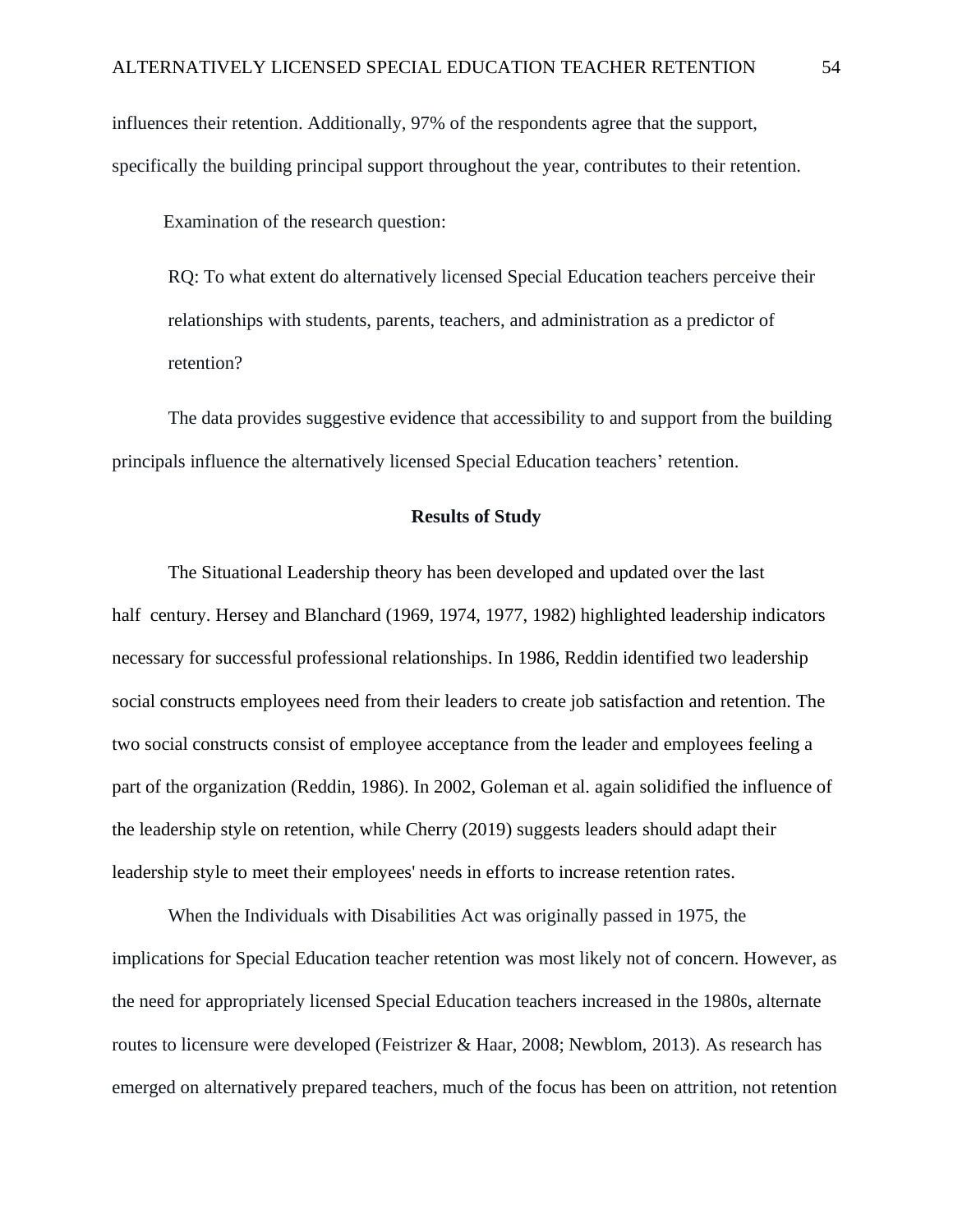(Devney, 2017). Examining and implementing relationship factors that positively influence alternatively prepared Special Education teachers will start to close the current literature gap on attrition versus retention.

Chapter IV data demonstrate the strongest relationship influences on retention are derived from the students and the building principal. As the K-12 public school buildings' leaders, principals who are keenly aware of the need for connectivity and belonging retain their alternatively licensed Special Education teachers. Those who do not will spend much time and money hiring new Special Education teachers each year (Learning Policy Institute, 2017).

The results of the study are based on survey results sent out to 47 alternatively licensed Special Education teachers in a midwestern state in February of 2021. A total of 32 surveys were completed - a response rate of 68%. The Likert scale survey was designed to examine the relationships between the alternatively licensed Special Education teachers and their reasons for retention. Kelchtermans (2017) asserts, the variation types of relationships within the educational setting are a factor that influences Special Education teachers' retention. Additionally, all survey participants were asked a series of basic demographic information to assess for predictors of retention.

The study results suggest the relationship alternatively licensed Special Education teachers feel is most influential on their decision to stay with their students. One-hundred percent of the respondents reported that they continue in their career longevity because of the students. Secondly, the building principal's relationship influences retention at a 97% agreement rate of the 32 survey participants. The highest percentage in all indicators demonstrates when alternatively licensed Special Education teachers feel supported throughout the year by their building principal, they are more likely to continue employment in their current position.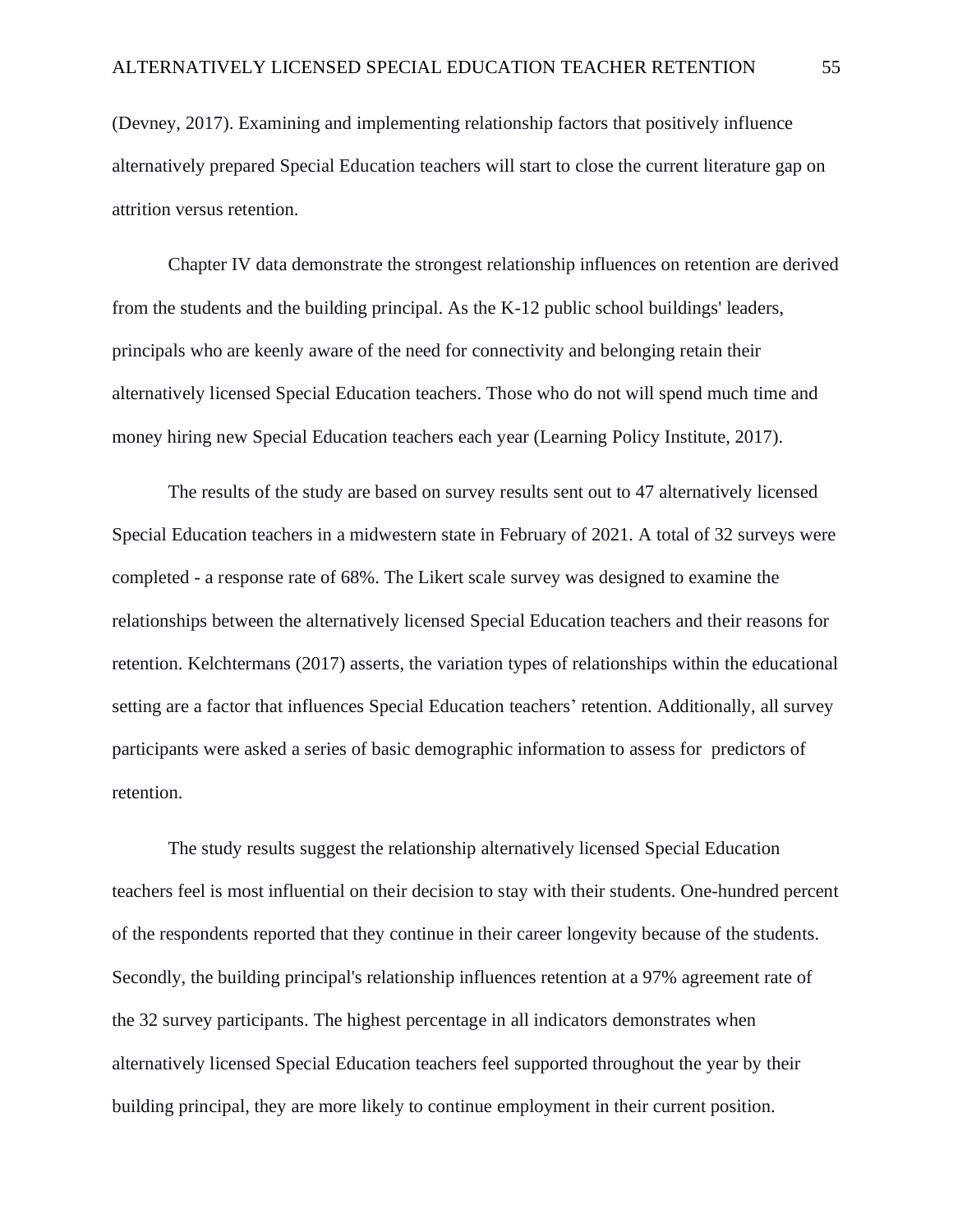Additionally, when the building principal is available for questions and concerns, retention increases.

## **Limitations**

Plano Clark and Creswell (2015) assert a limitation to be an impending weakness or concern within the study itself that cannot be predicted or mitigated within the conclusion. Limitations can be identified regarding the participant's willingness to contribute, resulting in a low "n". Other limitations may include but are not limited to, the ability to trust the participants' responses and overall generalization. While it is believed that participants who completed the study did so to the best of their ability, the influence of the COVID-19 pandemic may be an influential factor on respondents' answers.

 As with many studies, the number of participants is considered a limitation. While the participation rate of 68% is relatively high, the number of teachers the survey was distributed to was low. The total number of distributed links to the survey was 47, resulting in 32 respondents. With the development of the mid-western alternate route to licensure, there were a limited number of viable participants to survey. With the program being in the initial stages of cohorts, access to a higher number of alternatively prepared teachers through the university with the alternate route to licensure program did not exist.

 Another limitation of the study is the participants themselves. All participants were enrolled or are currently enrolled in the same higher educational institution offering the alternate route to licensure courses. As with many higher educational institutions, admission requirements must be met for program admittance, thus resulting in a homogeneous group of students who meet the university's graduate requirements. Additionally, the course instructors have all been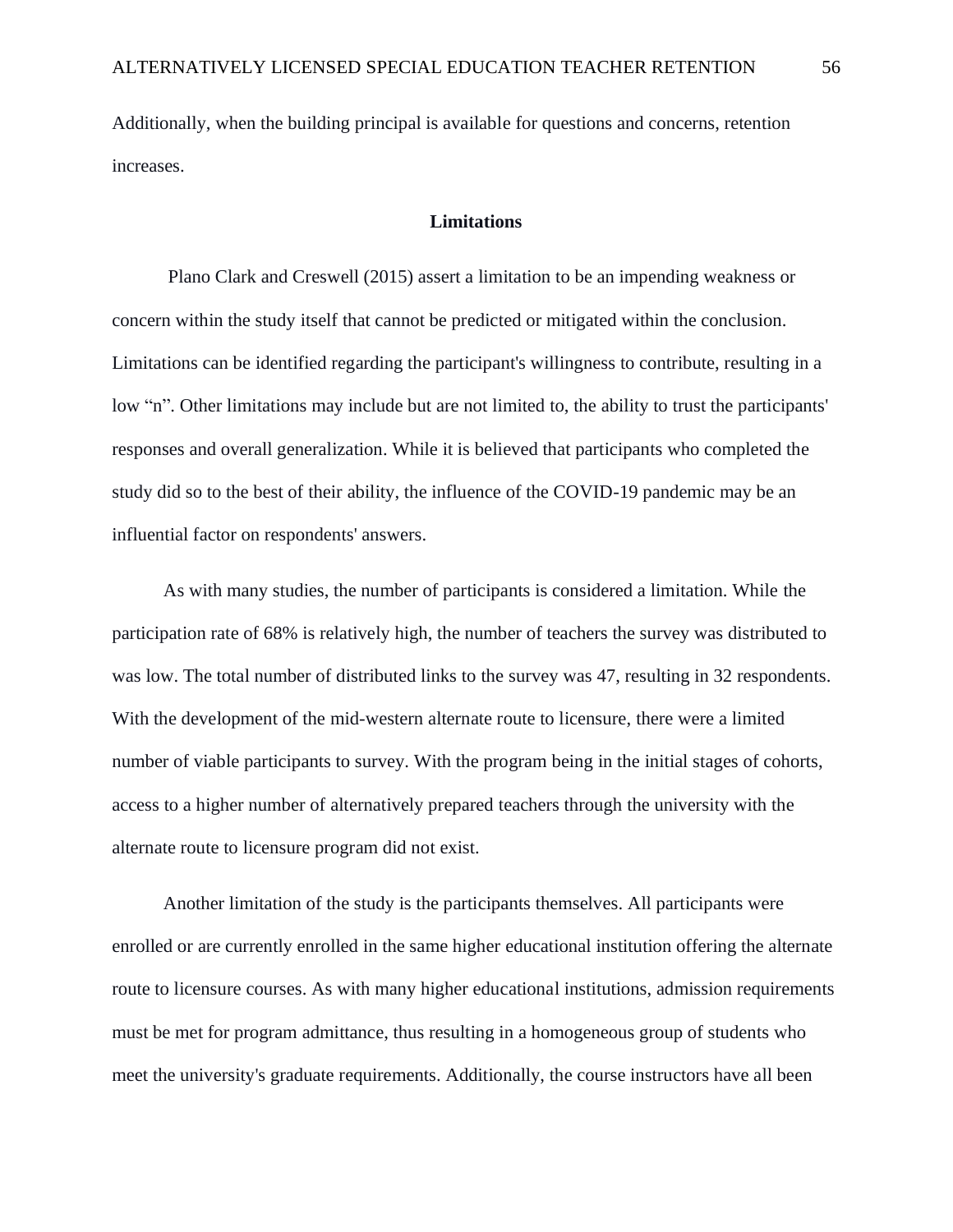from the same department, again contributing to the participants uniformity in understanding of Special Education pedagogical approaches and content. Furthermore, participants were required to complete a support form with district administration informing them of their concurrent enrollment in the Special Education alternative licensure program. With the requirement of the administrative documentation for program admission, the paperwork process alerted the building leaders to the participants enrollment in an alternative route to licensure program.

### **Implications for Current Practices**

Situational Leadership demonstrates the influence leaders have on employees. When leaders are invested in their staff, they [the staff] stay. In a thorough examination of the Situational Leadership theory, creating a sense of belonging and acceptance results in a group of educators doing their best to support and teach students of all ability levels (Hersey & Blanchard, 1969, 1974, 1977, 1982; Reddin, 1986; Cherry 2019). Programs have been developed to *Grow Your Own* based on teachers desiring their leaders' connection and acknowledgment. The study shows teachers stay when they feel a connection to their administration and feel appreciated, respected, and acknowledged.

Student success is a continual conversation among administrators, teachers, parents, educational members, and other community members. Finding a solution to the alternatively licensed Special Education teachers' high attrition rates can greatly impact student success. The survey data show one of the ways to mitigate high attrition rates is for the alternatively licensed Special Education teachers to feel year-round support from their building leader. When teachers feel supported, they stay. When there is a lack of support, teachers leave. When they leave, the students are the first to suffer.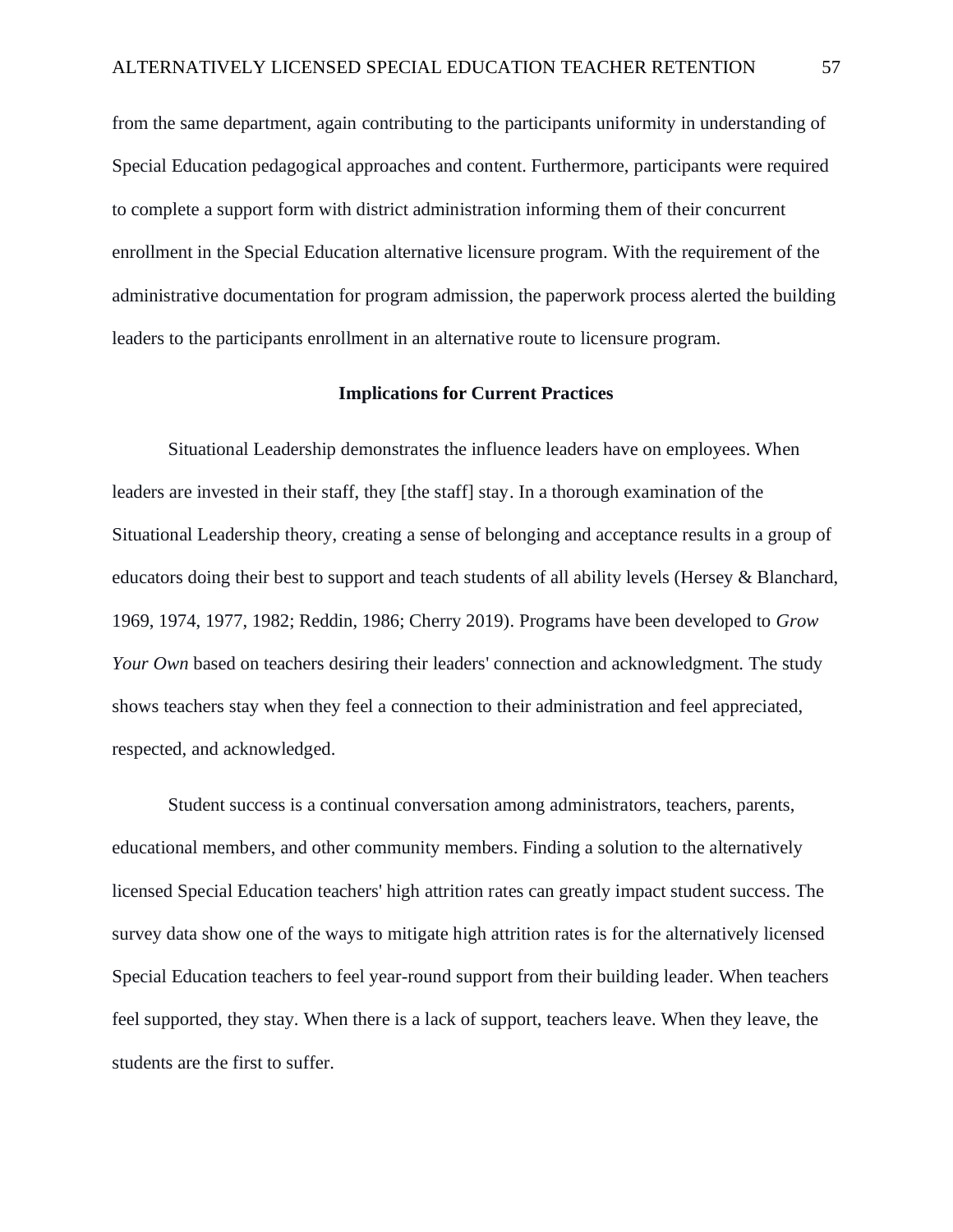In lieu of continually needing to hire new Special Education teachers, building leaders could instead spend time, energy, and resources to keep the ones they already have. If administrations took the time to evaluate the cost and time associated with hiring new teachers each year, versus supporting those who have already been hired, they would see the costeffectiveness of keeping teachers (Learning Policy Institute, 2017). Additionally, teacher retentions connected to the K-12 student's benefit is equally measurable (Allen, 2005; Berry & Gravelle, 2018).

As the fostering of relationships between the alternatively licensed Special Education teachers and principals begins to occur, principals and Special Education directors will start to see their Situational Leadership styles emerge based on the current staff. They know adjustments will be made, and when the faculty needs change. By utilizing the research, principals and Special Education directors will be able to mitigate attrition and increase retention and career longevity of teachers with the highest turnover rate (Kelchtermans, 2017; McKee, 2003; Versland, 2013).

## **Future Research Recommendations**

Recommendations for future research regarding the retention of alternatively licensed Special Education teachers include the following:

- **1.** A qualitative study analyzing the rationale for each teacher's individual retention when it exceeds the national norm of one year.
- **2.** Examination of the retention of alternatively licensed General Education teachers based on the support of the building principal.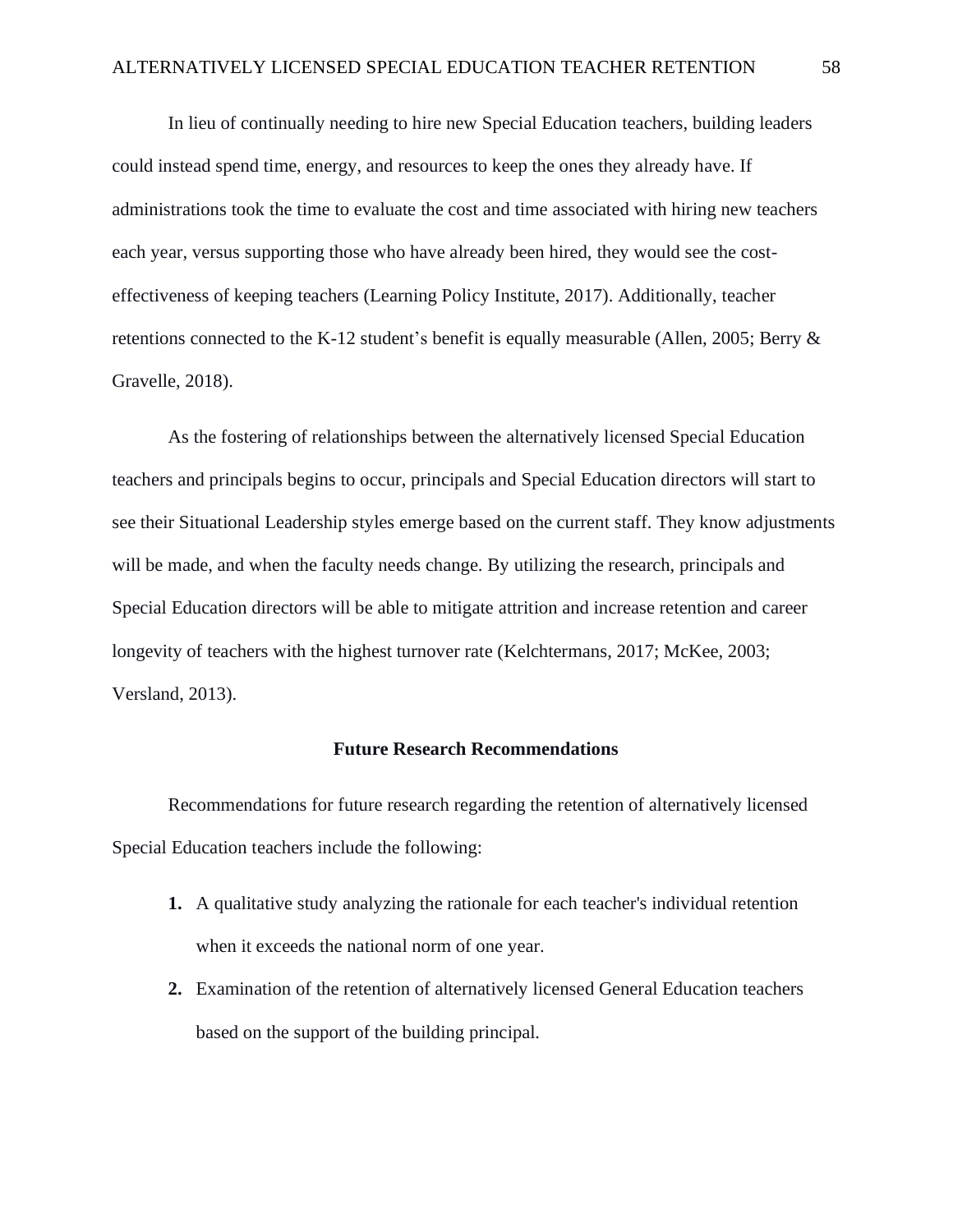- **3.** Examining, and comparing to alternatively licenses Special Education teachers the retention of traditionally trained Special Education teachers and General Education teachers based on the support of the building principal.
- **4.** A qualitative study of building principals regarding the understanding of the supports necessary to retain alternatively licensed Special Education teachers.
- **5.** Using the Sense of Place theory (Table 7 and Table 8) to examine each individual's proximity to their school to determine if residential location influences longevity in all school teachers.
- **6.** The examination of individuals physical geographical location of urban, suburban and rural through a mixed methods approach would allow for data analysis associated with the Sense of Place theory (Table 7 and Table 8).

Table 7 gathered data from the participants regarding their residential proximity over certain durations of time. Over 50% of the participants have maintained residence within a 100 mile radius for over 16 years. Further research in the theory of Sense of Place may start to pull other factors into the alternatively licensed Special Education teachers career longevity.

| <b>Years of residence within a 100-mile</b><br>radius of where you currently reside | <b>Percentage</b> | Count |
|-------------------------------------------------------------------------------------|-------------------|-------|
| $1 - 3$ Years                                                                       | 3.13%             |       |
| $4 - 7$ Years                                                                       | 18.75%            | 6     |
| 8 - 11 Years                                                                        | 3.13%             |       |
| 12 - 15 Years                                                                       | 21.88%            |       |
| $16 + Years$                                                                        | 53.13%            | 17    |
| Total                                                                               | 100%              | 32    |

Table 7 *Percentage of respondents years of residence within a 100-mile radius of where you currently reside.*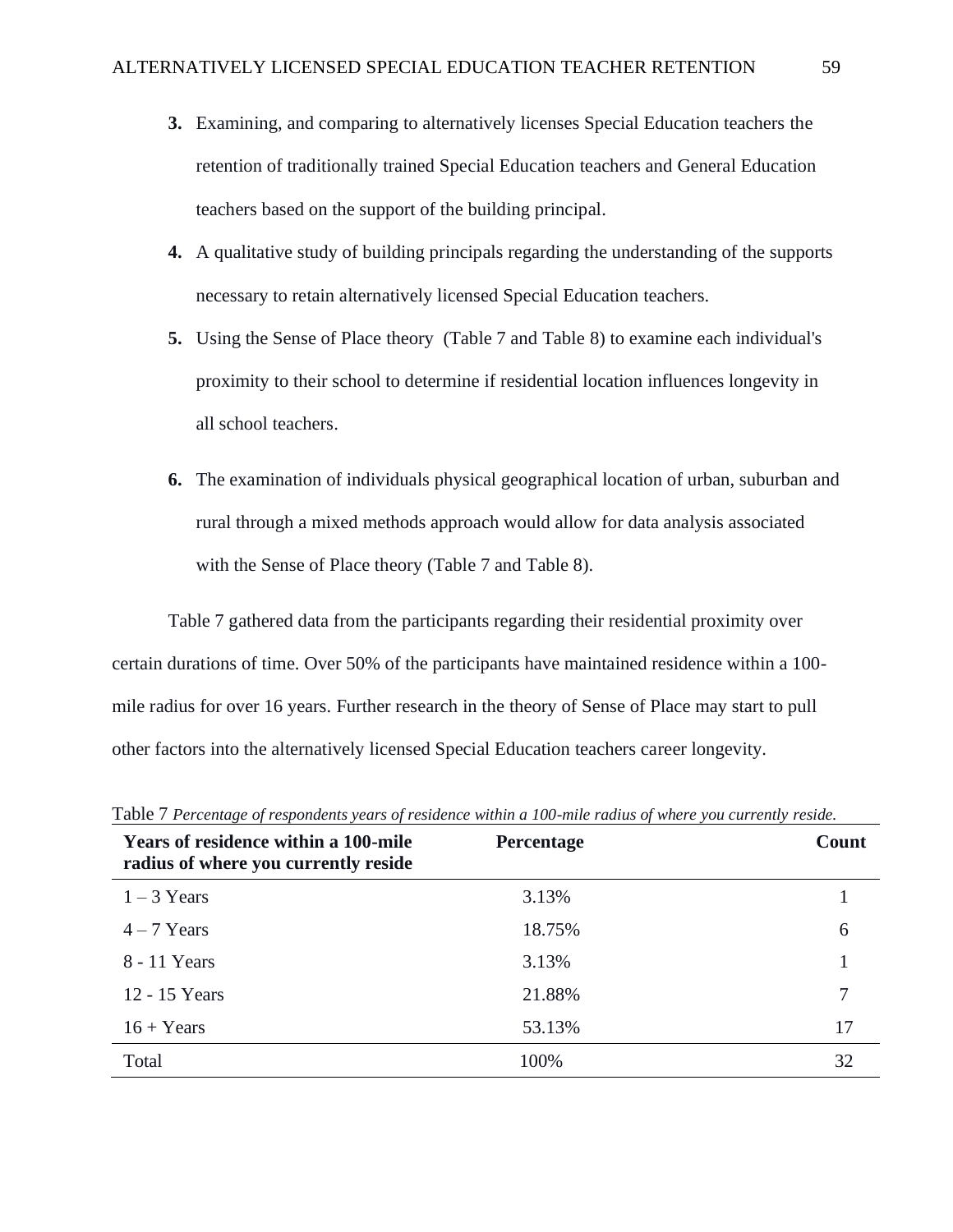Table 8 demonstrates an almost equal distribution of participants across all three geographical regions. While the program was originally developed for rural districts, the data shows current and past students reside across all three populated areas.

**School district geographical location Percentage Percentage Count** Rural (population less than  $10,000$ )  $34.38\%$  11 Suburban (population between 10,000 to 100,000) 40.63% 13 Urban (population over 100,000) 25.00% 25.00% Total 100% 32

Table 8 *Percentage of respondents school district geographical location.*

**7.** The completion of a qualitative research study of the survey participants who selected the age range of 30-39 and 40-49 to analyze data for retention associated with their current age bracket (Table 9). Are middle aged alternatively licensed Special Education teachers more likely to maintain their position due to similar life factors associated with their current age bracket?

The data in Table 9 breaks down the participants into age brackets. Additional research examining the alternative teachers age may demonstrate reasons for career longevity as well. Nearly 70% of the participants indicated their age bracket to be beyond the age range of traditional undergraduate students. Research regarding the alternatively licensed Special Education teachers age and career longevity may be an viable indicator as well.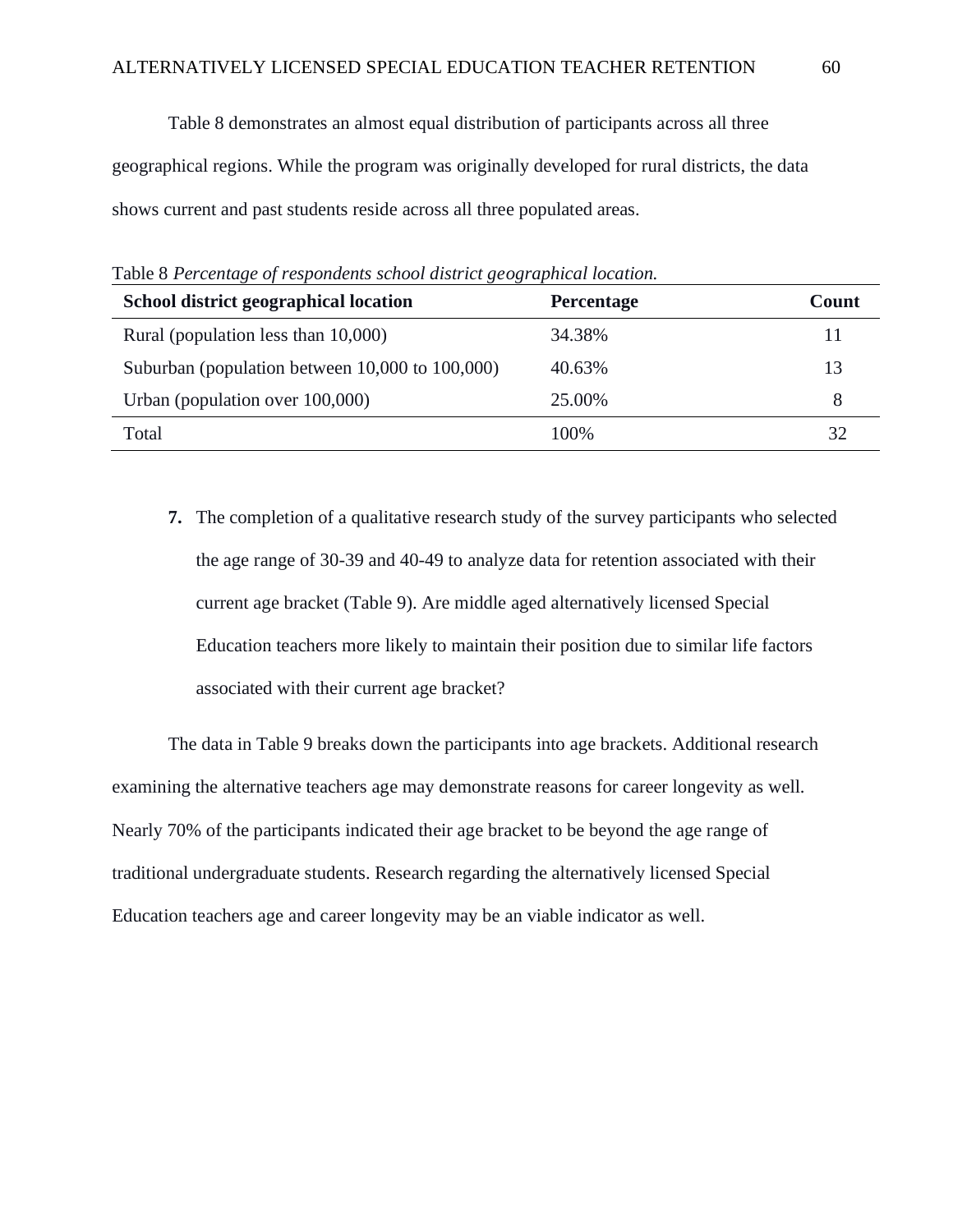| Age               | Percentage | Count            |
|-------------------|------------|------------------|
| $20-29$           | 31.25%     | 10               |
| 30-39             | 25.00%     | 8                |
| 40-49             | 40.63%     | 13               |
| 50-59             | 3.13%      | 1                |
| 60-69             | $0.00\%$   | $\boldsymbol{0}$ |
| Prefer not to say | $0.00\%$   | $\overline{0}$   |
| Total             | 100%       | 32               |

Table 9 *Percentage of respondents by age.*

## **Summary**

Many agree that retention of alternatively licensed Special Education teachers continues to impact the Special Education field (Tiplic, et al., 2015). The direct impact of low teacher retention is seen through the lack of student success contributed by high teacher turnover (Kelchtermans, 2017; McKee, 2003; Versland, 2013). Conclusions drawn from the study indicate a possible solution lies within the leaders of the buildings. When teachers feel supported overall and throughout the year, they stay. In conjunction with Growing Your Own programs, future retention rates for alternatively licensed teachers could exceed the current national norms for the teacher attrition rates in Special Education (Barley, 2009; Newblom, 2013). Creating a public-school setting for students with exceptionalities where the teachers want to stay is the ultimate goal. It all starts with preparing and supporting the teachers; and great leaders do just that.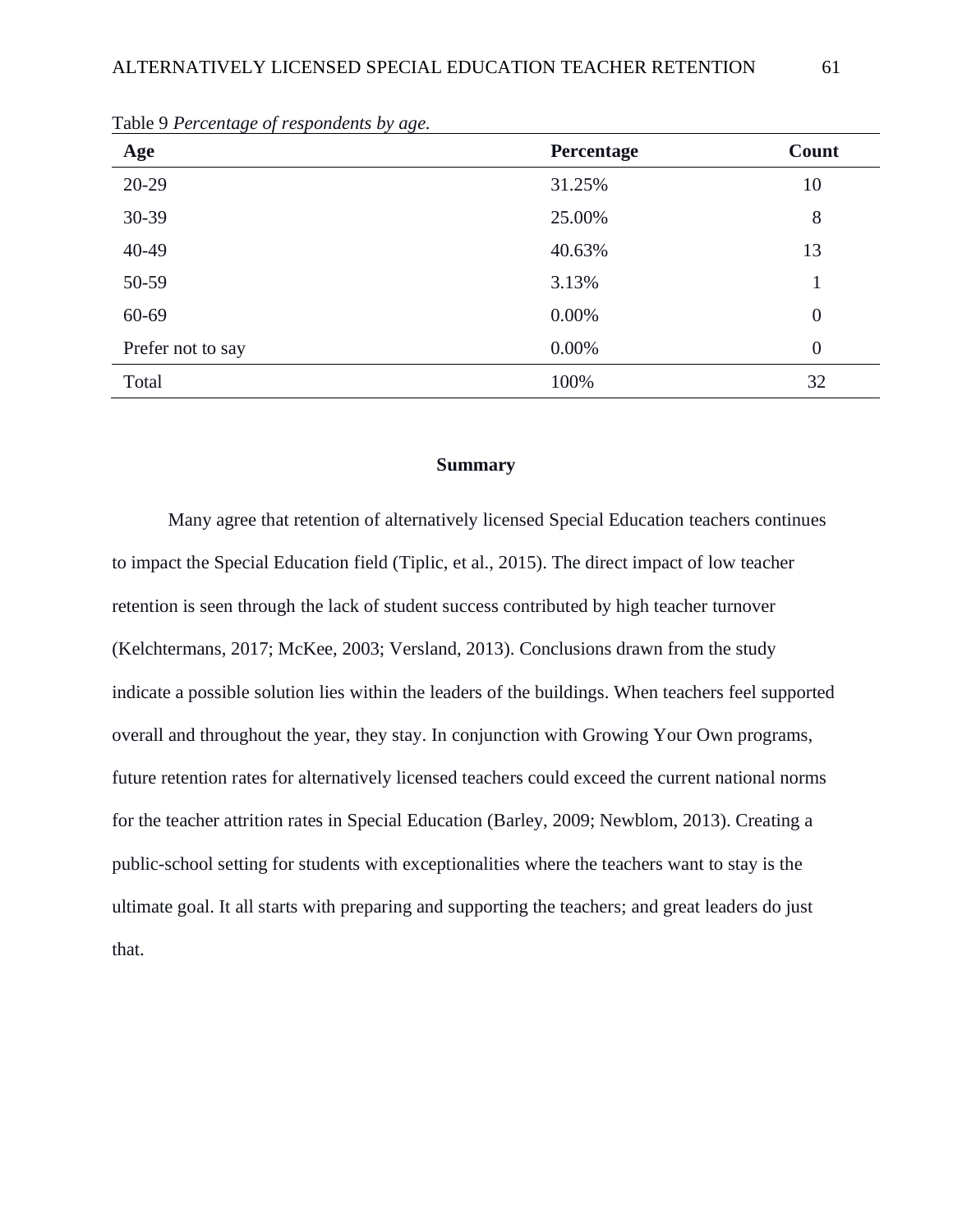### **REFERENCES**

- Allen, M.B. (2005). Recruitment and Retention: What Does the Research Say? Education Commission of the States U.S. Department of Education's Fund for the Improvement of Education award number R215U00010. Denver, CO.
- Anthony, J.B. (2009). Teacher Retention: Program Evaluation of a Beginning Teacher and Mentor Program Available from Dissertation Abstracts International <http://www.pqdtcn.com/thesisDetails/4D86279603FB8269EF045C218116E32A>
- Aud, S., Hussar, W., Johnson, F., Kena, G., Roth, E., Manning, E., Wang, X., & Zhang, J. (2012). *The Condition of Education 2012* (NCES 2012-045). U.S. Department of Education, National Center for Education Statistics. Washington, DC. http://nces.ed.gov/pubsearch.
- Barley, Z.A. (2009). Preparing Teachers for Rural Appointments: Lessons from the Mid-continent. *The Rural Educator, 30*(3), 10-15.
- Bell, S. M., Coleman, M. B., Cihak, D. F., Kirk, E. R., Grim, J., & Benner, S. (2010). How Prepared Are Alternatively Licensed Special Educators? An Investigation of University, Local Education Agency, and Traditional Preparation. *Journal of Curriculum & Instruction (Greenville, N.C.), 4*(1), 33. doi: 10.3776/joci.2010.v4n1p33-49
- Berry, A.B., & Gravelle, M. (2018). The Benefits and Challenges of Special Education Positions in Listening to the Teachers. *The Rural Educator (Fort Collins, Colo), 34*(2) 25-37.
- Bettini, E., Jones, N.D., Brownell, M.T., Conroy, M., & Leite, W. (2018). Relationship Between Novices' Social Resources and Workload Manageability. *Journal of Special Education, 52*, 113-126.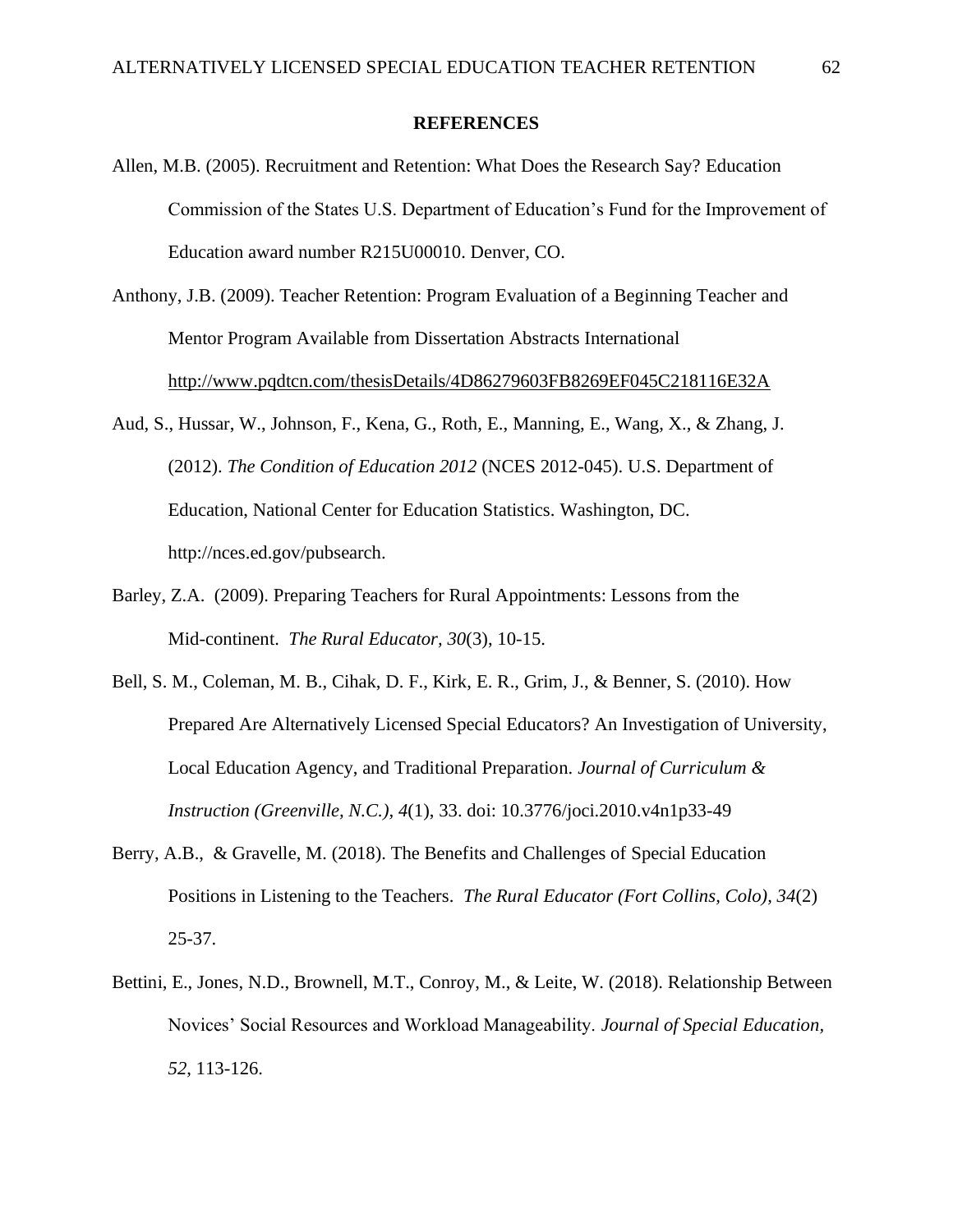- Birman, B.F., Boyle, A., Carlson Le Floch, K., Elledge, A., Holtzman, D., Song, M., Thomsen, K., Walters, K., & Yoon, K. (2009). State and Local Implementation of the No Child Left Behind Act. Retrieved from: files.eric.ed.gov/fulltext/ED508912.pdf
- Blake, R.R., & Mouton, J.S. (1964). The Managerial Grid. Houston, TX: Gulf.
- Blake, R.R., & Mouton, J.S. (1978). The New Managerial Grid. Houston TX: Gulf.
- Bobek, B.L. (2002). Teacher Resiliency: A Key to Career Longevity. *The Clearing House: A Journal of Educational Strategies, Issues and Ideas: Teacher Renewal, 75*(4), 202-205.
- Boe, E. E., & Cook, L. H. (2006). The Chronic and Increasing Shortage of Fully Certified Teachers in Special and General Education. *Exceptional Children, 72*(4), 443-460. 10.1177/001440290607200404
- Brenner D., Elder, A., Wimbish, S., & Walker, S. (2015). Principals' Perceptions about Alternate Route Programs in Rural Areas. *The Rural Educator, 36*(2)10.35608/ruraled.v36i2.342
- Cancio, E.J., Albrecht, S.F., & Johns, B.H. (2013). Defining Administrative Support and Its Relationship to Attrition of Teachers of Students with Emotional and Behavioral Disorders. *Education and Treatment of Children, 36*(4), 71-94.
- CEEDAR Center (2018). *Preparing and Retaining Effective Special Education Teachers: Short-Term Strategies for Long-Term Solutions*
- Chapa, S.H. (2012). What School Leaders Need to Know About Teacher Retention. [Doctoral Thesis, University of Houston]. Uh-ir.tdl.org/bitstream/handle/10657/610/CHAPA-DISSERTATAION-2021.pdf?sequence=1&isAllowed=y
- Cherry, K. (2019, July 25). Situational Theory of Leadership. *Very Well Mind*. https://www.verywellminded.com/what-is-th-situational-theory-of-leadership-2795321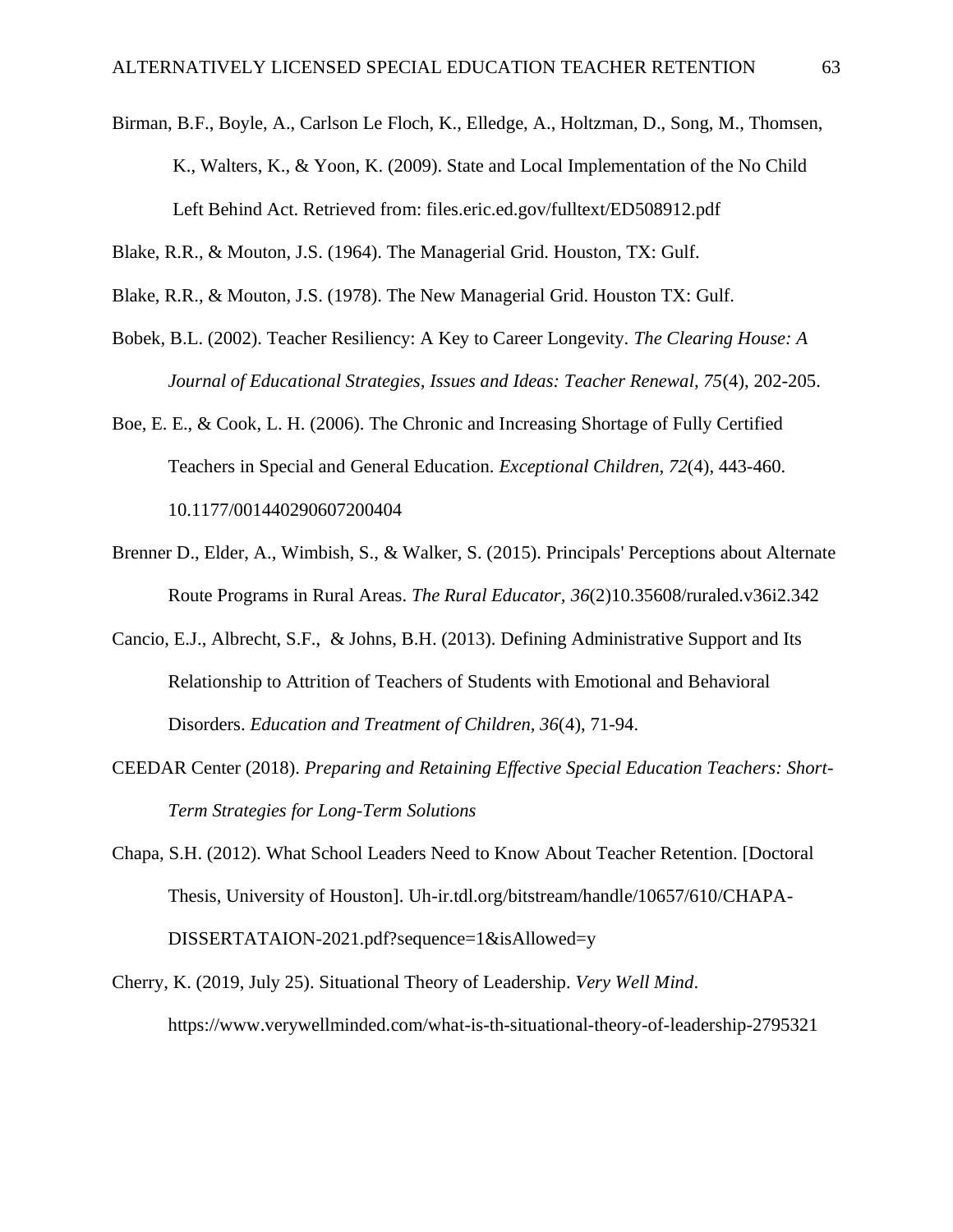- Clement, M. (2017). Why Combatting Teachers Stress is Everyone's Job. *The Clearing House, 90*(4), 135-138.
- Creswell, J.W. (2013). *Research Design: Qualitative, Quantitative, and Mixed Methods Approaches.* Thousand Oaks, CA: Sage Publications
- Deutsch, K., Yoon, S., & Goulias, K.G. (2011). Unpacking the Theory of Sense of Place. Is it Useful for Choice Modeling? International Choice Modeling Conference.
- Devney, R. (2017). Factors Associated to Teacher Longevity in a Title I Elementary School: A Qualitative Narrative Inquiry Study. *Educational Administration: Thesis, Dissertations, and Student Research.* University of Nebraska – Lincoln; http://digitalcommons.unl.edu/cehsedaddiss/283
- Every Student Succeeds Act (2015). Every Student Succeeds Act of 2015, Public Law 114-95, sses 114 Stat. 117 (2015-2016).
- Feistritzer, C.E., & Haar, C.K. (2008). National Center for Alternative Certification. *Research on Alternate Routes Education Research.* Pearson.
- Gall, M.D., Borg, W.R., & Gall, J.P. (2007). *Educational Research: An Introduction* (8<sup>th</sup> ed.). Longman Publishing.
- Goleman, D., Boyatzis, R. McKee, A., (2002). Realizing the Power of Emotional Intelligence. Harvard Business School Press.
- Graeff, C.L., (1983). The Situational Leadership Theory: A Critical View. *Academy of Management Review, 8*(2), 285-291.
- Hagaman, J.L., & Casey, K.J. (2018). Teacher Attrition in Special Education: Perspectives from the Field. *Teacher Education and Special Education 41*(4), 277-291.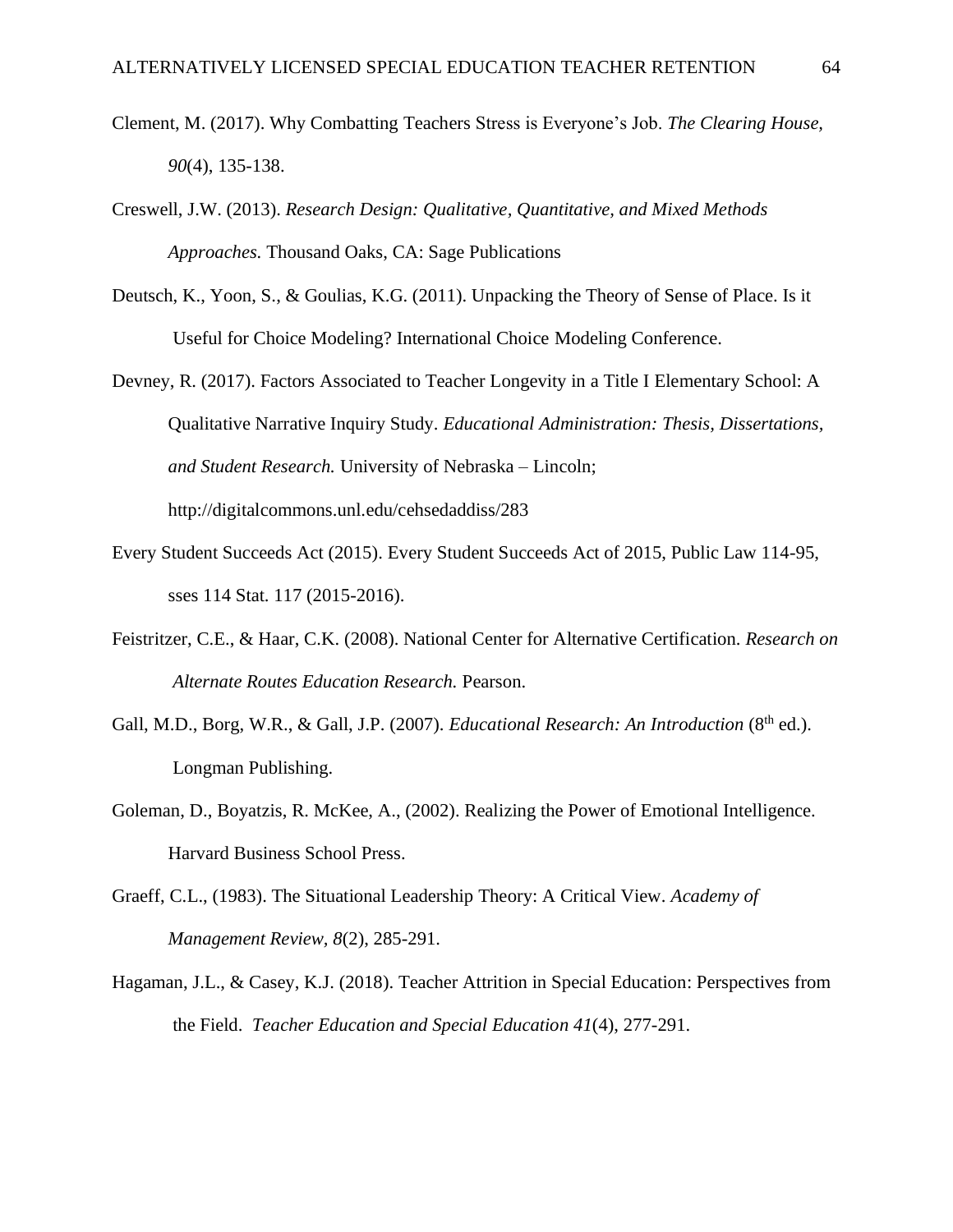Heineke A.J., Streff Mazza, B., & Tichnor-Wagner, A. (2014). After the Two-Year Commitment: A Quantitative and Qualitative Inquiry of Teach for America Teacher Retention and Attrition. *Urban Education 49*(7), 750-782. doi: 10.1177/0042085913488603

- Hersey, P., & Blanchard, K.H. (1969). *Management of Organizational Behavior – Utilizing Human Resources.* Prentice Hall, Inc.
- Hersey, P., & Blanchard, K.H. (1974). So You Want to Know Your Leadership Style? *Training and Development Journal, 28*(2), 23-37.
- Hersey, P., & Blanchard, K.H. (1977). *Management of Organization Behavior: Utilizing Human Resources,* 3 rd ed. Prentice Hall, Inc.
- Hersey, P., & Blanchard, K.H. (1982). *Management of Organizational Behavior*, 4<sup>th</sup> ed. Prentice Hall, Inc.

Herzberg, F. (1966). *Work and Nature of Man*. The World Publishing Company.

- Jorissen, K.T. (2002). Retaining Alternate Route Teachers: The Power of Professional Integration in Teacher Preparation and Induction. *The High School Journal, 86*(1), 45-56. doi: 10.1353/hsj.2002.0018
- Kelchtermans, G. (2017). Should I Stay or Should I Go? Unpacking teacher attrition/retention as an Educational Issue. *Teachers and Teaching, 23*(8), 961-977.

Kena, G., Hussar, W., McFarland, J., de Brey, C., Musu-Gillette, L., Wang, X., Zhang, J., Ratbun, A., Wilkinson-Flicker, S. Diliberti, M., Barmer, A., Bullock Mann, F., & Dunlop Velez, E. (2016). *The Condition of Education 2016* (NCES 2016-144). U.S. Department of Education, National Center for Education Statistics. Washington, DC, http://nces.ed.gov/pubsearch.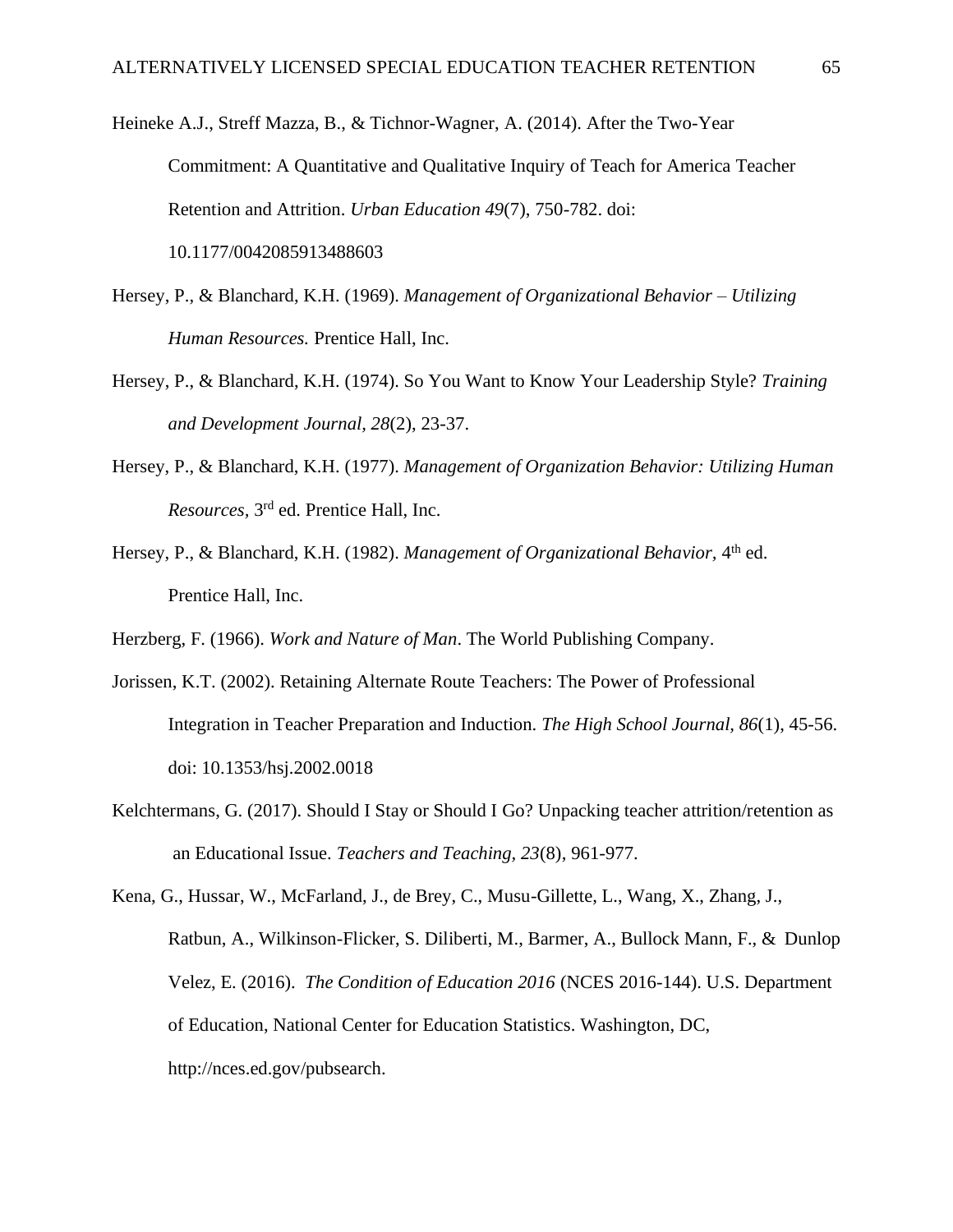Lambert, D. (2020). Amid Shortages, Schools Settle for Underprepared Special Education Teachers. *EdSource Highlight Strategies for Student Success.* Edsource.org/2020/amidshortages-schools-settle-for-underprepared-special-education-teachers/621656

Learning Policy Institute. (2017, September 13). What's the Cost of Teacher Turnover? https://learningpolicyinstitute.org/product/the-cost-of-teacherturnover#:~:text=Research%20shows%20that%20urban%20districts,recruitment%2C%2 0hiring%2C%20and%20training

- Maranto, R., & Shuls, J.V. (2012). How Do We Get Them on the Farm? Efforts to Improve Rural Teacher Recruitment and Retention in Arkansas. *The Rural Educator (Fort Collins, Colo.) 34*(1).
- Maslow, A. (1943). A Theory of Human Motivation. *Psychological Review, 50*(4), 370-396.
- Mastropieri, M.A., & Scruggs. T.E. (2018). *The Inclusive Classroom.* New York, NY: Pearson.
- McFarland, J., Hussar, B., Zhang, J., Wang, X., Wang, K., Hein, S., Diliberti, M., Forrest Cataldi, E., Bullock Mann, F., & Bramer, A. (2019). *The Condition of Education 2019* (NCES 2019-144). U.S. Department of Education. Washington, DC: National Center for Education Statistics. https://nces.ed.gov/pubsearch/pubsinffo.asp?pubid=2019144.
- McKee, K.L. (2003, December). A Study of Factors Related to Teacher Retention. [Master Thesis, University of North Texas]. https://digital.library.unt.edu/ark:/67531/metadc4406/
- Miller, L.C. (2012). *Understanding Rural Teacher Retention and the Role of Community Amenities.* Social Science Premium Continuum.

http://www.riss.kr/pdu/ddodLink.do?id=T11886742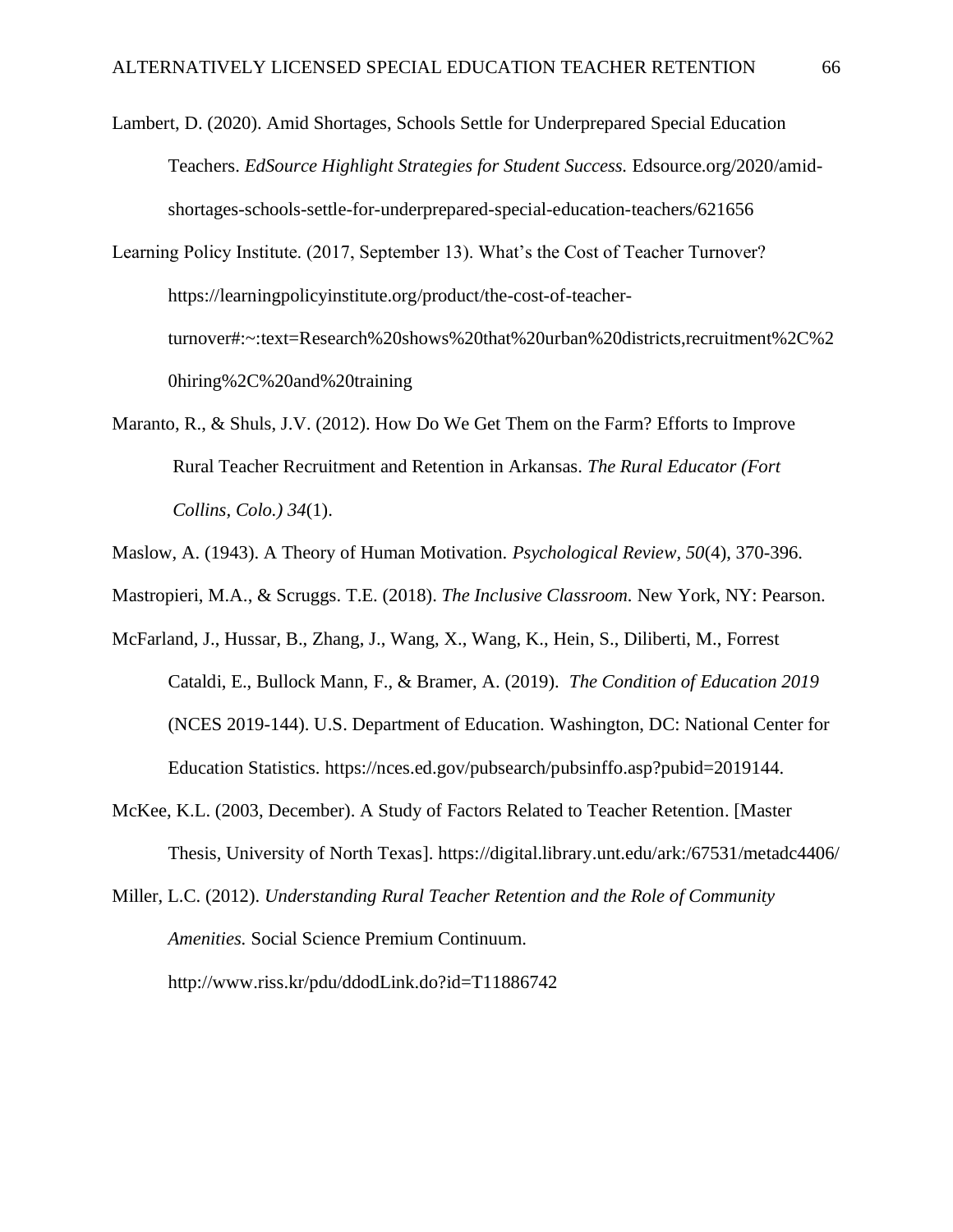- Mitchell, T., Holtom, B., Lee, T., Sablynski, C., & Erex, M. (2001). Why People Stay: Using Job Embeddedness to Predict Voluntary Turnover. *Academy of Management Journal, 44*, 1002-1122.
- Monk, D.H. (2007). Recruiting and Retaining High-Quality Teachers in Rural Areas. *Future of Children, 17*(1), 155-174.
- National Education Association of the United States, & United States (1975). P.L. 94-142: Related Federal Legislation for Handicapped Children and Implications for Coordination.
- Newblom, J.C. (2013). Alternative Teacher Certification: Secondary School Principals' Perception in Indiana. Purdue University.
- No Child Left Behind (NCLB) Act of 2001, 20 U.S.C.A. sses 6301 *et seq.* (West, 2003)
- Nolan, F. (2013). How Do We Recite and Retain the Teachers we need to Prepare the Worlds' Best Workforce? Minnesota Rural Education Association.
- Petersen, A.M., Jung, W., Yang J., & Stanley, E.H. (2011). Quantitative and Empirical Demonstration of the Matthew Effect in a Study of Career Longevity. *Proceedings of the National Academy of Sciences – PNAS, 108*(1), 18-23.
- Plano Clark V.L., & Creswell, J.W. (2015). *Understanding Research: A Consumer's Guide.* Pearson.
- Plash, S., & Piotrowski, C. (2006) Retention Issues: A Study of Alabama Special Education Teachers. *Education, 127,* 125-128.
- Professional Educator Licensing and Standards Board (2019, September 20). PELSB Adopts Resolution on Tier 2 Teaching assignments for Out-of-Field Requirements. http://mn.gov.pelsb/board/news/index.jsp?id=1113-403647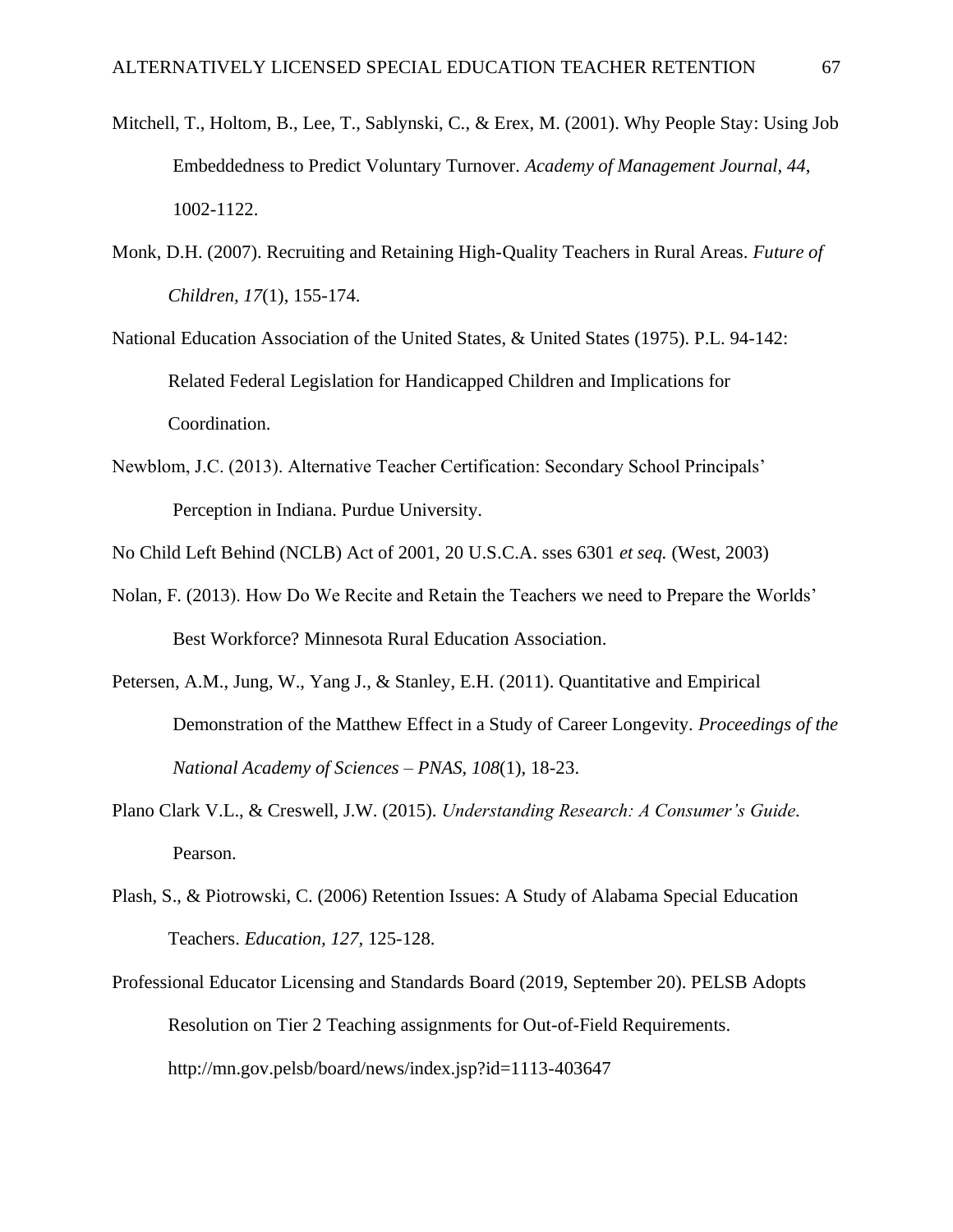- Putman, S.M., & Rock, T. (2018).*Action Research: Using Strategic Inquiry to Improve Teaching and Learning.* Sage Publications.
- Qu, Y., & Becker, B.J. (2003, April 23). Does Traditional Teacher Certification Imply Quality? A Meta-Analysis. [Paper Presentation]. American Educational Research Association, Chicago, IL, United States.
- Quigney, T.A. (2010). Alternative Teaching Certification in Special Education: Rationale, Concerns, and Recommendations. *Issues in Teacher Education, 19*(1): 41-58. http://www1.chapman.edu/ITE/public\_html/ITESpring10/08quigney.pdf.
- Reddin, W.J. (1986). The 3-D Managerial Effectiveness Seminar (MES): Twenty Years of Transnational Experience. *Management Education and Development. 17*(3), 257-270. doi: 10.1177/135050768601700312
- Redding, C., & Smith, T.M. (2016). Easy in, Easy Out: Are Alternatively Certified Teachers Turning Over at Increased Rates? *American Educational Research Journal 53*(4), 1086- 1125. 10.3102/0002831216653206
- Region 10 Low Incidence Projects (2020). Member Districts: Region 10 Special Education Administrative Units. Retrieved from: region10projects.org/member-districts/
- Roberts, C. (2010). *The Dissertation Journey: A Practical and Comprehensive Guide to Planning, Writing and Defending your Dissertation* (2nd ed.). Corwin Press.
- Rosenberg, M.A., Sindelar, P.T., & Hardman, M.L. (2004). Preparing Highly Qualified Teachers for Students with Emotional or Behavioral Disorders: The Impact of NCLB and IDEA. *Behavioral Disorders, 29*(3), 266-278. 10.1177/019874290402900308

Sarantakos, S. (2005). *Social Research*, 3rd ed. Palgrave Macmillan, New York.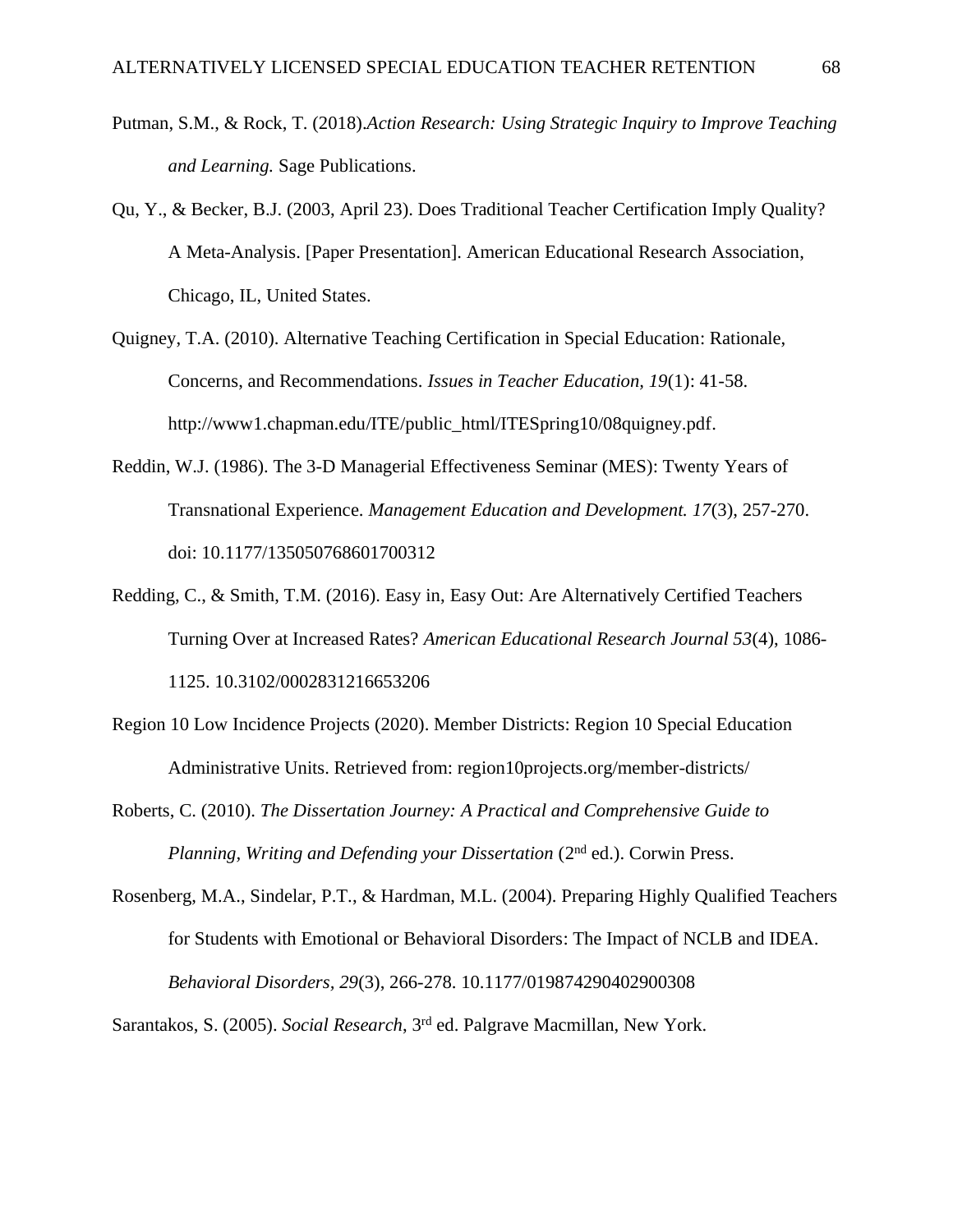Sindelar, P.T., Pau, D.J., Fisher, T., Peyton, D.J., Brownell, M.T., & Mason-Williams, L. (2018). The Demand for Special Education Teachers in Rural Schools Revisited: An Update on Progress. *Rural Special Education Quarterly, 37*(1) 12-20. doi: 10.1177/8756870517749247

Smarick, A. (2017, July). Don't Forget Rural Schools. *The Philanthropy Roundtable Quarterly*

- Suell, J. L., & Piotrowski, C. (2007). Alternative Teacher Education Programs: A Review of the Literature and Outcome Studies. *Journal of Instructional Psychology, 34*(1), 54. <https://search.proquest.com/docview/213904673>
- Tiplic, D., Brandmo, C., & Elstad, E. (2015). Antecedents of Norwegian Beginning Teachers Turnover Intentions. *Cambridge Journal of Education, 45*(4), 451-474, http://dx.doi.org/10.1080/0305764X.2014.987642
- Traver, J.J. (2017). An Analysis of the Relationship Between Teacher Candidate Performance Assessment Results and Teaching Quality at the End of the First of Teaching. *Culminating Projects in Education Administration and Leadership*. 24. https://repository.stcloudstate.edu/edad\_etds/24
- Tuckman, B.W. (1965). Developmental Sequence in Small Groups. *Psychological Bulletin, 63*(6), 384-399. https://doi.org/10.1037/h0022100
- United States. (1065). Elementary and Secondary Education Act of 1965: H.R. 2362, 89<sup>th</sup> Cong., 1<sup>st</sup> sess, Public Law 89-10. Reports, Bills, Debate and Act. [Washington]:[U.S. Govt. Print. Off.]
- U.S. Department of Education, National Center for Education Statistics. (2004). *The Condition of Education 2004* (NCES 2004-077). Washington, DC: U.S. Government Printing Office.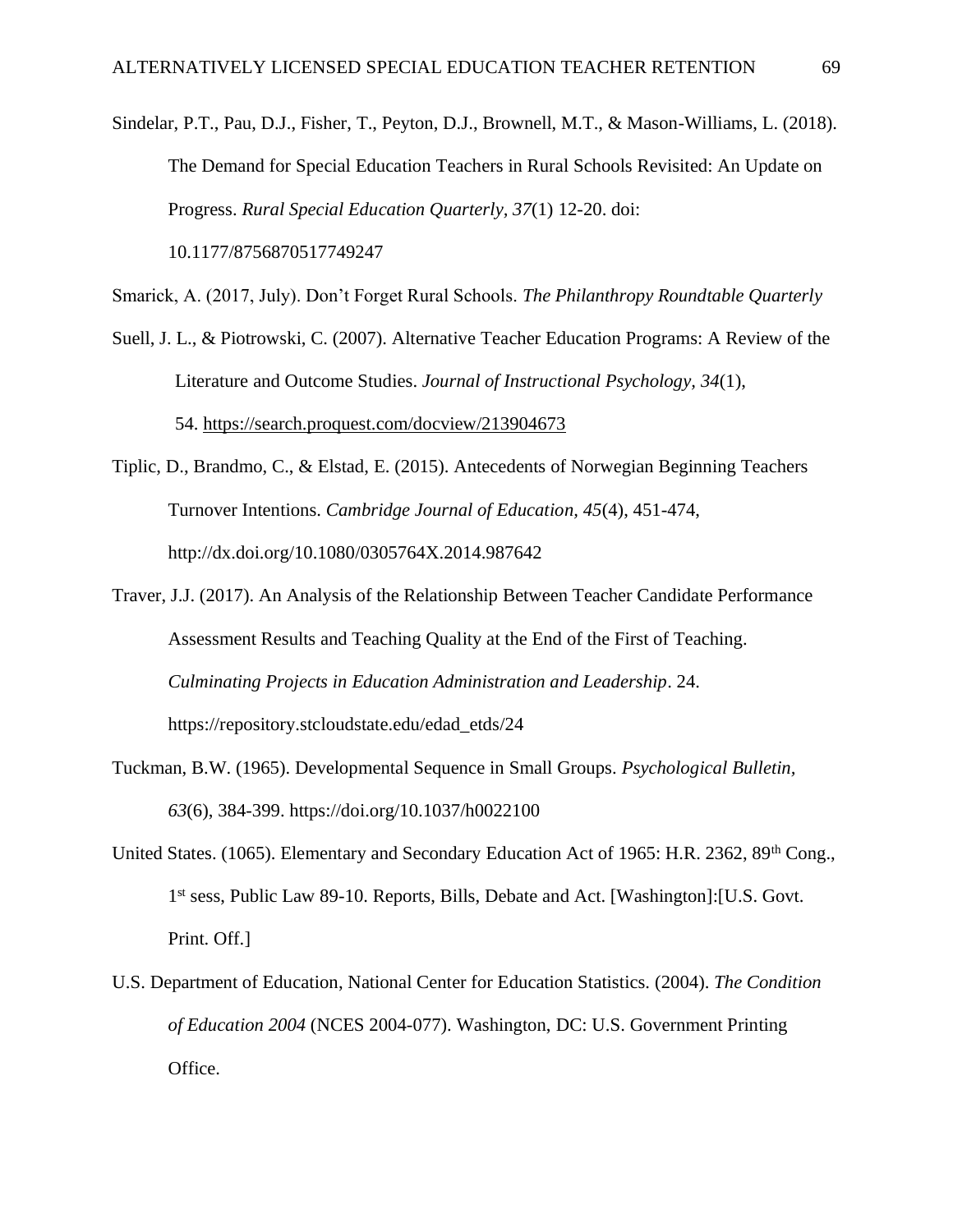- U.S. Department of Education, FY Budget (2005). *Revised Fiscal Year 2006 Performance Plan.* https://www2.ed.gov/about/reports/annual/2006plan/fy06perfplan.pdf
- U.S. Department of Education Washington D.C. (2009, November). *Race to the Top Program Executive Summary.* https://www2.ed.gov/programs/racetothetop/executive-summary.pdf
- U.S. Department of Education, Office of Innovation and Improvement. (2014). *Application for Grants Under the Teacher Quality Partnership Program (TQP)*. https://www2.ed.gov/programs/tqpartnership/tqpapppackage.pdf
- Versland, T.M. (2013). Principal Efficacy: Implications for Rural *Grow Your Own* Leadership Programs. *Rural Educator, 35*(1), 13-22.
- Vittek, J.E. (2015). Promoting Special Education Teacher Retention: A critical Review of the Literature. *SAGE Open.* April – June: 1-6. doi:10.1177/2158244015589994
- Vroom, V.H. (2000). Leadership and the Decision-Making Process. *Organizational Dynamics, 28*(4), 82-94.
- Vroom, V.H. (2003). Educating Managers in Decision Making and Leadership. *Management Decisions, 10,* 968-978.
- Welch, M. (2018). The Perceived Impacts of Positive Psychological Capacities on the Authentic Leadership of Minnesota Secondary School Principals During Professional Critical Incidents. *Culminating Projects in Education Administration and Leadership.* 49. https://repository.stcloudstate.edu/edad\_etds/49

Wilder Research in collaboration with, PELSB (2019). *Biennial Minnesota Teacher Supply and Demand.*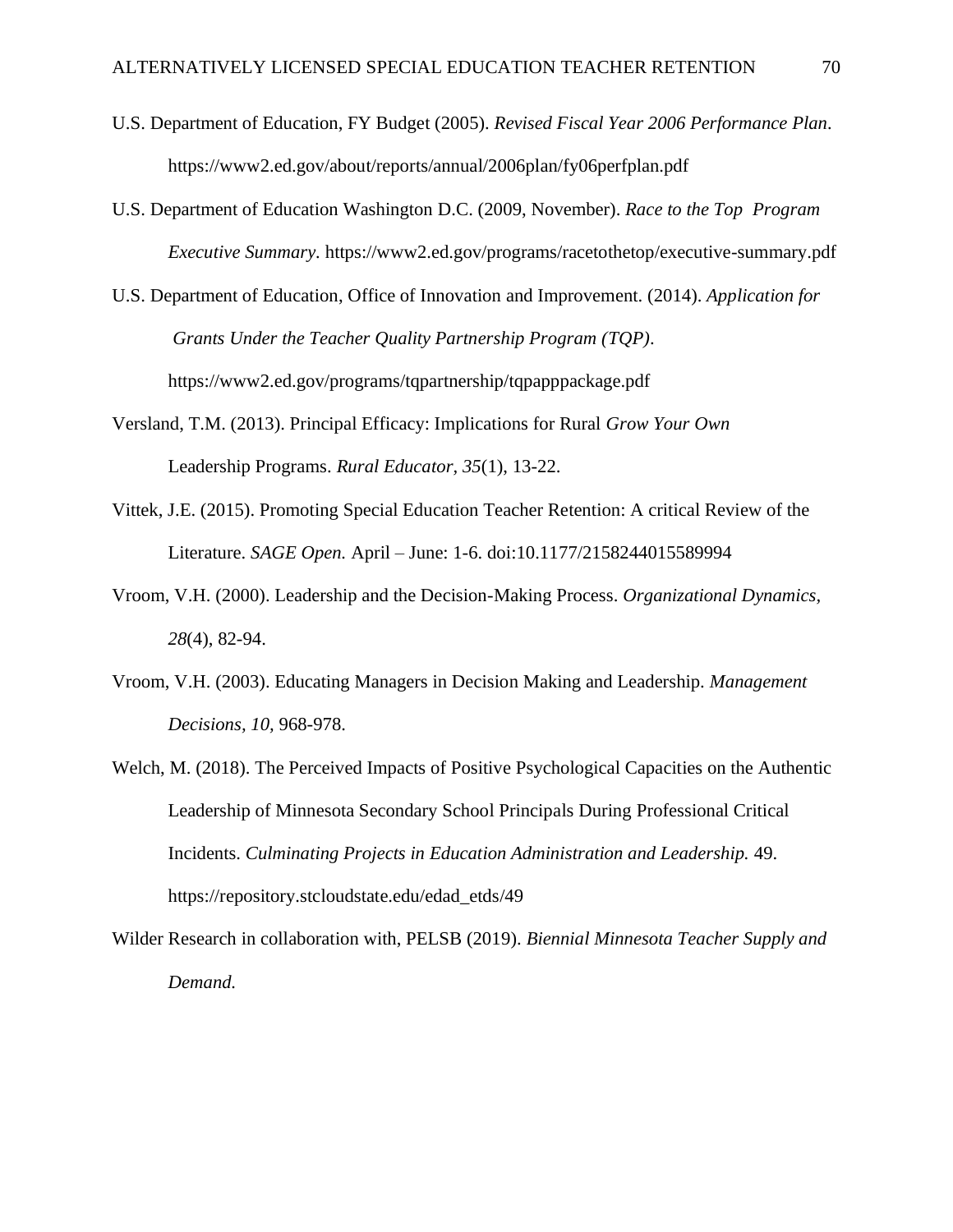# **Appendix A: Winona State University IRB Approval Form**



Thank you for your submission of New Project materials for this research study. The Primary Reviewer has determined this project is exempt from further review according to federal regulations and you may begin your research

While your project is exempt from further review, you must report to the IRB any significant modifications in your protocol, consent form, and/or data collection tool(s). All serious and unexpected events, noncompliance, or complaints must also be reported to this office. Use the report form in IRBNet Forms and Templates and refer to the file reports section in the "How to" guidelines.

We will retain a copy of all your submitted materials and a copy of this correspondence within our records.

If you have any questions, please contact the Human Protections Administrator at 507.457.5519 or bayers@winona.edu. Please include your project title and reference number in all correspondence with this committee.

This letter has been electronically signed in accordance with all applicable regulations, and a copy is retained within the Winona State University IRB records.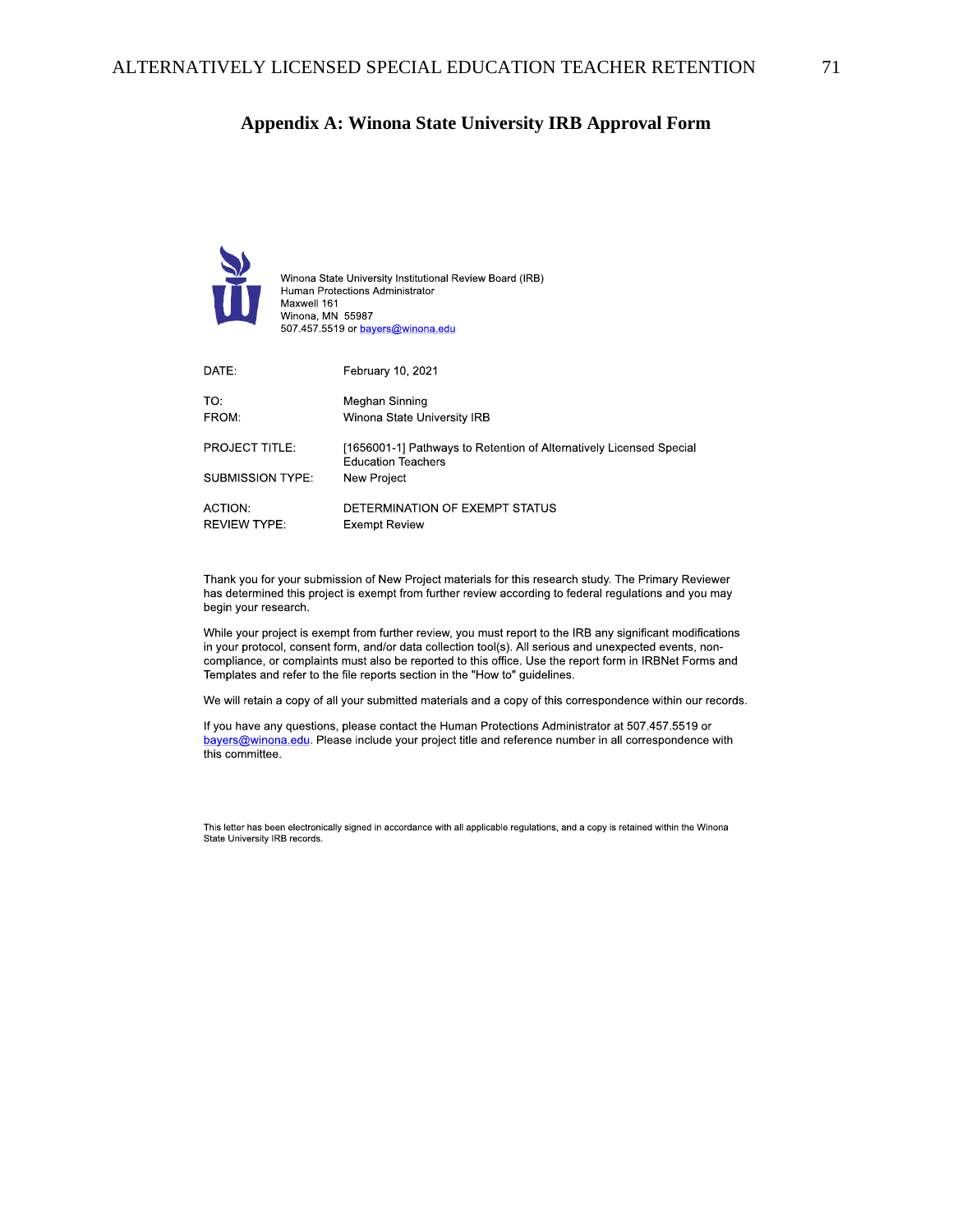#### **Appendix B: Survey Recruitment Letter**

Survey Participant,

I am requesting your assistance with a study conducted by myself as a doctoral student at Winona State University regarding the retention of alternatively licensed Special Education teachers. You must be at least 18 years of age to participate, and you must be enrolled or were enrolled in an alternate route to licensure program for your Special Education license. The study will take you approximately three to five minutes to complete. If you are unable to respond within the first week, I will send you a reminder. If you do not want to participate, please let me know to ensure you do not continue to receive reminders.

The study is anonymous, so please refrain from entering any identifying information into the research instrument. As the researcher, I pledged to keep your data confidential and securely stored. I will only be reporting aggregated results in my dissertation.

Participation in the study is voluntary, and you may withdraw from participation at any time. If you have any questions, you may contact me at any time:

Meghan W. Sinning, M.Ed. Winona State University 175 W. Mark Street – Winona, MN 55987 507-457-5535 msinning@winona.edu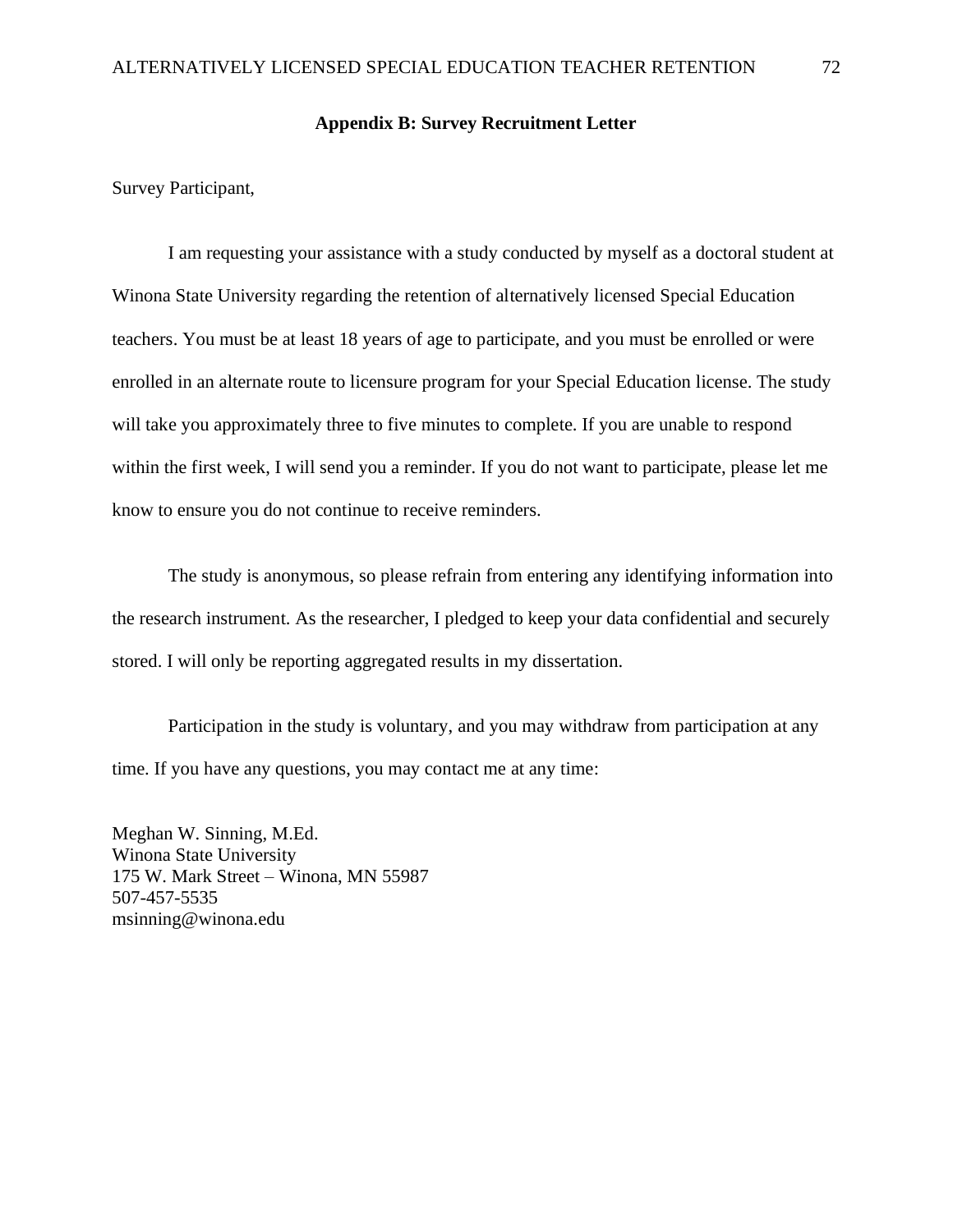## **Appendix C: Survey**

Factors that influence alternative Special Education teacher retention. Please evaluate the following statements regarding if the provided variables influencing your longevity in your current district.

| The survey should take approximately 3 to 5 minutes to complete              | $\overline{2}$ | 1        |
|------------------------------------------------------------------------------|----------------|----------|
|                                                                              | Agree          | Disagree |
| Student & Teacher relationship interactions                                  |                |          |
| Parent/Guardian & Teacher relationship interactions                          |                |          |
| Parent/Guardian & Teacher communication                                      |                |          |
| Parents/Guardian level of engagement in their child's learning               |                |          |
|                                                                              |                |          |
| Mentor teacher's personal interactions with you                              |                |          |
| Mentor teacher's availability to discuss questions/concerns with you         |                |          |
| Mentor teachers support at the beginning of the year                         |                |          |
| Mentor teachers support throughout the year                                  |                |          |
| Mentor teachers feedback                                                     |                |          |
| Principal's personal interactions with you                                   |                |          |
| Principal's availability to discuss questions/concerns with you              |                |          |
| Principal's support at the beginning of the year                             |                |          |
| Principal's support throughout the year                                      |                |          |
| Principal's informal feedback                                                |                |          |
| Principal's formal observation feedback                                      |                |          |
| Principal's overall support                                                  |                |          |
| Principal's building collaborative culture across all contents/grades        |                |          |
| Special Education Director's personal interactions with you                  |                |          |
| Special Education Director's availability to discuss questions/concerns with |                |          |
| you                                                                          |                |          |
| Special Education Director's support at the beginning of the year            |                |          |
| Special Education Director's support throughout the year                     |                |          |
| Special Education Director's feedback                                        |                |          |
| Special Education Director's overall support                                 |                |          |
| Access to professional development opportunities                             |                |          |
| Professional development opportunities increased my confidence in            |                |          |
| implementing effective instructional strategies                              |                |          |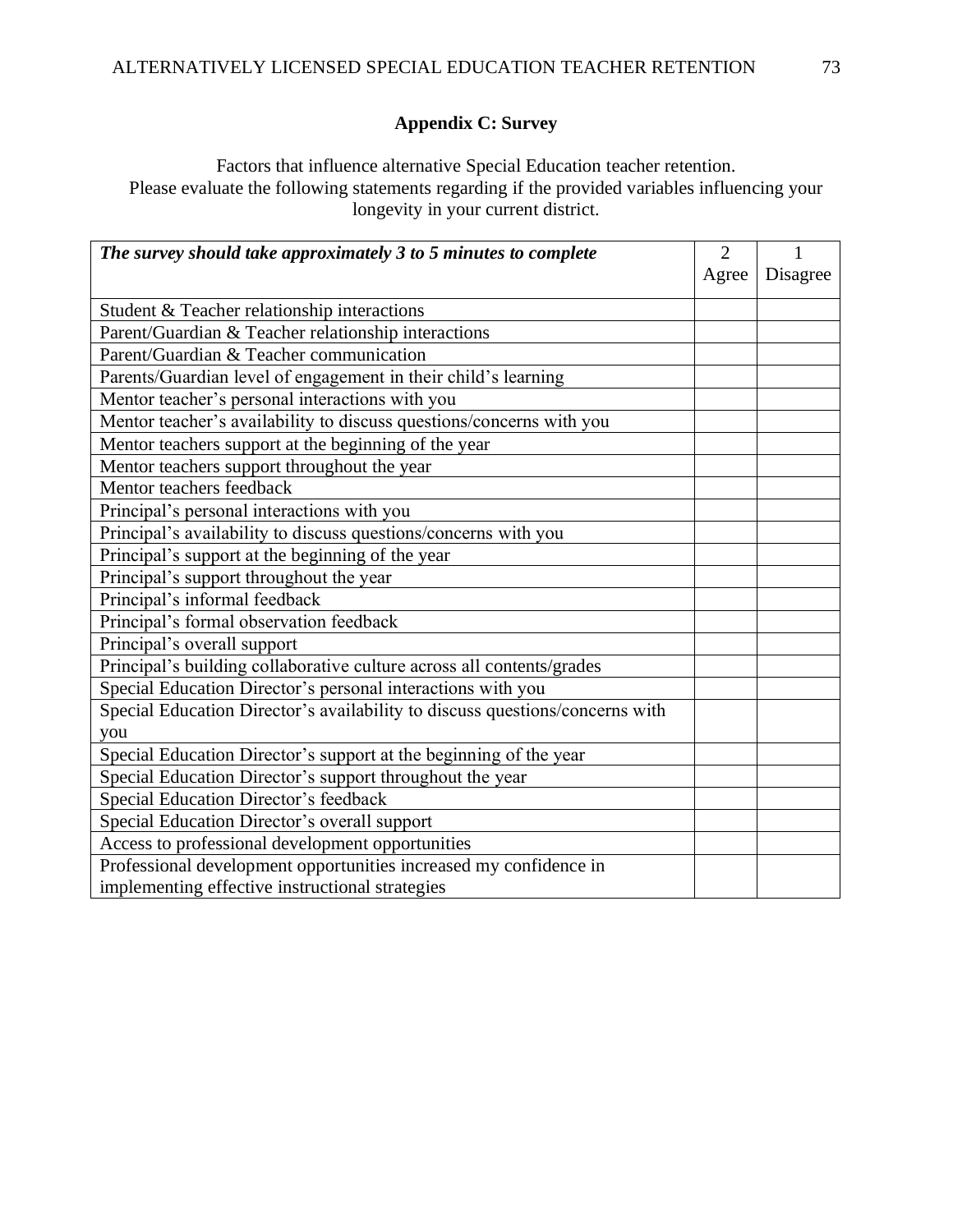## **Appendix C: Survey Continued**

#### **Survey Demographics to collect:**

- Gender: Non-binary/Third Gender; Trans; Female; Male; Prefer not to say
- Age: (20-29; 30-39; 40-49; 50-59; 60-69; Prefer not to say)
- Ethnicity: (Caucasian; Black/African American; Latino/Hispanic; Asian; Native American; Native Hawaiian/Pacific Islander; Two or more; Other/Unknown; Prefer not to say)
- Total number of children in the household/family and ages:  $(0-5; 6-18; 18 +)$
- Partnership status: (single; married/domestic partnership; widowed; divorced; separated; prefer not to say)
- Years of residence within a 100-mile radius of where you currently reside: (1-3; 4-7; 8-  $11$ ; 12-15; 16 +)
- Years in current school district as a teacher:  $(1; 2; 3; 4; 5; 6; 7; 8; 9; 10+)$
- Years in current school district overall:  $(1-3; 4-7; 8-11; 12-15; 16+)$
- Total years in K-12 education:  $(1-3; 4-7; 8-11; 12-15; 16+)$
- School district location: Rural (population less than 10,000); Suburban (population between 10,000 to 100,000); Urban (population over 100,000)